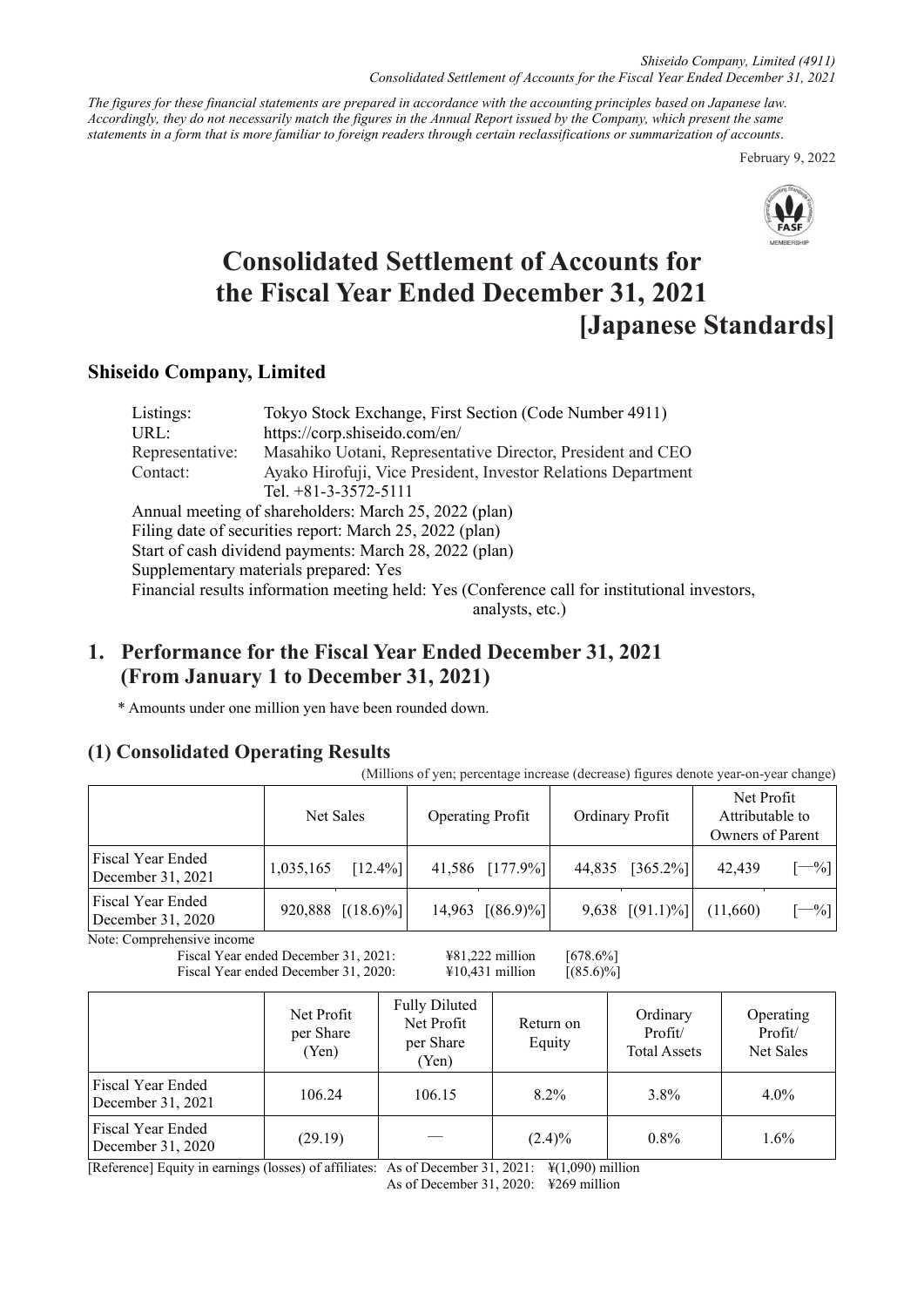## **(2) Consolidated Financial Position**

|                         |                     |            |                     | (1)                              |
|-------------------------|---------------------|------------|---------------------|----------------------------------|
|                         | <b>Total Assets</b> | Net Assets | <b>Equity Ratio</b> | Net Assets<br>per Share<br>(Yen) |
| As of December 31, 2021 | 1,179,360           | 567,433    | $46.2\%$            | 1,364.28                         |
| As of December 31, 2020 | 1.204.229           | 506,593    | $40.2\%$            | 1.212.34                         |

[Reference] Equity: As of December 31, 2021: ¥545,022 million As of December 31, 2020: ¥484,289 million

## **(3) Consolidated Cash Flows**

|                                        | Cash Flows from<br><b>Operating Activities</b> | Cash Flows from<br><b>Investing Activities</b> | Cash Flows from<br><b>Financing Activities</b> | Cash and Cash<br>Equivalents at<br>Year-End |
|----------------------------------------|------------------------------------------------|------------------------------------------------|------------------------------------------------|---------------------------------------------|
| Fiscal Year Ended<br>December 31, 2021 | 122,887                                        | 63,739                                         | (176, 222)                                     | 156,503                                     |
| Fiscal Year Ended<br>December 31, 2020 | 64,045                                         | (70,084)                                       | 46,880                                         | 136,347                                     |

## **2. Cash Dividends**

|                                                       | Cash Dividends per Share (Yen) |                |                          |              |              | <b>Total Dividends</b>                | Payout Ratio   | Dividends Paid/              |
|-------------------------------------------------------|--------------------------------|----------------|--------------------------|--------------|--------------|---------------------------------------|----------------|------------------------------|
|                                                       | Q1                             | Q <sub>2</sub> | Q <sub>3</sub>           | Year-<br>End | Full<br>Year | Paid (Full Year)<br>(Millions of Yen) | (Consolidated) | Net Assets<br>(Consolidated) |
| Fiscal Year Ended<br>December 31, 2020                | $\sim$                         | 20.00          | $\overline{\phantom{a}}$ | 20.00        | 40.00        | 15,978                                |                | 3.3%                         |
| <b>Fiscal Year Ended</b><br>December 31, 2021         |                                | 20.00          |                          | 30.00        | 50.00        | 19,974                                | 47.1%          | $3.9\%$                      |
| Fiscal Year Ending<br>December 31, 2022<br>(Forecast) |                                | 25.00          |                          | 75.00        | 100.00       |                                       | 99.9%          |                              |

Note: Year-end dividend for the fiscal year 2022 includes an ordinary dividend of ¥25.00 and commemorative dividend of ¥50.00 for the 150<sup>th</sup> anniversary of founding.

## **3. Forecast for the Fiscal Year Ending December 31, 2022 (From January 1 to December 31, 2022)**

(Millions of yen; percentage figures denote year-on-year change)

|                  | Net Sales          | <b>Operating Profit</b> | <b>Ordinary Profit</b> | Net Profit<br>Attributable to<br>Owners of Parent | Net Profit<br>per Share<br>(Yen) |
|------------------|--------------------|-------------------------|------------------------|---------------------------------------------------|----------------------------------|
| Fiscal Year 2022 | $1,100,000$ [6.3%] | $60,000$ [44.3%]        | 63,500 [41.6%]         | 40,000 $[(5.7)\%]$                                | 100.13                           |

As stated in the Company's timely disclosure "Notice of Voluntary Adoption of International Financial Reporting Standards (IFRS)" released on November 10, 2021, the financial statements for the fiscal year ended December 31, 2021, including the consolidated forecast for the fiscal year ending December 31, 2022, have been prepared in accordance with the currently applied Japanese GAAP.

(Millions of yen)

(Millions of yen)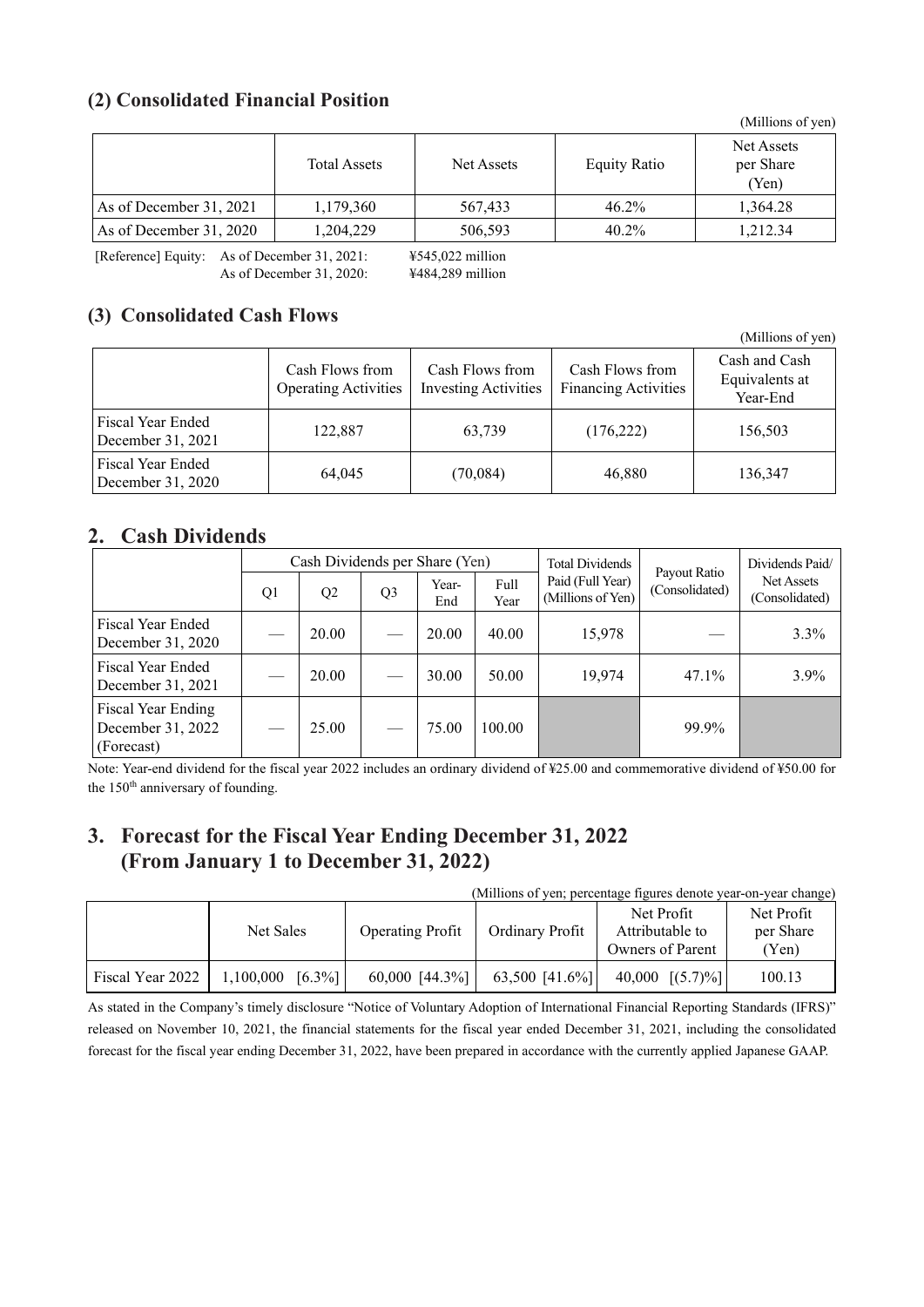## **Notes**

- (1) Changes in significant subsidiaries during the period (changes in specific subsidiaries causing a change in the scope of consolidation): None
- (2) Changes in accounting policies; changes in accounting estimates; restatements
	- 1) Changes in accounting policies due to amendments of accounting standards: None
	- 2) Other changes in accounting policies: None
	- 3) Changes in accounting estimates: None
	- 4) Restatements: None
- (3) Number of shares issued (common stock)
	- 1) Number of shares issued (including treasury shares)
		- As of December 31, 2021: 400,000,000 As of December 31, 2020: 400,000,000
	- 2) Number of treasury shares

| As of December $31, 2021$ : | 506,767 |
|-----------------------------|---------|
| As of December 31, 2020:    | 534,198 |

- 3) Average number of shares outstanding during the period
	- Fiscal year ended December 31, 2021: 399,480,862 Fiscal year ended December 31, 2020: 399,458,494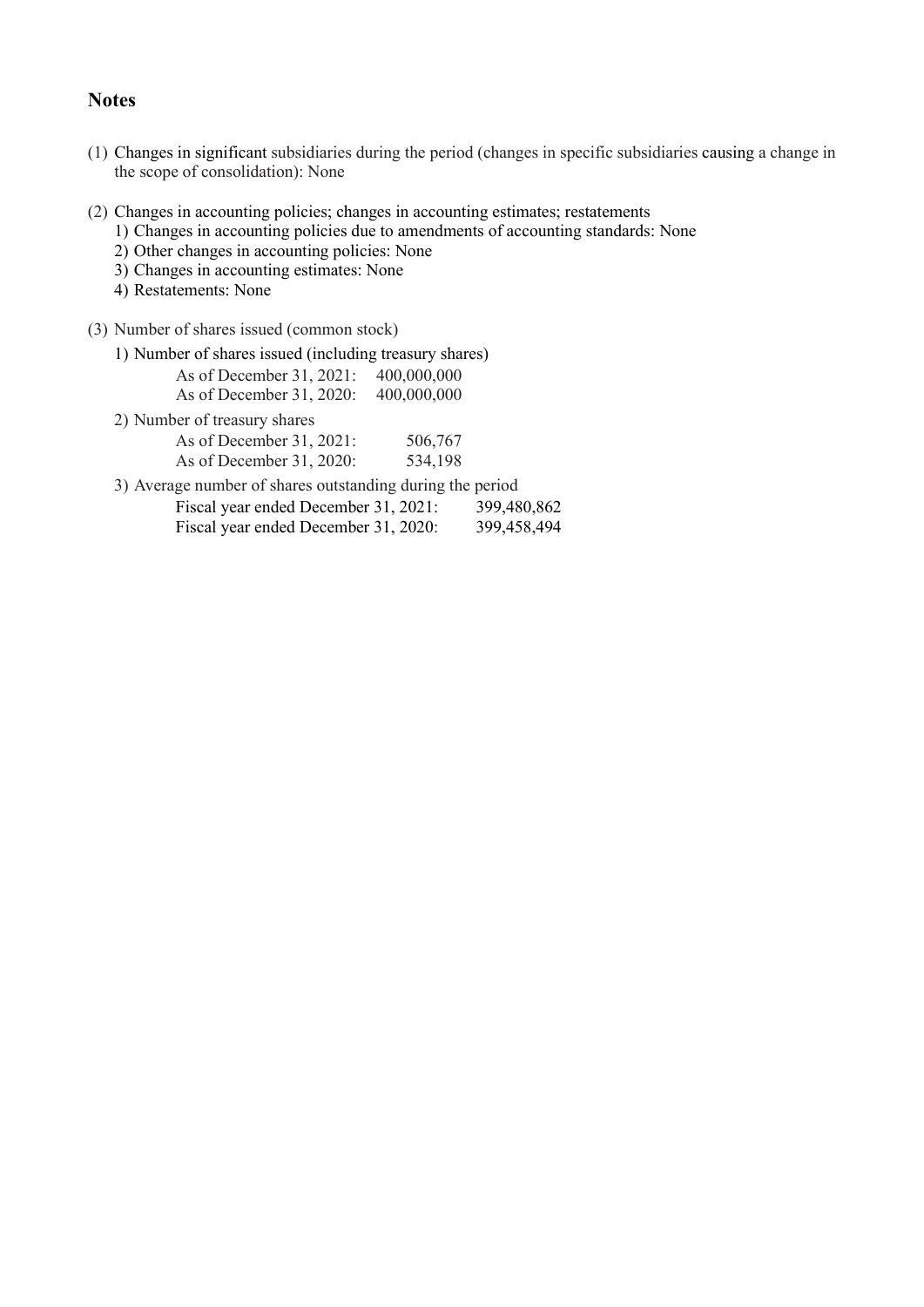## **[Reference] Summary of Nonconsolidated Results**

## **Performance in the Fiscal Year Ended December 31, 2021 (January 1 to December 31, 2021)**

## **(1) Nonconsolidated Operating Results**

|                                               |                               |              |                                                       | (Millions of yen; percentage figures denote year-on-year change) |                 |              |            |              |
|-----------------------------------------------|-------------------------------|--------------|-------------------------------------------------------|------------------------------------------------------------------|-----------------|--------------|------------|--------------|
|                                               | Net Sales                     |              | <b>Operating Profit</b>                               |                                                                  | Ordinary Profit |              | Net Profit |              |
| <b>Fiscal Year Ended</b><br>December 31, 2021 | 275,063                       | $[10.3\%]$   | 21,129                                                | $[-%]$                                                           | 46,341          | $[45.2\%]$   | 103,788    | $[206.5\%]$  |
| <b>Fiscal Year Ended</b><br>December 31, 2020 | 249,335                       | $[(17.9)\%]$ | (1,015)                                               | $[-\%]$                                                          | 31,917          | $[(38.4)\%]$ | 33,867     | $[(65.6)\%]$ |
|                                               | Net Profit per Share<br>(Yen) |              | <b>Fully Diluted</b><br>Net Profit per Share<br>(Yen) |                                                                  |                 |              |            |              |
| Fiscal Year Ended<br>December 31, 2021        |                               |              | 259.81                                                | 259.59                                                           |                 |              |            |              |
| Fiscal Year Ended<br>December 31, 2020        | 84.78                         |              | 84.70                                                 |                                                                  |                 |              |            |              |

### **(2) Nonconsolidated Financial Position**

|                         |                     |            |                     | (Millions of yen)                |
|-------------------------|---------------------|------------|---------------------|----------------------------------|
|                         | <b>Total Assets</b> | Net Assets | <b>Equity Ratio</b> | Net Assets<br>per Share<br>(Yen) |
| As of December 31, 2021 | 901,402             | 527,496    | 58.4%               | 1,317.74                         |
| As of December 31, 2020 | 819,138             | 441,770    | 53.8%               | 1,102.40                         |

[Reference] Equity at year-end:

Fiscal year ended December 31, 2021: ¥526,429 million Fiscal year ended December 31, 2020: ¥440,370 million

#### **This report is not subject to auditing by a certified public accountant or audit firm.**

#### **Appropriate use of business forecasts; other special items**

In this report, statements other than historical facts are forward-looking statements that reflect the Company's plans and expectations. These forward-looking statements involve risks, uncertainties, and other factors that may cause actual results and achievements to differ from those anticipated in these statements. Please refer to "1. Analysis of Operating Results and Financial Position (3) Earnings Forecast for Next Fiscal Year" on page 9 for information on preconditions underlying the above outlook and other related information.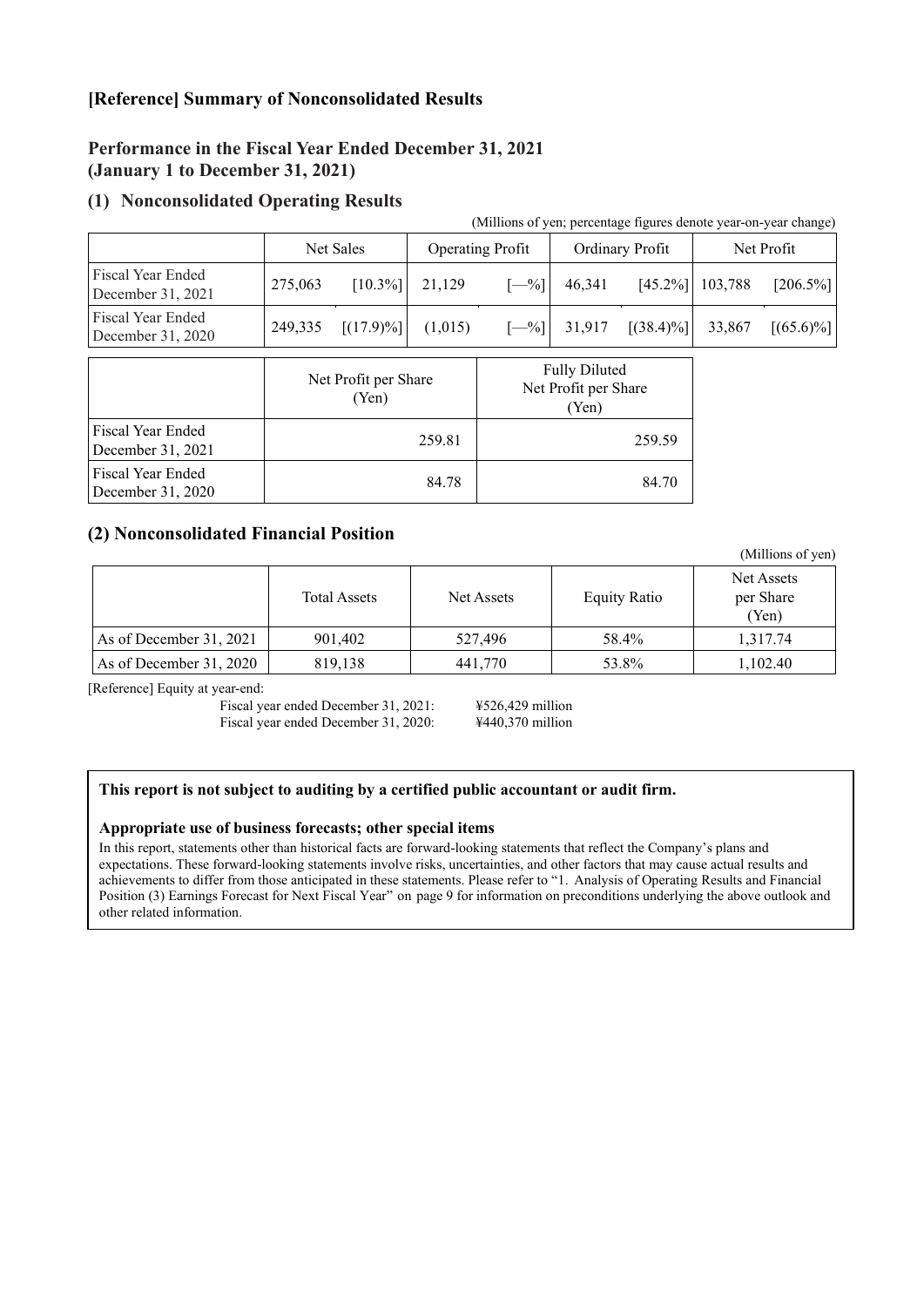# **Contents**

| (2) Consolidated Statements of Income and |  |
|-------------------------------------------|--|
|                                           |  |
|                                           |  |
|                                           |  |
|                                           |  |
|                                           |  |
|                                           |  |
|                                           |  |
|                                           |  |
|                                           |  |
|                                           |  |
|                                           |  |
|                                           |  |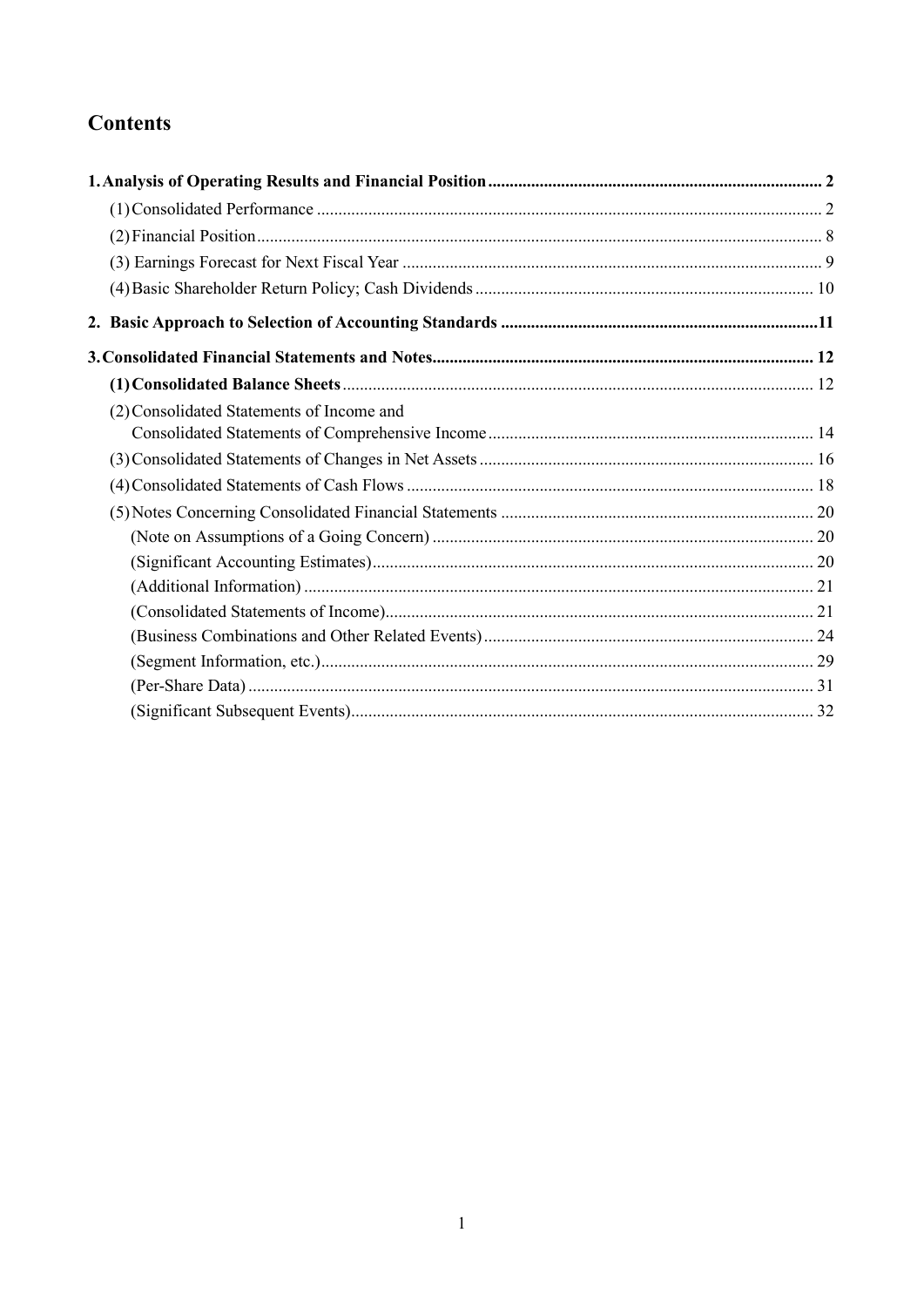## <span id="page-5-0"></span>**1. Analysis of Operating Results and Financial Position**

## <span id="page-5-1"></span>**(1) Consolidated Performance**

|                                        |           |                     |                    |                                                                | (Millions of yen) |
|----------------------------------------|-----------|---------------------|--------------------|----------------------------------------------------------------|-------------------|
|                                        | Net Sales | Operating<br>Profit | Ordinary<br>Profit | Net Profit<br>(Loss)<br>Attributable to<br>Owners of<br>Parent | <b>EBITDA</b>     |
| Fiscal Year Ended<br>December 31, 2021 | 1,035,165 | 41,586              | 44,835             | 42,439                                                         | 172,556           |
| Fiscal Year Ended<br>December 31, 2020 | 920,888   | 14,963              | 9,638              | (11,660)                                                       | 71,393            |
| Year-on-Year<br>Increase (Decrease)    | 12.4%     | 177.9%              | 365.2%             |                                                                | 141.7%            |
| <b>FX-Neutral</b>                      | $7.8\%$   |                     |                    |                                                                |                   |
| Like-for-Like                          | 11.9%     |                     |                    |                                                                |                   |

Notes:

1. EBITDA incorporates "Impairment Loss" and depreciation included in "Loss on COVID-19," recorded under "Extraordinary Losses."

2. Like-for-like increase (decrease) in net sales excludes the impact from the transfers of the Personal Care business and three prestige makeup brands (*bareMinerals*, *BUXOM*, and *Laura Mercier*), etc.

## **1) Review of Performance in the Fiscal Year Ended December 31, 2021**

In the fiscal year 2021, global economic conditions remained challenging, as economic activity was stagnant due to the COVID-19 pandemic, and consumer sentiment was low due to worsening corporate earnings and employment. In the Japan cosmetics market, consumer traffic was affected by shortened operating hours in the retail sector and consumers staying at home under the intermittent states of emergency. Other factors included a drop in visitors to Japan, which affected inbound demand. Globally, although the impact of the pandemic continued overall, progress in vaccination rollout drove recovery, particularly in Europe and the United States.

In light of rapid changes in the external environment and the results of its previous medium-to-long-term strategy, the Company has launched a new strategy, WIN 2023 and Beyond, and is currently moving forward with a global transformation, positioning premium skin beauty as its core business in a bid to become the world's leader in this area by 2030. In the years 2021 to 2023, the Company will shift from a focus on topline growth to a strategic emphasis on profitability and cash flow management to build a solid foundation as a skin beauty company.

Fiscal 2021, the first year of this phase, was positioned as a period of "Groundwork," during which the Company moved forward with structural reforms centering on streamlining its business portfolio and solidifying the financial base, while ensuring business continuity and evolution in the times of COVID-19. Specifically, we transferred the Personal Care business and three prestige makeup brands (*bareMinerals*, *BUXOM*, and *Laura Mercier*) and terminated a global license agreement with Dolce&Gabbana S.r.l. In order to accelerate digital transformation (DX), we established Shiseido Interactive Beauty Company, Limited as a joint venture with Accenture and entered into a strategic partnership with Tencent, a major Chinese technology company, in a bid to strengthen our digital marketing strategy on a global scale. We have also started full-fledged operations at our Osaka Ibaraki Factory and West Japan Distribution Center to enhance the production and distribution network.

In the fiscal year 2021, the Company was globally affected by the spread of COVID-19 but managed to significantly recover net sales in all regions except Japan thanks in particular to growth in skin beauty brands—our area of focus—and expansion of e-commerce.

As a result, net sales grew 7.8% year on year on an FX-neutral basis. Based on reported figures, net sales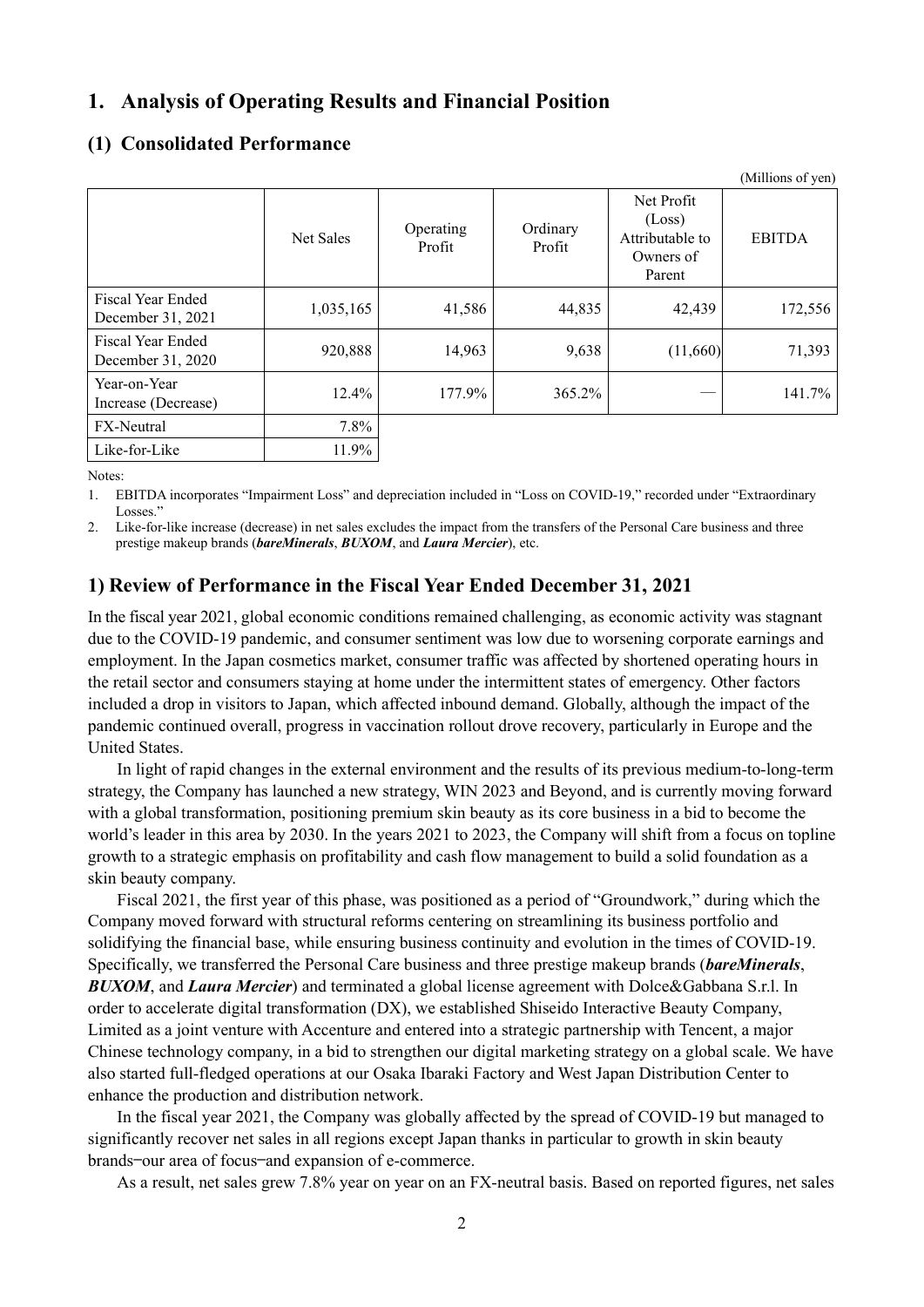increased 12.4% year on year to ¥1,035.2 billion. Excluding such impacts as business transfers, or like for like, sales grew 11.9%.

Operating profit was up 177.9% year on year to ¥41.6 billion due to such factors as improved margins resulting from stronger sales, a more favorable product mix, and effective cost management in line with market changes.

Net profit attributable to owners of parent reached ¥42.4 billion, up ¥54.1 billion year on year, mainly thanks to increased operating profit and extraordinary gains recorded as a result of the Personal Care business transfer. These factors outweighed the impairment losses on trademark rights due to the termination of a license agreement for *Dolce&Gabbana* and on goodwill due to the transfer of the three makeup brands.

Operating margin reached 4.0%; consolidated return on equity (ROE), 8.2%; and consolidated return on invested capital (ROIC), 3.3%.

The EBITDA margin was 16.7%, with cash generation significantly improved.

Major foreign currency exchange rates applicable to income and expense accounting line items in the Company's financial statements for the period under review are JPY110.0/USD, JPY129.9/EUR, and JPY17.0/CNY.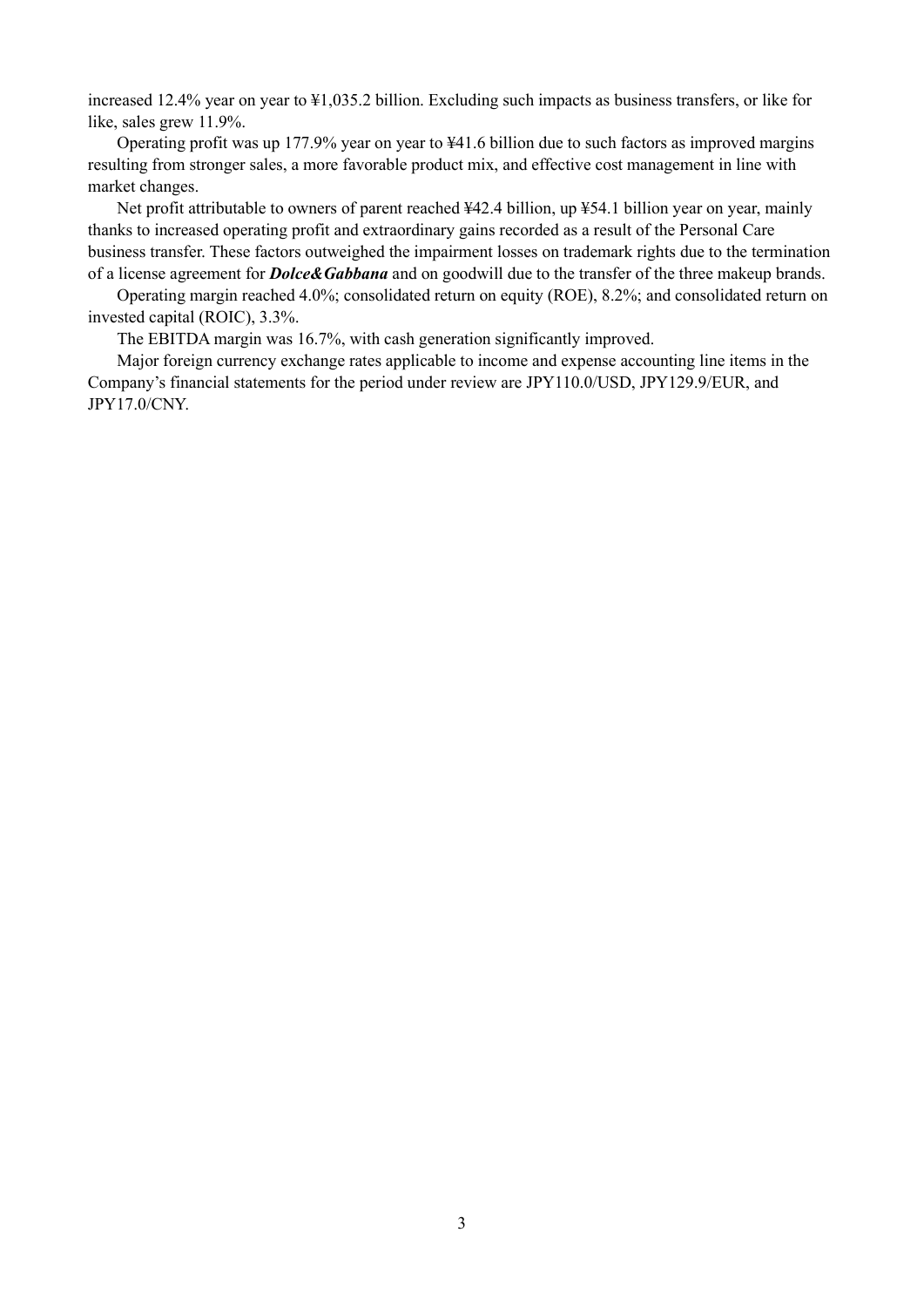## **[Consolidated Performance]**

(Millions of yen)

| Classification |                               | Fiscal Year<br>$%$ of<br>Ended |                               | Fiscal Year<br>Ended | $%$ of  | Year-on-Year<br>Increase (Decrease) |            |                |                   |
|----------------|-------------------------------|--------------------------------|-------------------------------|----------------------|---------|-------------------------------------|------------|----------------|-------------------|
|                |                               | December<br>31, 2021           | Total<br>December<br>31, 2020 |                      | Total   | Amount                              | Percentage | FX-<br>Neutral | Like-for-<br>like |
|                | Japan Business                | 276,173                        | 26.7%                         | 303,035              | 32.9%   | (26, 862)                           | $(8.9)\%$  | $(8.9)\%$      | $(1.4)\%$         |
|                | China Business                | 274,721                        | 26.6%                         | 235,804              | 25.6%   | 38,917                              | $16.5\%$   | $7.0\%$        | 19.1%             |
|                | Asia Pacific Business         | 65,003                         | $6.3\%$                       | 59,173               | $6.4\%$ | 5,829                               | $9.9\%$    | $3.8\%$        | 5.8%              |
|                | Americas Business             | 121,369                        | 11.7%                         | 91,410               | $9.9\%$ | 29,958                              | 32.8%      | 28.4%          | 29.9%             |
| Net Sales      | <b>EMEA Business</b>          | 117,040                        | 11.3%                         | 94,280               | 10.3%   | 22,760                              | 24.1%      | $16.4\%$       | 16.5%             |
|                | <b>Travel Retail Business</b> | 120,460                        | 11.6%                         | 98,501               | 10.7%   | 21,959                              | 22.3%      | 18.4%          | 18.4%             |
|                | <b>Professional Business</b>  | 15,866                         | 1.5%                          | 12,755               | $1.4\%$ | 3,111                               | 24.4%      | 19.6%          | 19.6%             |
|                | Other                         | 44,528                         | 4.3%                          | 25,927               | 2.8%    | 18,601                              | 71.7%      | 70.8%          | 2.1%              |
|                | Total                         | 1,035,165                      | 100.0%                        | 920,888              | 100.0%  | 114,276                             | 12.4%      | 7.8%           | 11.9%             |

|                | [Reference]                   |                                                                              | (Millions of yen)                         |  |
|----------------|-------------------------------|------------------------------------------------------------------------------|-------------------------------------------|--|
|                |                               | Intersegment sales or sales including<br>internal transfers between accounts |                                           |  |
| Classification |                               | Fiscal Year Ended<br>December 31,<br>2021                                    | Fiscal Year Ended<br>December 31,<br>2020 |  |
|                | Japan Business                | 300,938                                                                      | 329,382                                   |  |
|                | China Business                | 275,830                                                                      | 236,808                                   |  |
|                | Asia Pacific Business         | 67,166                                                                       | 61,090                                    |  |
|                | <b>Americas Business</b>      | 147,849                                                                      | 116,300                                   |  |
|                | <b>EMEA Business</b>          | 126,939                                                                      | 102,500                                   |  |
| Net Sales      | <b>Travel Retail Business</b> | 120,615                                                                      | 98,812                                    |  |
|                | <b>Professional Business</b>  | 16,474                                                                       | 13,359                                    |  |
|                | Other                         | 233,367                                                                      | 174,434                                   |  |
|                | Subtotal                      | 1,289,182                                                                    | 1,132,686                                 |  |
|                | Adjustments                   | (254, 016)                                                                   | (211,798)                                 |  |
|                | Total                         | 1,035,165                                                                    | 920,888                                   |  |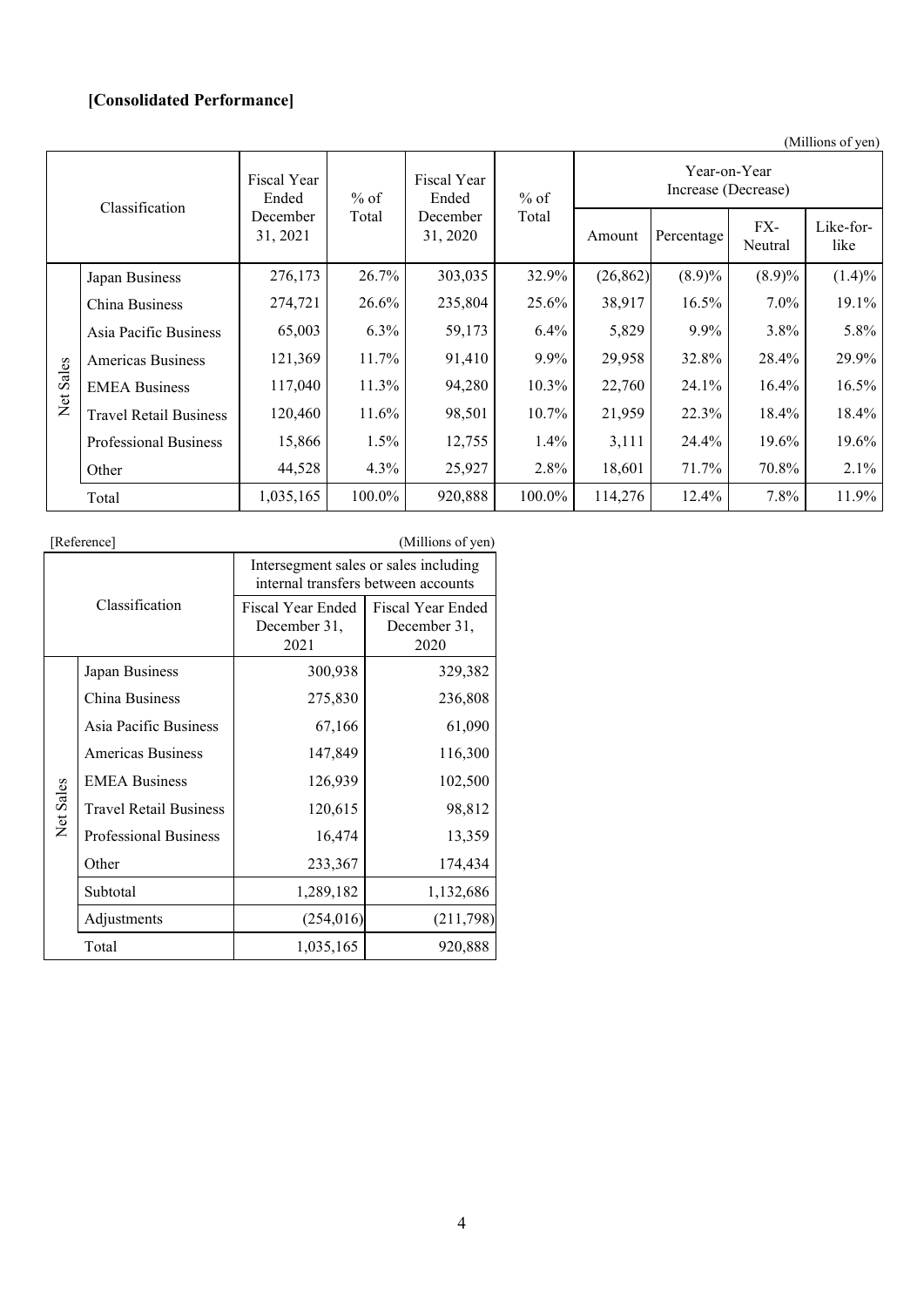|                | (Millions of yen)             |                      |           |                      |                       |                                     |            |
|----------------|-------------------------------|----------------------|-----------|----------------------|-----------------------|-------------------------------------|------------|
| Classification |                               | Fiscal Year<br>Ended | Ratio to  | Fiscal Year<br>Ended | Ratio to<br>Net Sales | Year-on-Year<br>Increase (Decrease) |            |
|                |                               | December<br>31, 2021 | Net Sales | December<br>31, 2020 |                       | Amount                              | Percentage |
|                | Japan Business                | 9,579                | 3.2%      | 9,671                | 2.9%                  | (91)                                | (0.9)%     |
|                | China Business                | 1,177                | $0.4\%$   | 18,386               | 7.8%                  | (17,209)                            | $(93.6)\%$ |
|                | Asia Pacific Business         | 3,737                | 5.6%      | 3,248                | 5.3%                  | 489                                 | 15.1%      |
| Profit (Loss)  | <b>Americas Business</b>      | (13,207)             | $(8.9)\%$ | (22, 699)            | $(19.5)\%$            | 9,492                               |            |
|                | <b>EMEA Business</b>          | 2,461                | 1.9%      | (13,231)             | $(12.9)\%$            | 15,693                              |            |
|                | <b>Travel Retail Business</b> | 21,950               | 18.2%     | 14,640               | 14.8%                 | 7,309                               | 49.9%      |
|                | Professional Business         | 757                  | $4.6\%$   | (34)                 | $(0.3)\%$             | 791                                 |            |
| Operating      | Other                         | 30,977               | 13.3%     | 4,722                | 2.7%                  | 26,255                              | 556.0%     |
|                | Subtotal                      | 57,434               | 4.5%      | 14,702               | 1.3%                  | 42,731                              | 290.6%     |
|                | Adjustments                   | (15, 847)            |           | 261                  |                       | (16, 109)                           |            |
|                | Total                         | 41,586               | $4.0\%$   | 14,963               | 1.6%                  | 26,622                              | 177.9%     |

Notes:

1. The Group has revised its reportable segment classifications from the fiscal year 2021. The business results of global service functions related to digital strategy, previously included in the Americas Business, are now included in the Other segment, and expenses related to the supply network functions, previously included in the Other segment, are now included in the Japan Business. The segment information for the previous period has been restated in line with the new method of classification.

2. Net sales from regional sales subsidiaries related to the Personal Care business, previously recorded in the Japan, China, and Asia Pacific Businesses, are no longer recorded with some exceptions from July 1, 2021 due to the transfer of said business and resulting changes in product distribution. Meanwhile, Personal Care products sales from the Company and its manufacting subsidiaries to Fine Today Shiseido Co., Ltd. and its affiliates are recorded in the Other segment effective from the same date.

3. Like-for-like increase (decrease) in net sales excludes the impact from the transfers of the Personal Care business and the three prestige makeup brands, etc.

4. The Other segment includes head office administration departments, IPSA Co., Ltd., Shiseido Beauty Salon Co., Ltd., manufacturing operations, and the Restaurant business, etc.

5. The ratio of operating profit (loss) to net sales shows operating profit or loss as a percentage of total sales including intersegment sales, or sales including internal transfers between accounts.

6. The operating profit (loss) adjustment amount is mainly the elimination of transactions between segments.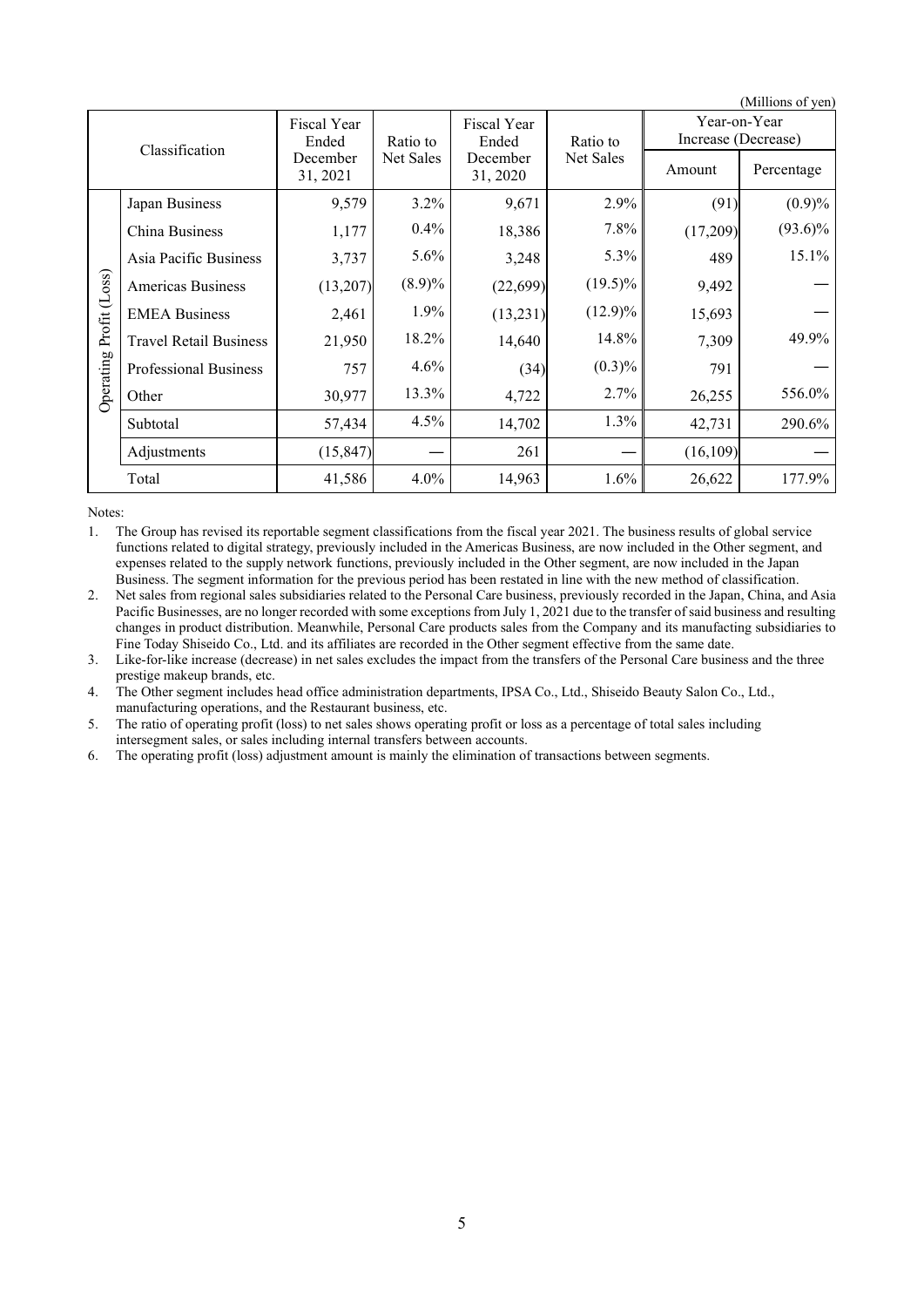Results by reportable segment are provided below.

#### **Japan Business**

In the Japan Business, we strategically strengthened investment in the skin beauty category in line with new consumer needs prompted by the COVID-19 pandemic and achieved market share gains, mainly in base makeup and sun care. In addition, we engaged with a large number of consumers through various omnichannel initiatives in collaboration with business partners, such as live commerce events and online video counseling. Consequently, e-commerce sales grew by double digits. We also continued activities started last year aimed at maximizing the value we provide to consumers, in particular agile development and launch of products that address changes in consumer needs, such as BB cream that stays put even under a mask, and revolutionary products with the Second Skin technology.

Meanwhile, under the declared state of emergency sales were hit by shortened operating hours in the retail sector and a downturn in consumer traffic due to a tendency to stay at home. Other factors included a drop in visitors to Japan, which resulted on low inbound demand.

As a result, net sales decreased 8.9% year on year to ¥276.2 billion. Excluding the impact of the Personal Care business transfer, or like for like, sales declined 1.4% year on year. Operating profit was down 0.9% year on year to ¥9.6 billion, mainly due to lower margins resulting from a decline in sales, which outweighed higher margins accompanying an increase in intercompany sales in the first half of the fiscal year and effective cost management in line with market changes.

#### **China Business**

The China Business was affected by partial retail closures and a drop in consumer traffic due to unprecedented torrential rains in the third quarter and new COVID-19 variant outbreaks in key metropolitan areas. However, e-commerce remained strong thanks to strategic investment and accounted for high 40% of total sales, mainly due to sales growth well above the market for the Singles' Day, China's largest ecommerce event. Moreover, continued strategic investment in prestige brands drove market share gains in the high-end category, specifically for *Clé de Peau Beauté* and *NARS*.

As a result, net sales grew 7.0% on an FX-neutral basis, or 16.5% year on year to ¥274.7 billion based on reported figures. Excluding such impacts as the Personal Care business transfer, or like for like, sales grew 19.1%. Operating profit dropped by 93.6% year on year to ¥1.2 billion, due to increased investment in major brands, higher cost of sales, and the impact of the Personal Care business transfer, among other factors.

#### **Asia Pacific Business**

In the Asia Pacific Business, while the impact of COVID-19-related lockdowns continued in some countries and regions, we increased our share in e-commerce across Asia, thanks to further expansion into key ecommerce platforms in various regions and robust growth of prestige brands such as *SHISEIDO* and *NARS*.

As a result, net sales increased 3.8% on an FX-neutral basis, or 9.9% year on year to ¥65.0 billion based on reported figures. Excluding such impacts as the transfer of the Personal Care business, or like for like, sales increased 5.8%. Operating profit grew 15.1% year on year to ¥3.7 billion, mainly due to higher margins accompanying an increase in sales.

#### **Americas Business**

In the Americas, while impacts from the spread of COVID-19 continued, vaccination rollout drove the recovery of the cosmetics market, including makeup, which had struggled. In this market environment, U.S. based skincare brand *Drunk Elephant* opened new doors, while *NARS* grew its share due to virtual store openings and other digital marketing initiatives. In addition, *SHISEIDO*, *Clé de Peau Beauté*, and fragrance brands also performed well on the back of strengthened promotions.

As a result, net sales rose 28.4% on an FX-neutral basis, or 32.8% year on year to ¥121.4 billion based on reported figures. Excluding such impacts as the transfer of the three prestige makeup brands, or like for like, sales grew 29.9%, exceeding 2019 results. Operating loss recovered by ¥9.5 billion year on year to ¥13.2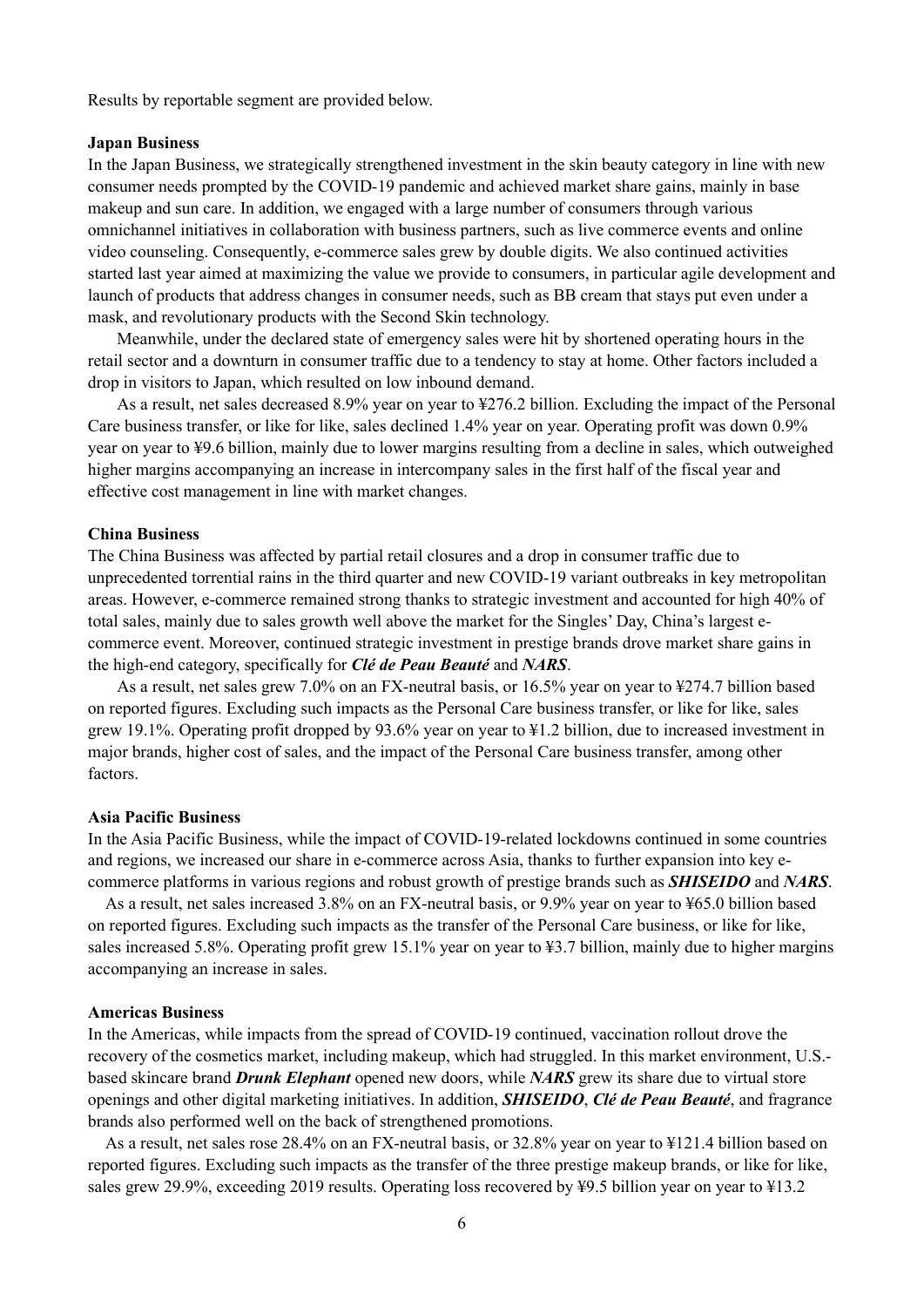billion, mainly due to higher margins accompanying an increase in sales and improved profitability from reductions in fixed costs of the commercial business.

#### **EMEA Business**

In EMEA, while impacts from the spread of COVID-19 continued, vaccination rollout aided market recovery, mainly in skincare and fragrances. We succeeded in capturing this turnaround to increase share in all categories through further rollout of our *Clé de Peau Beauté* and *Drunk Elephant* brands and ecommerce sales expansion thanks to online video counseling and digital promotions.

As a result, net sales grew 16.4% on an FX-neutral basis, or 24.1% year on year to ¥117.0 billion based on reported figures. Excluding such impacts as the transfer of the three prestige makeup brands, or like for like, sales increased 16.5% year on year. Operating profit made a long-awaited return to profit at ¥2.5 billion, an improvement of ¥15.7 billion year on year, mainly thanks to higher margins associated with an increase in sales, improved profitability of the commercial business, efficiency of advertising expenses due to focused investment in digital media, and lower fixed costs.

#### **Travel Retail Business**

The Travel Retail Business (sales of cosmetics and fragrances mainly through airport and downtown dutyfree stores) was continuously affected by considerable reductions in international flights and the resulting decline in travelers worldwide. Hainan Island in China was also impacted by travel restrictions such as flight curbs in response to new COVID-19 variant outbreaks, but sales still accelerated significantly, mainly for ecommerce. Overall, net sales grew substantially, mostly in Asia, as we strengthened the rollout of *Drunk Elephant* and increased the number of counters for major brands on Hainan Island.

As a result, net sales grew 18.4% on an FX-neutral basis, or 22.3% year on year to ¥120.5 billion based on reported figures. Operating profit increased 49.9% year on year to ¥22.0 billion, mainly due to higher margins accompanying increased sales.

#### **Professional Business**

In the Professional Business, we deliver professional products such as hair care, styling, color, and perm solutions to hair salons in Japan, China, and Asia Pacific. While the impact of COVID-19 continued in some countries and regions, recovery in consumer traffic to hair salons and strengthened e-commerce promotions had an overall positive effect. Successful market debut of *ULTIST*, a new hair color brand, and *HAIR KITCHEN*, a new hair care brand for salons focused on sustainable initiatives, also contributed to growth.

As a result, net sales were up 19.6% on an FX-neutral basis, or 24.4% year on year to ¥15.9 billion based on reported figures. Operating profit increased ¥0.8 billion year on year to ¥0.8 billion, allowing the business to return to profit, mainly due to improved margins associated with higher sales.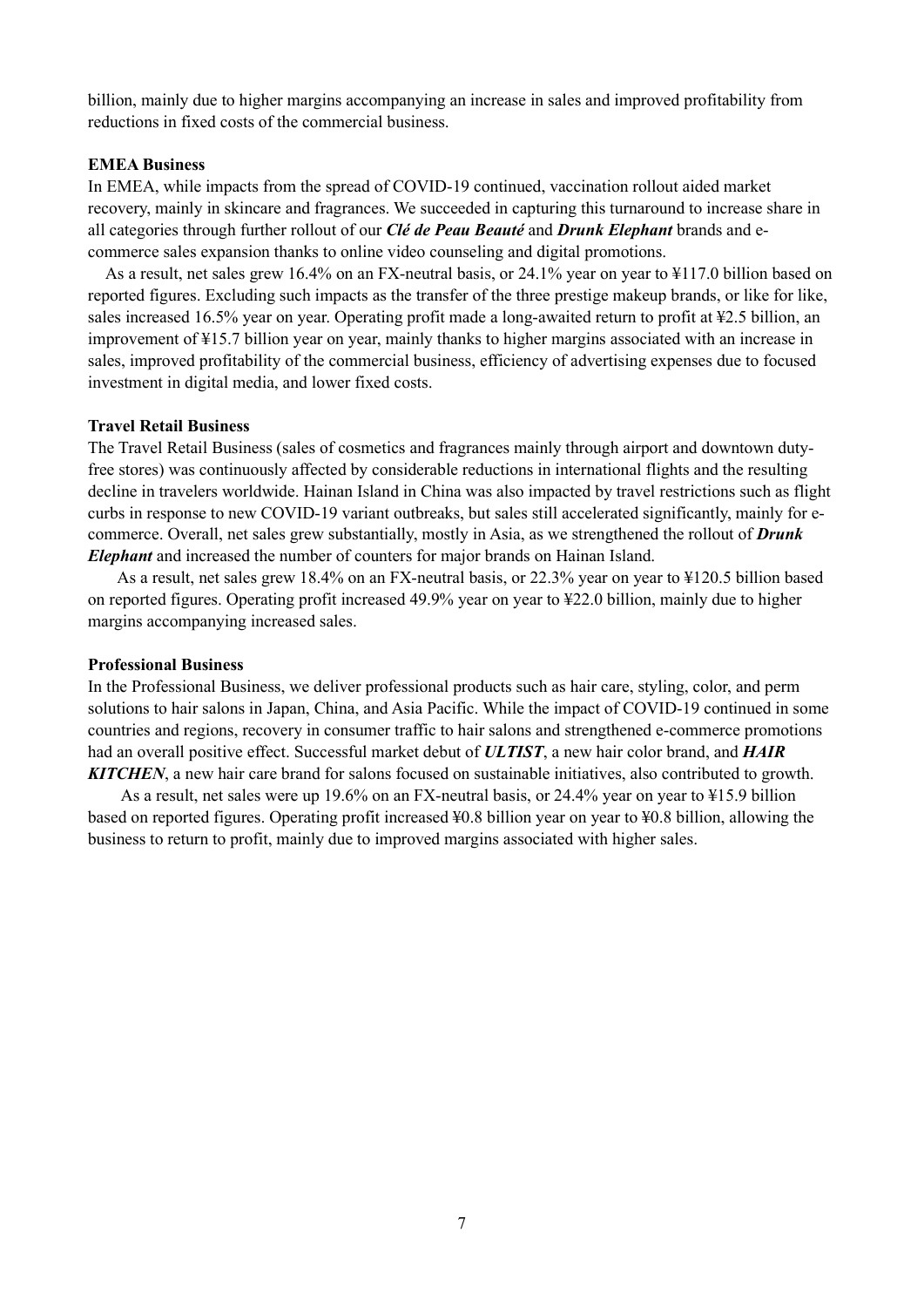## <span id="page-11-0"></span>**(2) Financial Position**

Total assets decreased by ¥24.9 billion from the end of the previous fiscal year to ¥1,179.4 billion. This was attributable to a decrease in inventories and intangible fixed assets as a result of business transfers. Liabilities decreased by ¥85.7 billion to ¥611.9 billion, primarily due to repayments of borrowings with funds obtained from business transfers. Net assets increased by ¥60.8 billion to ¥567.4 billion, chiefly due to the recording of net profit attributable to owners of parent and an increase in foreign currency effects associated with the yen depreciation.

The net debt-to-equity ratio, which indicates the ratio of interest-bearing debt less cash and cash equivalents to shareholders' equity, and net debt-to-EBITDA ratio, which shows the ratio of interest-bearing debt less cash and cash equivalents to EBITDA, were as follows.

| Ratio                                   | Fiscal Year Ended<br>December 31, 2021 | Fiscal Year Ended<br>December $31,2020$ |
|-----------------------------------------|----------------------------------------|-----------------------------------------|
| Net debt-to-equity (Net D/E) ratio      | 0.03                                   |                                         |
| Net debt-to-EBITDA (Net D/EBITDA) ratio |                                        |                                         |

 Net cash provided by operating activities in the fiscal year 2021 totaled ¥122.9 billion, mainly due to increased profit from higher sales and effective working capital management, including reductions in inventories. Meanwhile, days sales in inventory (DSI) improved by 51 days from last year to 218 days. Net cash provided by investing activities was ¥63.7 billion, mostly due to proceeds from transfer of business, which outweighed continuing investment in plants and equipment. Net cash used in financing activities amounted to ¥176.2 billion due to the repayment of interest-bearing debt.

As a result of these activities, cash and cash equivalents at the end of the fiscal year stood at ¥156.5 billion, up ¥20.2 billion from the beginning of the year.

### **Consolidated Statements of Cash Flows (Summary)**

|                                                              | (Billions of yen) |
|--------------------------------------------------------------|-------------------|
| Category                                                     | Amount            |
| Cash and cash equivalents at beginning of period             | 136.3             |
| Net cash provided by operating activities                    | 122.9             |
| Net cash provided by investing activities                    | 63.7              |
| Net cash used in financing activities                        | (176.2)           |
| Effect of exchange rate changes on cash and cash equivalents | 9.8               |
| Increase in cash and cash equivalents                        | 20.2              |
| Cash and cash equivalents at end of period                   | 156.5             |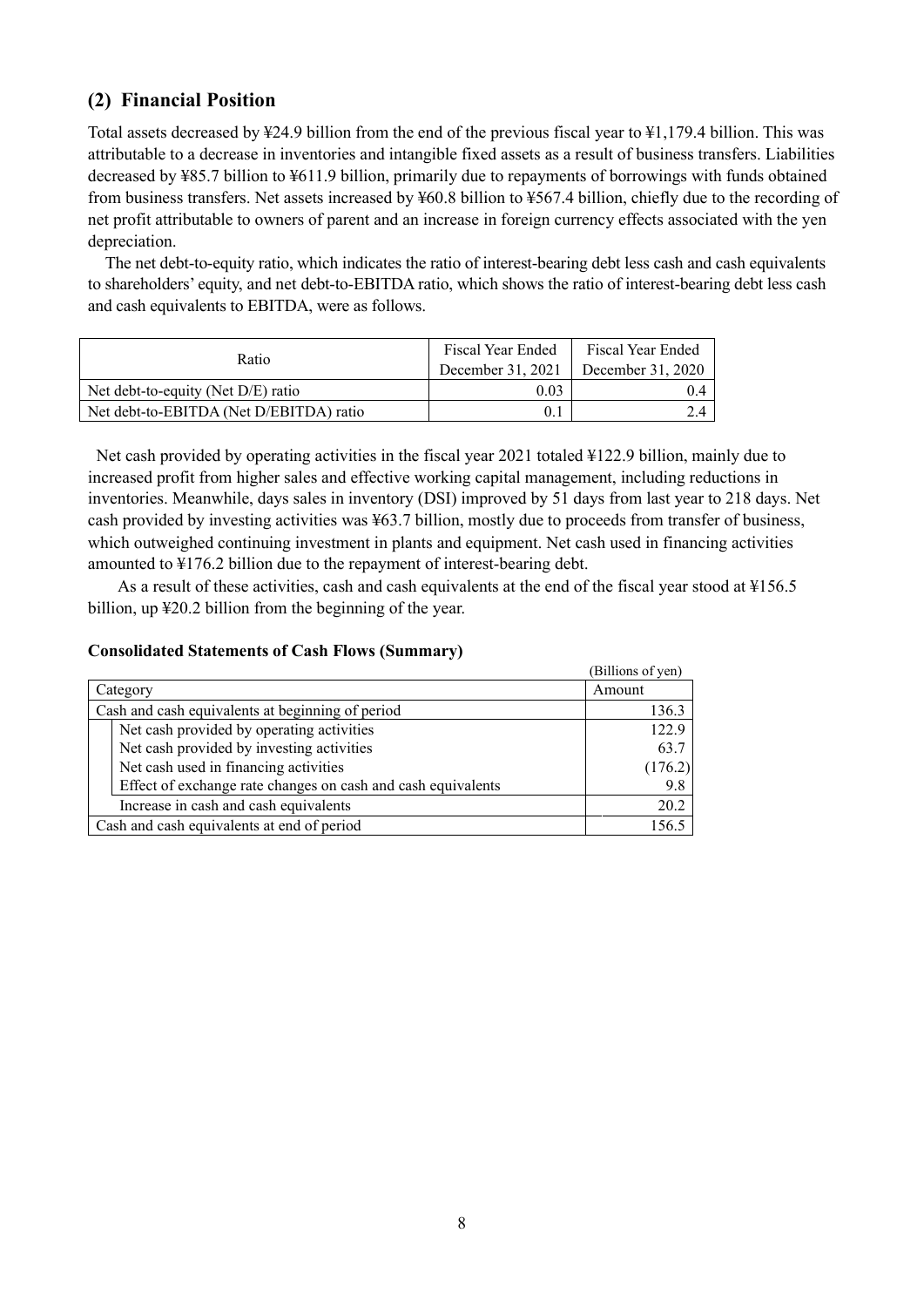## <span id="page-12-0"></span>**(3) Earnings Forecast for Next Fiscal Year**

Consolidated Net Sales (Billions of yen)

| Classification                | Fiscal Year<br>Ending<br>December<br>31, 2022<br>(Forecast) | Fiscal Year<br>Ended<br>December 31,<br>2021<br>(After<br>reclassification) | Percentage<br>Change | <b>FX-Neutral</b> | Like-for-like | Fiscal Year<br>Ended<br>December 31,<br>2021<br>(Before<br>reclassification) |
|-------------------------------|-------------------------------------------------------------|-----------------------------------------------------------------------------|----------------------|-------------------|---------------|------------------------------------------------------------------------------|
| Net Sales                     | 1,100.0                                                     | 1,035.2                                                                     | $6.3\%$              | 5%                | 14%           | 1,035.2                                                                      |
| Japan Business                | 300.0                                                       | 280.8                                                                       | 6.8%                 | 7%                | 17%           | 276.2                                                                        |
| China Business                | 294.0                                                       | 274.7                                                                       | $7.0\%$              | 4%                | 16%           | 274.7                                                                        |
| Asia Pacific Business         | 61.0                                                        | 65.0                                                                        | $(6.2)\%$            | $(6)\%$           | 17%           | 65.0                                                                         |
| <b>Americas Business</b>      | 108.0                                                       | 121.4                                                                       | $(11.0)\%$           | (14)%             | 10%           | 121.4                                                                        |
| <b>EMEA Business</b>          | 120.0                                                       | 117.0                                                                       | 2.5%                 | 2%                | 11%           | 117.0                                                                        |
| <b>Travel Retail Business</b> | 139.0                                                       | 120.5                                                                       | $15.4\%$             | 12%               | 12%           | 120.5                                                                        |
| <b>Professional Business</b>  | 8.0                                                         | 15.9                                                                        | $(49.6)\%$           | (50)%             |               | 15.9                                                                         |
| Other                         | 70.0                                                        | 39.9                                                                        | 75.4%                | 75%               | $(3)\%$       | 44.5                                                                         |

Notes:

1. The Group has revised its reportable segment classifications from the fiscal year ending December 31, 2022. The business results of Shiseido Beauty Salon Co., Ltd., which were previously included in the Other Business, are now included in the Japan Business. The results for the fiscal year ended December 31, 2021 (After reclassification) present business results after the abovementioned segment reclassification.

2. Like-for-like percentage change excludes the impacts of all business transfers and related transfer service agreements in the fiscal years 2021 and 2022.

| Consolidated Profit                            |                                                              |                       |                                        |                       | (Billions of yen)    |
|------------------------------------------------|--------------------------------------------------------------|-----------------------|----------------------------------------|-----------------------|----------------------|
| Classification                                 | <b>Fiscal Year Ending</b><br>December 31, 2022<br>(Forecast) | Ratio to<br>Net Sales | Fiscal Year Ended<br>December 31, 2021 | Ratio to<br>Net Sales | Percentage<br>Change |
| <b>Operating Profit</b>                        | 60.0                                                         | $5.5\%$               | 41.6                                   | $4.0\%$               | 44.3%                |
| Ordinary Profit                                | 63.5                                                         | 5.8%                  | 44.8                                   | $4.3\%$               | 41.6%                |
| Net Profit Attributable to<br>Owners of Parent | 40.0                                                         | $3.6\%$               | 42.4                                   | $4.1\%$               | $(5.7)\%$            |

|                           |                       | (Yen)             |
|---------------------------|-----------------------|-------------------|
|                           | Fiscal Year Ending    | Fiscal Year Ended |
| Classification            | December 31, 2022     | December 31, 2021 |
|                           | (Forecast)            | (Results)         |
| ROE (Return on Equity)    | $7.2\%$               | 8.2%              |
| Net Profit per Share      | 100.13                | 106.24            |
| DOE (Dividends on Equity) | $7.2\%$               | 3.9%              |
| Dividends per share       |                       |                   |
| Interim                   | 25.00                 | 20.00             |
| Year-end                  | 75.00                 | $(plan)$ 30.00    |
|                           | (ordinary: $25.00$ ;  |                   |
|                           | commemorative: 50.00) |                   |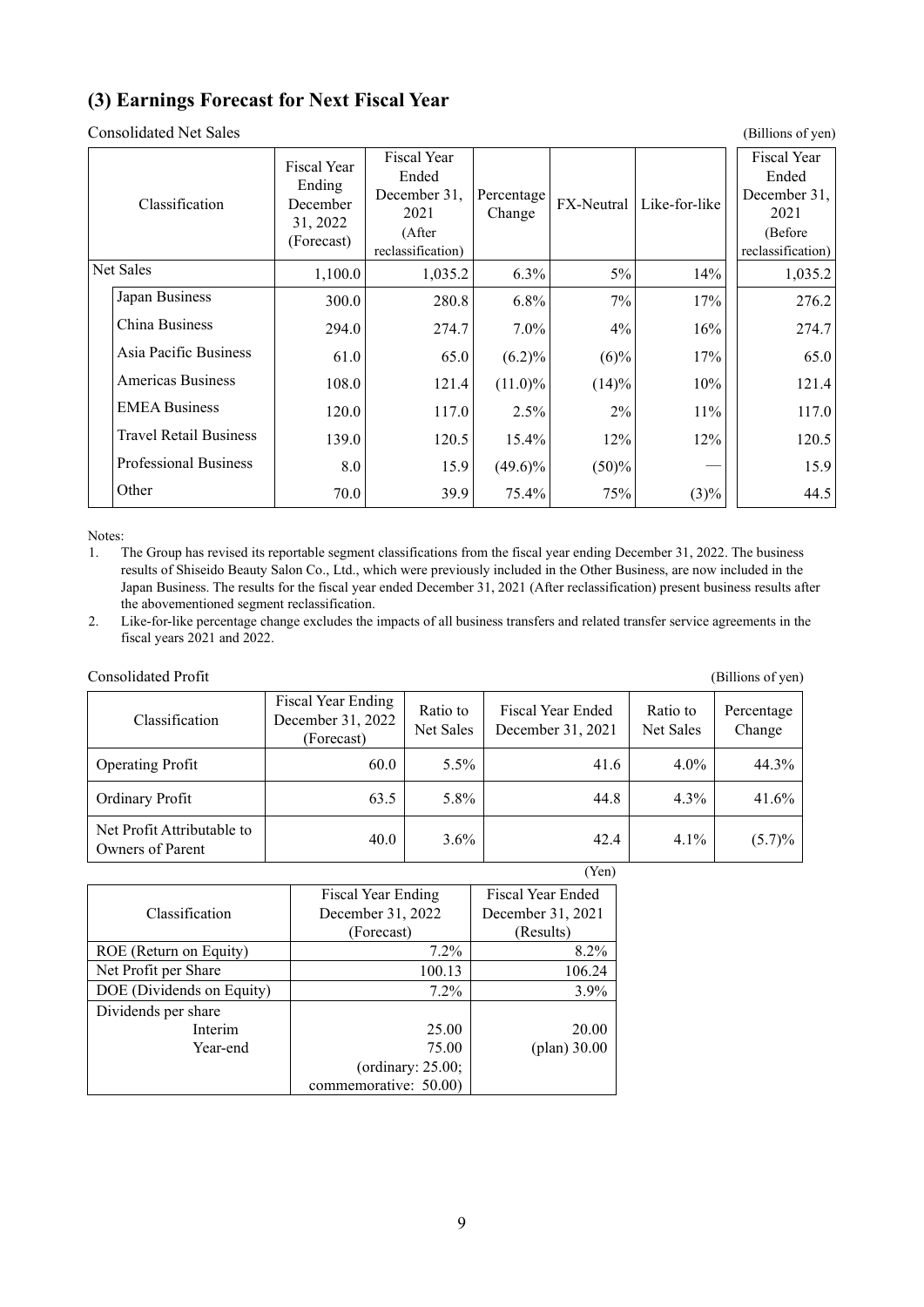The economic climate in the next fiscal year may still be affected by slowdown in global economic activities due to the spread of COVID-19, prolonged effects of the pandemic, further delays in market recovery, and risks of new lockdowns, yet the Company expects market recovery within 2022, with the exception of some regions.

In response to these changes in the external environment, we will proceed with our medium-to-long-term business strategy WIN 2023 and Beyond and continue to step investments up in strategic growth areas, such as the premium skin beauty category and digital shift of our business model overall. At the same time, we will restructure our earnings base through global business transformation efforts, including further drastic improvement of the profitability of our Americas and EMEA businesses.

As a result of such initiatives, consolidated net sales in the fiscal year 2022 are expected to reach ¥1,100.0 billion, up 14% like for like, excluding the impact of business transfers, etc. Operating profit is forecast at ¥60.0 billion. Although increased sales are expected to generate higher margins, the forecast also incorporates proactive strategic investments in line with market recovery. The Company will aim to leverage this recovery momentum and further increase profits through expanding sales, mainly of premium skin beauty brands, improving the cost of sales ratio, and increasing the efficiency of marketing investment. Ordinary profit is forecast at ¥63.5 billion, and net profit attributable to owners of parent, at ¥40.0 billion.

The above forecasts are based on the following major foreign currency exchange rate assumptions for the fiscal year 2022: JPY 114/USD, JPY 131/EUR, and JPY 17.5/CNY.

As announced on November 10, 2021, the Company will voluntarily adopt International Financial Reporting Standards (IFRS) from the first quarter of the fiscal year 2022, in lieu of the currently applied Generally Accepted Accounting Principles in Japan ("Japanese GAAP"). Consolidated forecast for the fiscal year 2022 based on IFRS will be announced simultaneously with the financial results for the first quarter of the fiscal year 2022.

#### <span id="page-13-0"></span>**(4) Basic Shareholder Return Policy; Cash Dividends**

Our total shareholder return policy emphasizes maximizing returns to shareholders through direct means, in addition to generating medium-to-long-term share price gains. To this end, our fundamental policy is to give highest priority to strategic investments aimed at sustainable growth to increase profits and improve capital efficiency, which will lead to medium-to-long-term increases in dividends and higher share prices.

We focus on consolidated performance and free cash flow in determining dividends and have set a dividend-on-equity ratio (DOE) of 2.5% or higher as one indicator that reflects our capital policy to ensure stable and consistent growth in shareholder returns over the long term. Our policy with respect to share buybacks is to remain flexible and base such decisions on the market environment.

Based on this policy, we plan to declare a year-end dividend of ¥30 per share, which, combined with the interim dividend of ¥20 per share, amounts to a total of ¥50 per share. This will result in DOE of 3.9%.

For the next fiscal year, in line with earnings growth, we plan to declare an interim dividend of ¥25 and a year-end dividend of ¥75 per share, which includes an ordinary dividend of ¥25 and a commemorative dividend of  $\text{\textsterling}50$  for the 150<sup>th</sup> anniversary of the Company's founding. Total dividends will be  $\text{\textsterling}100$  per share, an increase of ¥50 per share. As a result, we project DOE of 7.2%.

For details of the commemorative dividend, please refer to the "Notice of Dividend Forecast for the Fiscal Year Ending December 31, 2022 (Commemorative Dividend for the 150th Anniversary of Founding)" disclosed today.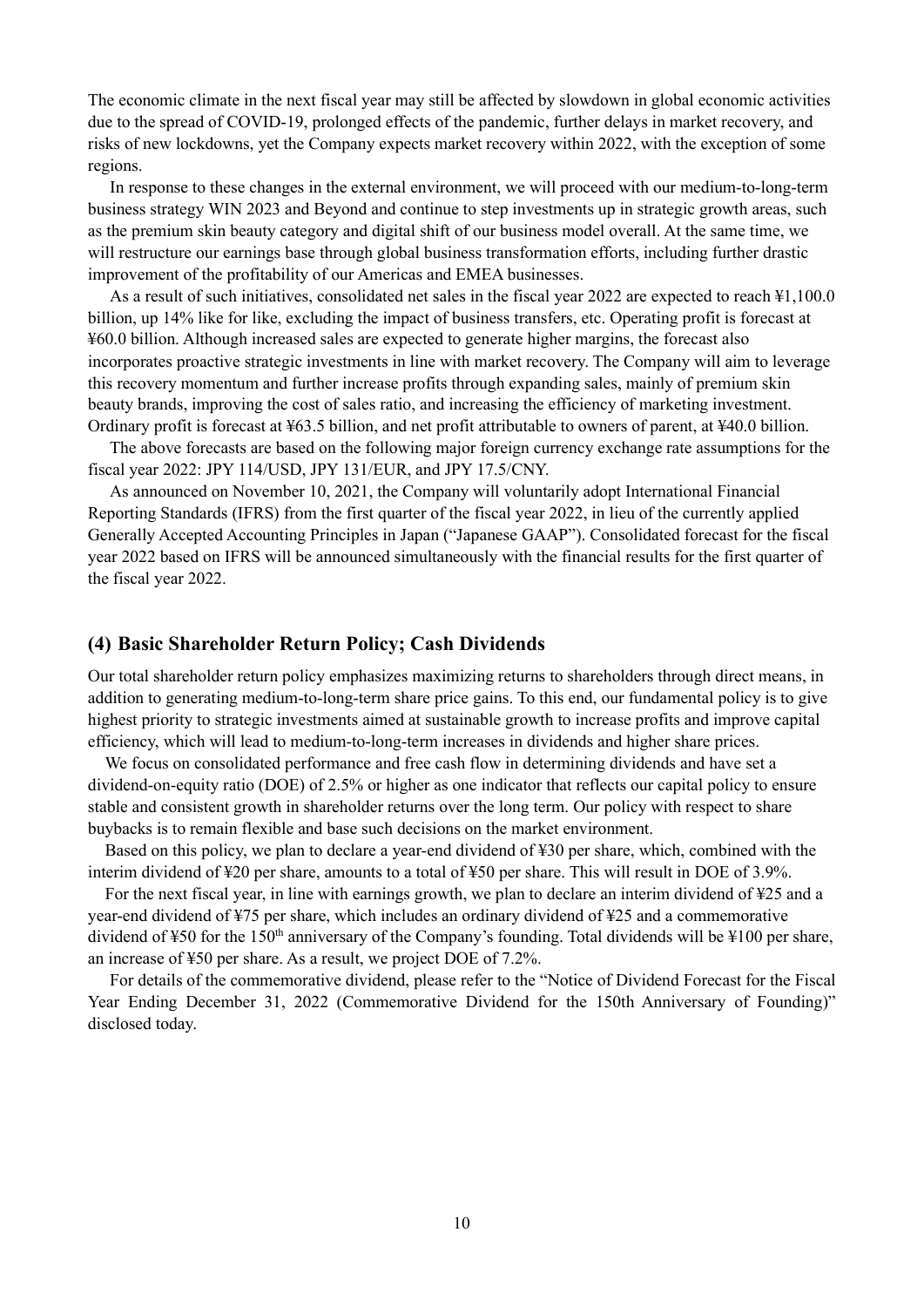## <span id="page-14-0"></span>**2. Basic Approach to Selection of Accounting Standards**

The Company will apply International Financial Reporting Standards (IFRS) to its consolidated financial statements from the first quarter of the fiscal year ending December 2022, in lieu of the currently applied Generally Accepted Accounting Principles in Japan ("Japanese GAAP"). The decision has been made in order to enhance the Company's global business management by unifying accounting standards across the Group and to improve the international comparability of its financial information in the capital markets.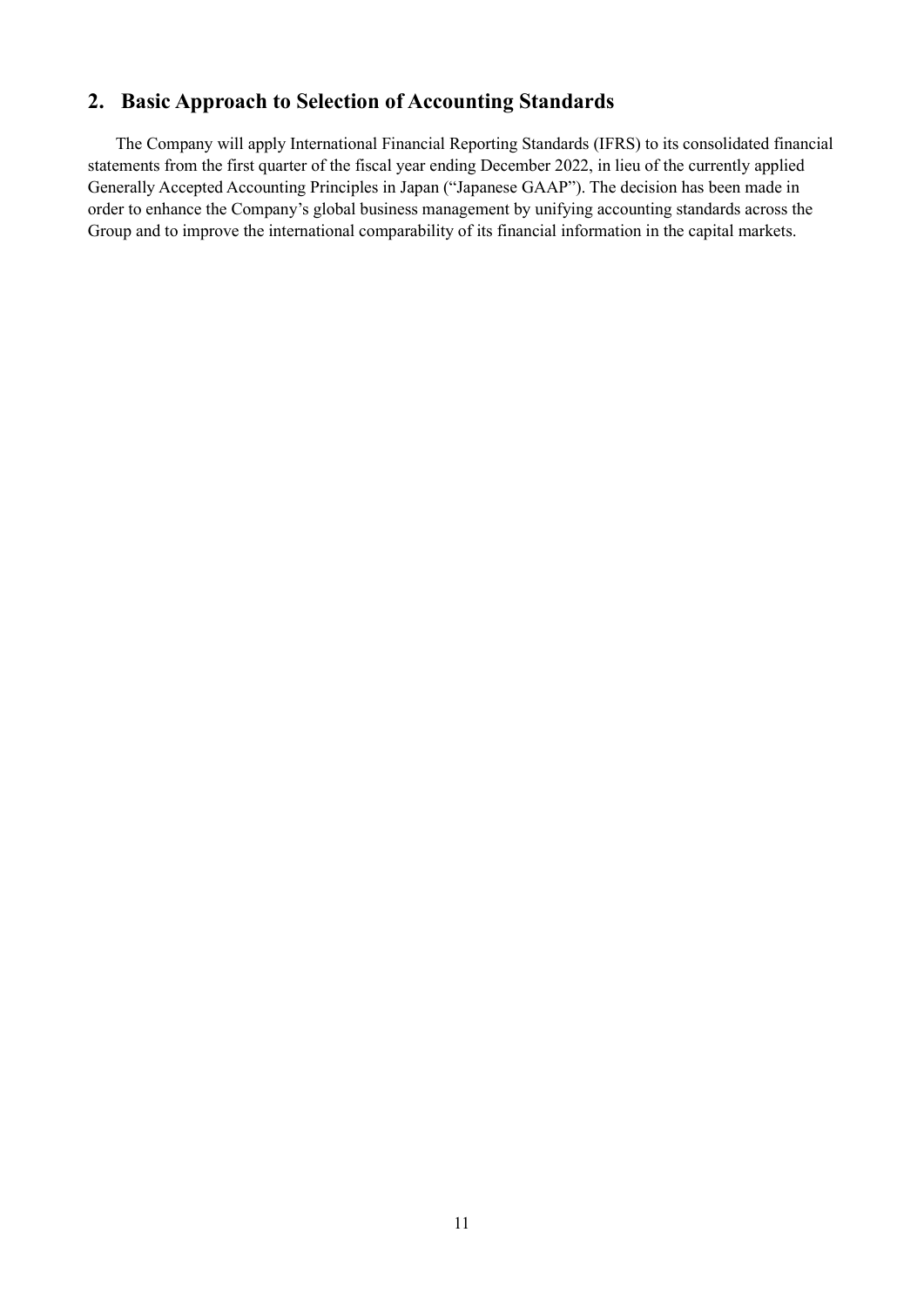# <span id="page-15-0"></span>**3. Consolidated Financial Statements and Notes**

## <span id="page-15-1"></span>**(1) Consolidated Balance Sheets**

|                                        |                            | (Millions of yen)          |
|----------------------------------------|----------------------------|----------------------------|
|                                        | As of<br>December 31, 2020 | As of<br>December 31, 2021 |
| <b>ASSETS</b>                          |                            |                            |
| <b>Current Assets:</b>                 |                            |                            |
| Cash and time deposits                 | 130,013                    | 172,056                    |
| Notes and accounts receivable          | 144,728                    | 151,115                    |
| Short-term investment securities       | 21,000                     |                            |
| Inventories                            | 170,031                    | 143,758                    |
| Other current assets                   | 52,634                     | 58,636                     |
| Less: Allowance for doubtful accounts  | (3,644)                    | (4,032)                    |
| Total current assets                   | 514,763                    | 521,533                    |
| Fixed Assets:                          |                            |                            |
| Property, Plant and Equipment:         |                            |                            |
| Buildings and structures               | 251,762                    | 279,630                    |
| Less: Accumulated depreciation         | (103, 831)                 | (113, 243)                 |
| Buildings and structures, net          | 147,931                    | 166,387                    |
| Machinery, equipment and vehicles      | 118,883                    | 130,920                    |
| Less: Accumulated depreciation         | (63, 344)                  | (69, 670)                  |
| Machinery, equipment and vehicles, net | 55,538                     | 61,249                     |
| Tools, furniture and fixtures          | 102,657                    | 103,668                    |
| Less: Accumulated depreciation         | (60, 680)                  | (65, 138)                  |
| Tools, furniture and fixtures, net     | 41,976                     | 38,529                     |
| Land                                   | 44,605                     | 46,519                     |
| Leased assets                          | 10,671                     | 12,623                     |
| Less: Accumulated depreciation         | (5,251)                    | (5,812)                    |
| Leased assets, net                     | 5,420                      | 6,811                      |
| Right-of-use assets                    | 29,133                     | 38,401                     |
| Less: Accumulated depreciation         | (10, 870)                  | (16,681)                   |
| Right-of-use assets, net               | 18,262                     | 21,719                     |
| Construction in progress               | 27,308                     | 16,188                     |
| Total property, plant and equipment    | 341,044                    | 357,405                    |
| Intangible Assets:                     |                            |                            |
| Goodwill                               | 54,429                     | 44,159                     |
| Leased assets                          | 403                        | 300                        |
| Trademark rights                       | 131,636                    | 40,322                     |
| Other intangible assets                | 54,922                     | 61,707                     |
| Total intangible assets                | 241,392                    | 146,489                    |
| Investments and Other Assets:          |                            |                            |
| Investment securities                  | 13,527                     | 9,717                      |
| Long-term loans receivable             | $\boldsymbol{0}$           | 31,116                     |
| Long-term prepaid expenses             | 14,125                     | 12,367                     |
| Deferred tax assets                    | 42,501                     | 72,968                     |
| Other investments                      | 37,014                     | 27,792                     |
| Less: Allowance for doubtful accounts  | (140)                      | (30)                       |
| Total investments and other assets     | 107,029                    | 153,932                    |
| <b>Total Fixed Assets</b>              | 689,466                    | 657,827                    |
| <b>Total Assets</b>                    | 1,204,229                  | 1,179,360                  |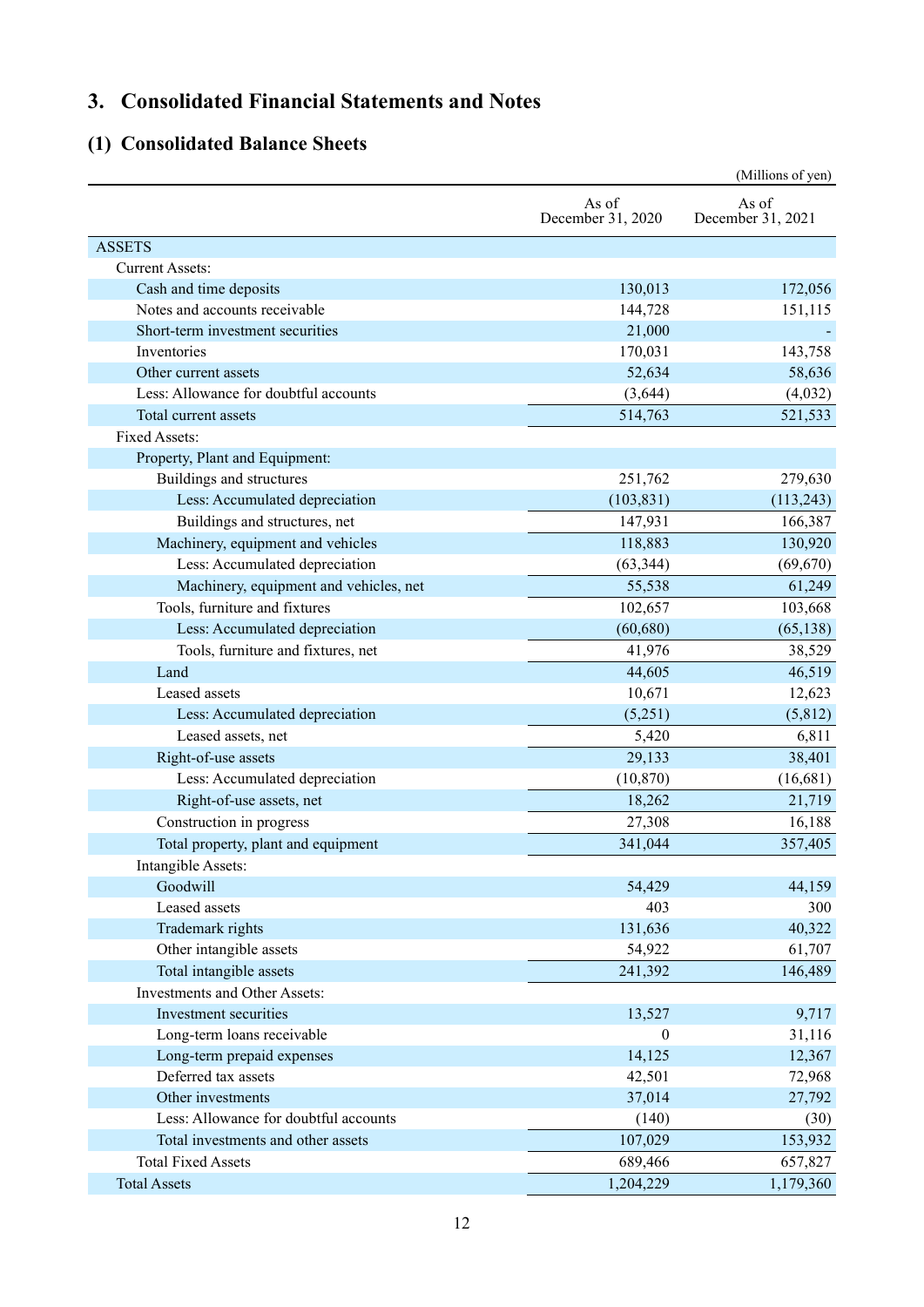|                                                             |                            | (Millions of yen)          |
|-------------------------------------------------------------|----------------------------|----------------------------|
|                                                             | As of<br>December 31, 2020 | As of<br>December 31, 2021 |
| <b>LIABILITIES</b>                                          |                            |                            |
| <b>Current Liabilities:</b>                                 |                            |                            |
| Notes and accounts payable                                  | 21,187                     | 28,021                     |
| Electronically recorded obligations - operating             | 55,740                     | 40,584                     |
| Short-term debt                                             | 56,491                     |                            |
| Current portion of long-term debt                           | 10,730                     | 730                        |
| Current portion of corporate bonds scheduled for redemption |                            | 15,000                     |
| Lease obligations                                           | 8,344                      | 9,664                      |
| Other payables                                              | 75,695                     | 96,488                     |
| Accrued income taxes                                        | 7,374                      | 45,600                     |
| Reserve for sales returns                                   | 6,227                      | 3,379                      |
| Refund liabilities                                          | 10,518                     | 13,631                     |
| Accrued bonuses for employees                               | 15,024                     | 29,557                     |
| Accrued bonuses for directors                               | 165                        | 169                        |
| Provision for liabilities and charges                       | 545                        | 293                        |
| Provision for loss on business withdrawal                   | 725                        | 95                         |
| Provision for structural reforms                            |                            | 8,524                      |
| Other current liabilities                                   | 84,208                     | 92,291                     |
| Total current liabilities                                   | 352,977                    | 384,031                    |
| Long-Term Liabilities:                                      |                            |                            |
| <b>Bonds</b>                                                | 65,000                     | 50,000                     |
| Long-term debt                                              | 167,861                    | 95,915                     |
| Lease obligations                                           | 15,872                     | 19,673                     |
| Long-term payables                                          | 52,968                     | 4,756                      |
| Liability for retirement benefits                           | 27,189                     | 18,587                     |
| Allowance for losses on guarantees                          | 350                        | 350                        |
| Deferred tax liabilities                                    | 2,944                      | 1,040                      |
| Other long-term liabilities                                 | 12,472                     | 37,573                     |
| Total long-term liabilities                                 | 344,658                    | 227,896                    |
| <b>Total Liabilities</b>                                    | 697,635                    | 611,927                    |
| <b>NET ASSETS</b>                                           |                            |                            |
| Shareholders' Equity:                                       |                            |                            |
| Common stock                                                | 64,506                     | 64,506                     |
| Capital surplus                                             | 70,741                     | 70,741                     |
| Retained earnings                                           | 339,817                    | 366,306                    |
| Treasury stock                                              | (2, 455)                   | (2,338)                    |
| Total shareholders' equity                                  | 472,610                    | 499,217                    |
| Accumulated Other Comprehensive Income:                     |                            |                            |
| Valuation difference on available-for-sale securities       | 3,054                      | 1,267                      |
| Foreign currency translation adjustments                    | 5,257                      | 37,881                     |
| Accumulated adjustments for retirement benefits             | 3,366                      | 6,656                      |
| Total accumulated other comprehensive income                | 11,678                     | 45,805                     |
| <b>Stock Acquisition Rights</b>                             | 1,399                      | 1,067                      |
| Non-Controlling Interests in Consolidated Subsidiaries      | 20,905                     | 21,343                     |
| <b>Total Net Assets</b>                                     | 506,593                    |                            |
| Total Liabilities and Net Assets                            | 1,204,229                  | 567,433                    |
|                                                             |                            | 1,179,360                  |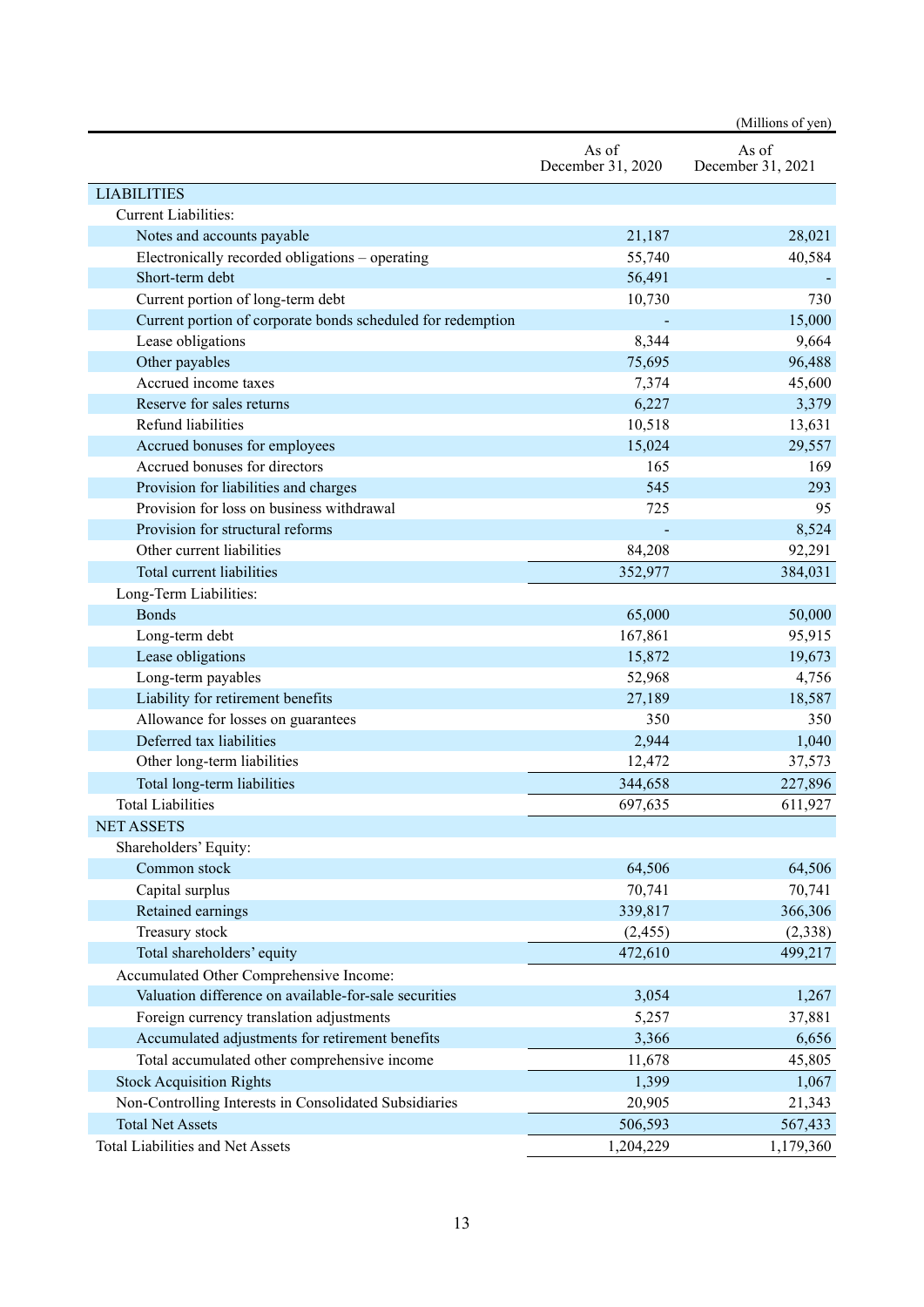## <span id="page-17-0"></span>**(2) Consolidated Statements of Income and Consolidated Statements of Comprehensive Income**

## **Consolidated Statements of Income**

|                                                      |                                    | (Millions of yen)                  |
|------------------------------------------------------|------------------------------------|------------------------------------|
|                                                      | <b>Fiscal Year Ended</b>           | <b>Fiscal Year Ended</b>           |
|                                                      | December 31, 2020<br>(January 1 to | December 31, 2021<br>(January 1 to |
|                                                      | December 31, 2020)                 | December 31,2021)                  |
| Net Sales                                            | 920,888                            | 1,035,165                          |
| Cost of Sales                                        | 238,401                            | 262,959                            |
| <b>Gross Profit</b>                                  | 682,487                            | 772,206                            |
| Selling, General and Administrative Expenses         | 667,523                            | 730,619                            |
| <b>Operating Profit</b>                              | 14,963                             | 41,586                             |
| Non-operating Income                                 |                                    |                                    |
| Interest income                                      | 762                                | 1,213                              |
| Dividend income                                      | 153                                | 273                                |
| Equity in earnings of affiliates                     | 269                                |                                    |
| Rental income                                        | 638                                | 567                                |
| Subsidy income                                       | 2,776                              | 3,362                              |
| Foreign exchange gain                                |                                    | 2,359                              |
| Other                                                | 1,453                              | 1,678                              |
| Total non-operating income                           | 6,054                              | 9,453                              |
| Non-operating Expenses                               |                                    |                                    |
| Interest expense                                     | 2,226                              | 1,881                              |
| Equity in losses of affiliates                       |                                    | 1,090                              |
| Foreign exchange loss                                | 3,088                              |                                    |
| Other interest on debt                               | 1,332                              | 529                                |
| Other                                                | 4,732                              | 2,702                              |
| Total non-operating expenses                         | 11,379                             | 6,204                              |
| Ordinary Profit                                      | 9,638                              | 44,835                             |
| <b>Extraordinary Gains</b>                           |                                    |                                    |
| Gain on sales of fixed assets                        | 9,716                              | 561                                |
| Gain on transfer of business                         |                                    | 73,954                             |
| Gain on change in equity                             |                                    | 13,520                             |
| Gain on sales of investment securities               | 819                                | 2,733                              |
| Grant income                                         | 6,018                              | 1,965                              |
| Gain on reversal of share acquisition rights         |                                    | 331                                |
| Total extraordinary gains                            | 16,554                             | 93,066                             |
| <b>Extraordinary Losses</b>                          |                                    |                                    |
| Loss on disposal of fixed assets                     | 3,665                              | 2,491                              |
| Impairment loss                                      | 944                                | 26,463                             |
| Structural reform expenses                           | 3,196                              | 31,110                             |
| Loss on COVID-19                                     | 18,696                             | 4,507                              |
| Loss on sales of investment securities               | 4                                  | 67                                 |
| Loss on revaluation of investment securities         | 499                                | 4                                  |
| Loss on business withdrawal                          | 1,226                              |                                    |
| Total extraordinary losses                           | 28,234                             | 64,644                             |
| Profit (Loss) before Income Taxes                    | (2,040)                            | 73,256                             |
| Income Taxes - Current                               |                                    |                                    |
| Refund of income taxes for prior years               | 6,199                              | 61,923                             |
|                                                      |                                    | (1,165)                            |
| Income Taxes - Deferred<br><b>Total Income Taxes</b> | 880                                | (32, 413)                          |
|                                                      | 7,079                              | 28,344                             |
| Net Profit (Loss)                                    | (9,120)                            | 44,912                             |
| Net Profit Attributable to Non-Controlling Interests | 2,540                              | 2,472                              |
| Net Profit (Loss) Attributable to Owners of Parent   | (11,660)                           | 42,439                             |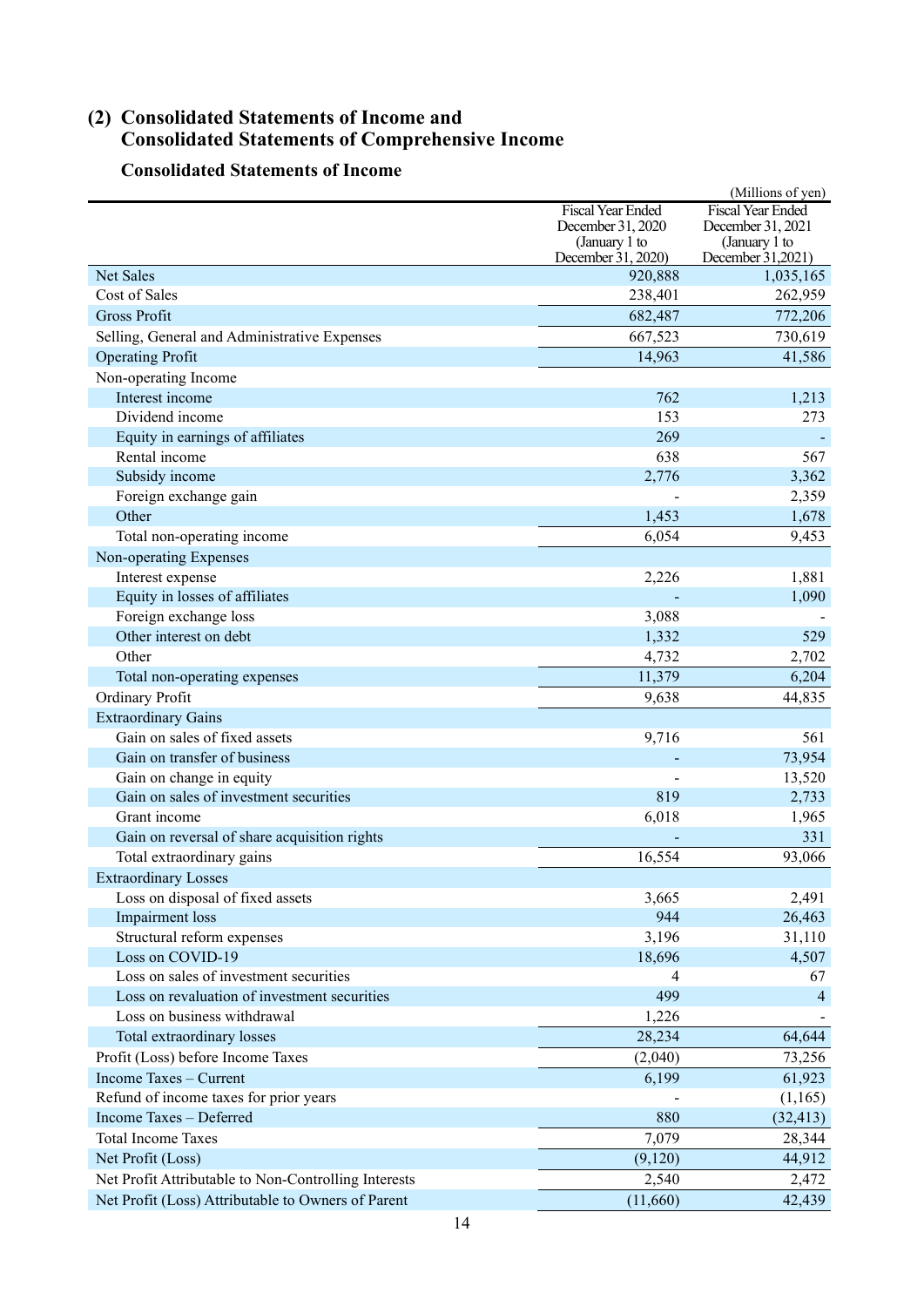# **Consolidated Statements of Comprehensive Income**

|                                                                                            |                    | (Millions of yen)        |
|--------------------------------------------------------------------------------------------|--------------------|--------------------------|
|                                                                                            | Fiscal Year Ended  | <b>Fiscal Year Ended</b> |
|                                                                                            | December 31, 2020  | December 31, 2021        |
|                                                                                            | (January 1 to      | (January 1 to            |
|                                                                                            | December 31, 2020) | December 31, 2021)       |
| Net Profit (Loss)                                                                          | (9,120)            | 44,912                   |
| Other Comprehensive Income                                                                 |                    |                          |
| Valuation difference on available-for-sale securities                                      | 40                 | (1,779)                  |
| Foreign currency translation adjustments                                                   | (5, 562)           | 34,247                   |
| Adjustment for retirement benefits                                                         | 25,039             | 3,322                    |
| Share of other comprehensive income of associates accounted<br>for under the equity method | 34                 | 519                      |
| Total other comprehensive income                                                           | 19,551             | 36,310                   |
| Comprehensive Income                                                                       | 10,431             | 81,222                   |
| (Breakdown)                                                                                |                    |                          |
| Comprehensive income attributable to owners of parent                                      | 7,672              | 76,565                   |
| Comprehensive income attributable to non-controlling interests                             | 2,759              | 4.656                    |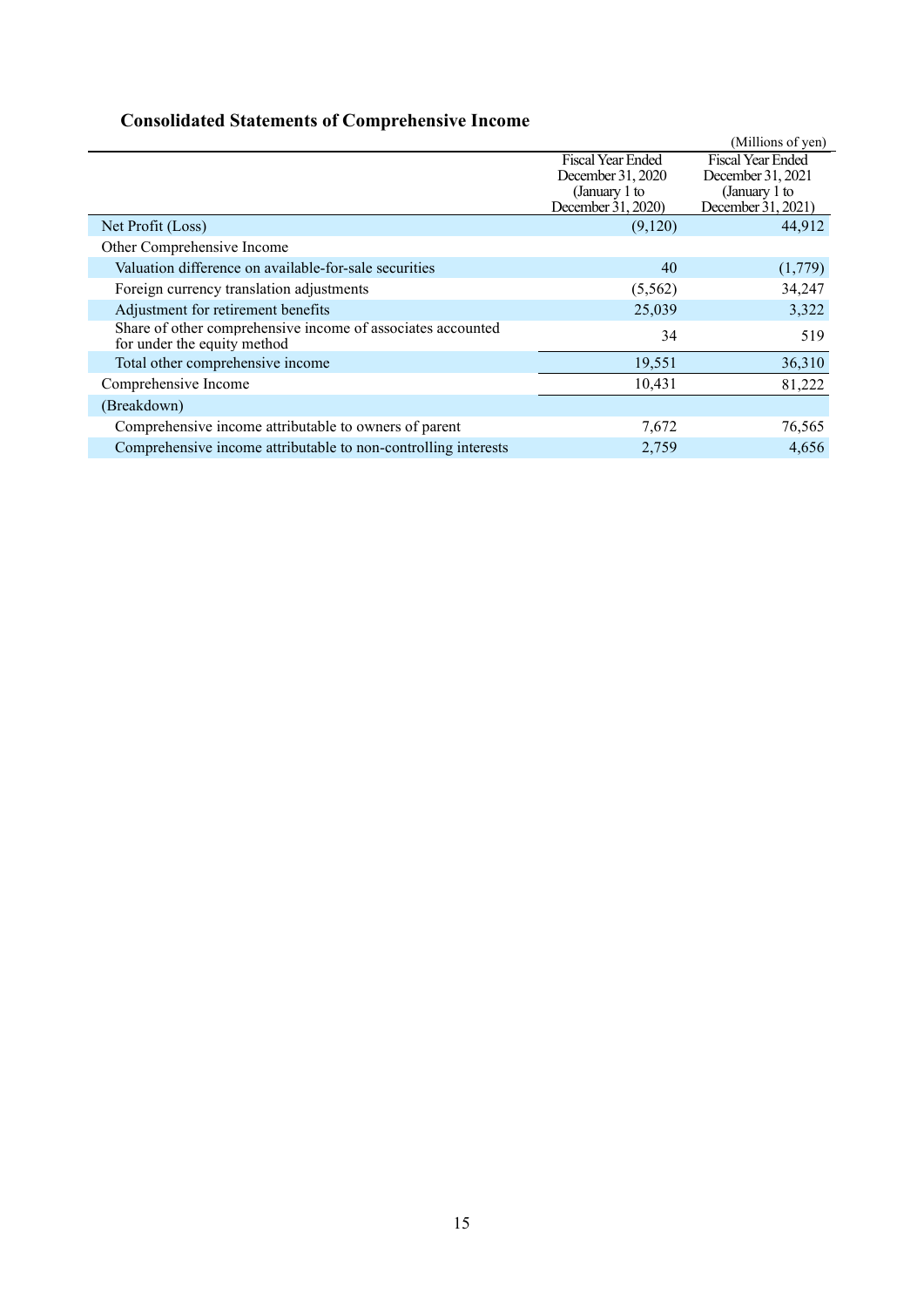## <span id="page-19-0"></span>**(3) Consolidated Statements of Changes in Net Assets**

## **Fiscal Year Ended December 31, 2020 (January 1 to December 31, 2020)**

**Shareholders' Equity** Common Stock Capital Surplus Retained Earnings Treasury Stock, at Cost Total Shareholders' Equity Balance at beginning of period 64,506 70,741 371,435 (2,591) 504,092 Changes during period Dividend from retained earnings (19,972) (19,972) (19,972) Net profit (Loss) attributable to  $\frac{1}{\text{vert point (Loss) attribute to}}$  (11,660) (11,660) Acquisition of treasury stock (12) (12) (12) Disposal of treasury stock (76) 148 71 Non-controlling interests, capital transactions, others and the control of the control of the control of the control of the control of the control of the control of the control of the control of the control of the control of the control of the contr Net changes of items other than shareholders' equity and the contract that the contract of the contract of the contract of the contract of the contract of the contract of the contract of the contract of the contract of the contract of the contract of the Total changes during period  $(31,617)$   $135$   $(31,481)$ 

Balance at end of period 64,506 70,741 339,817 (2,455) 472,610

|                                                            | <b>Accumulated Other Comprehensive Income</b>                   |                                                   |                                                                   |                                                            |                                              |                                         |                                             |
|------------------------------------------------------------|-----------------------------------------------------------------|---------------------------------------------------|-------------------------------------------------------------------|------------------------------------------------------------|----------------------------------------------|-----------------------------------------|---------------------------------------------|
|                                                            | Valuation<br>difference on<br>available-for-<br>sale securities | Foreign<br>Currency<br>Translation<br>Adjustments | Accumulated<br>Adjustment<br>for<br>Retirement<br><b>Benefits</b> | Total<br>Accumulated<br>Other<br>Comprehen-<br>sive Income | <b>Stock</b><br>Acquisition<br><b>Rights</b> | Non-<br>controlling<br><b>Interests</b> | <b>Total</b><br><b>Net</b><br><b>Assets</b> |
| Balance at beginning of<br>period                          | 3,106                                                           | 10,839                                            | (21,600)                                                          | (7,654)                                                    | 1,263                                        | 20,156                                  | 517,857                                     |
| Changes during period                                      |                                                                 |                                                   |                                                                   |                                                            |                                              |                                         |                                             |
| Dividend from retained<br>earnings                         |                                                                 |                                                   |                                                                   |                                                            |                                              |                                         | (19, 972)                                   |
| Net profit (Loss)<br>attributable to owners of<br>parent   |                                                                 |                                                   |                                                                   |                                                            |                                              |                                         | (11,660)                                    |
| Acquisition of treasury<br>stock                           |                                                                 |                                                   |                                                                   |                                                            |                                              |                                         | (12)                                        |
| Disposal of treasury stock                                 |                                                                 |                                                   |                                                                   |                                                            |                                              |                                         | 71                                          |
| Non-controlling interests,<br>capital transactions, others |                                                                 |                                                   |                                                                   |                                                            |                                              |                                         | 92                                          |
| Net changes of items other<br>than shareholders' equity    | (52)                                                            | (5,581)                                           | 24,967                                                            | 19,333                                                     | 136                                          | 748                                     | 20,218                                      |
| Total changes during period                                | (52)                                                            | (5,581)                                           | 24,967                                                            | 19,333                                                     | 136                                          | 748                                     | (11,263)                                    |
| Balance at end of period                                   | 3,054                                                           | 5,257                                             | 3,366                                                             | 11,678                                                     | 1,399                                        | 20,905                                  | 506,593                                     |

(Millions of yen)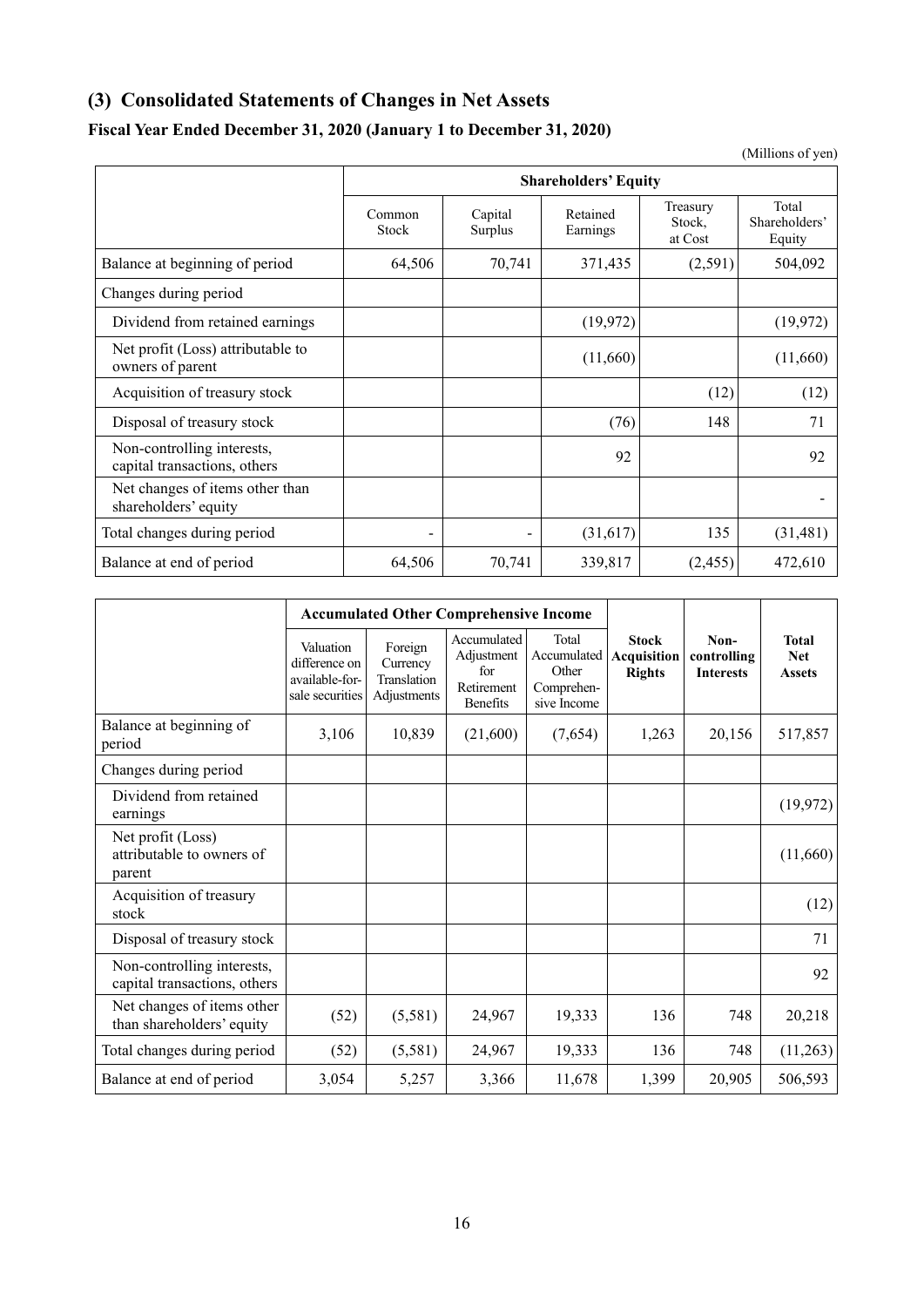## **Fiscal Year Ended December 31, 2021 (January 1 to December 31, 2021)**

(Millions of yen)

|                                                            |                 |                    | <b>Shareholders' Equity</b> |                               |                                  |
|------------------------------------------------------------|-----------------|--------------------|-----------------------------|-------------------------------|----------------------------------|
|                                                            | Common<br>Stock | Capital<br>Surplus | Retained<br>Earnings        | Treasury<br>Stock,<br>at Cost | Total<br>Shareholders'<br>Equity |
| Balance at beginning of period                             | 64,506          | 70,741             | 339,817                     | (2, 455)                      | 472,610                          |
| Changes during period                                      |                 |                    |                             |                               |                                  |
| Dividend from retained earnings                            |                 |                    | (15,978)                    |                               | (15,978)                         |
| Net profit (Loss) attributable to<br>owners of parent      |                 |                    | 42,439                      |                               | 42,439                           |
| Acquisition of treasury stock                              |                 |                    |                             | (23)                          | (23)                             |
| Disposal of treasury stock                                 |                 |                    | (69)                        | 140                           | 71                               |
| Non-controlling interests,<br>capital transactions, others |                 |                    | 98                          |                               | 98                               |
| Net changes of items other than<br>shareholders' equity    |                 |                    |                             |                               |                                  |
| Total changes during period                                |                 |                    | 26,489                      | 117                           | 26,606                           |
| Balance at end of period                                   | 64,506          | 70,741             | 366,306                     | (2,338)                       | 499,217                          |

|                                                            | <b>Accumulated Other Comprehensive Income</b>                   |                                                   |                                                                |                                                           |                                                     |                                         |                                   |
|------------------------------------------------------------|-----------------------------------------------------------------|---------------------------------------------------|----------------------------------------------------------------|-----------------------------------------------------------|-----------------------------------------------------|-----------------------------------------|-----------------------------------|
|                                                            | Valuation<br>difference on<br>available-for-<br>sale securities | Foreign<br>Currency<br>Translation<br>Adjustments | Accumulated<br>Adjustment<br>for Retirement<br><b>Benefits</b> | Total<br>Accumulated<br>Other<br>Comprehensiv<br>e Income | <b>Stock</b><br><b>Acquisition</b><br><b>Rights</b> | Non-<br>controlling<br><b>Interests</b> | <b>Total</b><br><b>Net Assets</b> |
| Balance at beginning of<br>period                          | 3,054                                                           | 5,257                                             | 3,366                                                          | 11,678                                                    | 1,399                                               | 20,905                                  | 506,593                           |
| Changes during period                                      |                                                                 |                                                   |                                                                |                                                           |                                                     |                                         |                                   |
| Dividend from retained<br>earnings                         |                                                                 |                                                   |                                                                |                                                           |                                                     |                                         | (15,978)                          |
| Net profit (Loss)<br>attributable to owners of<br>parent   |                                                                 |                                                   |                                                                |                                                           |                                                     |                                         | 42,439                            |
| Acquisition of treasury<br>stock                           |                                                                 |                                                   |                                                                |                                                           |                                                     |                                         | (23)                              |
| Disposal of treasury stock                                 |                                                                 |                                                   |                                                                |                                                           |                                                     |                                         | 71                                |
| Non-controlling interests,<br>capital transactions, others |                                                                 |                                                   |                                                                |                                                           |                                                     |                                         | 98                                |
| Net changes of items other<br>than shareholders' equity    | (1,787)                                                         | 32,623                                            | 3,290                                                          | 34,126                                                    | (332)                                               | 438                                     | 34,232                            |
| Total changes during period                                | (1,787)                                                         | 32,623                                            | 3,290                                                          | 34,126                                                    | (332)                                               | 438                                     | 60,839                            |
| Balance at end of period                                   | 1,267                                                           | 37,881                                            | 6,656                                                          | 45,805                                                    | 1,067                                               | 21,343                                  | 567,433                           |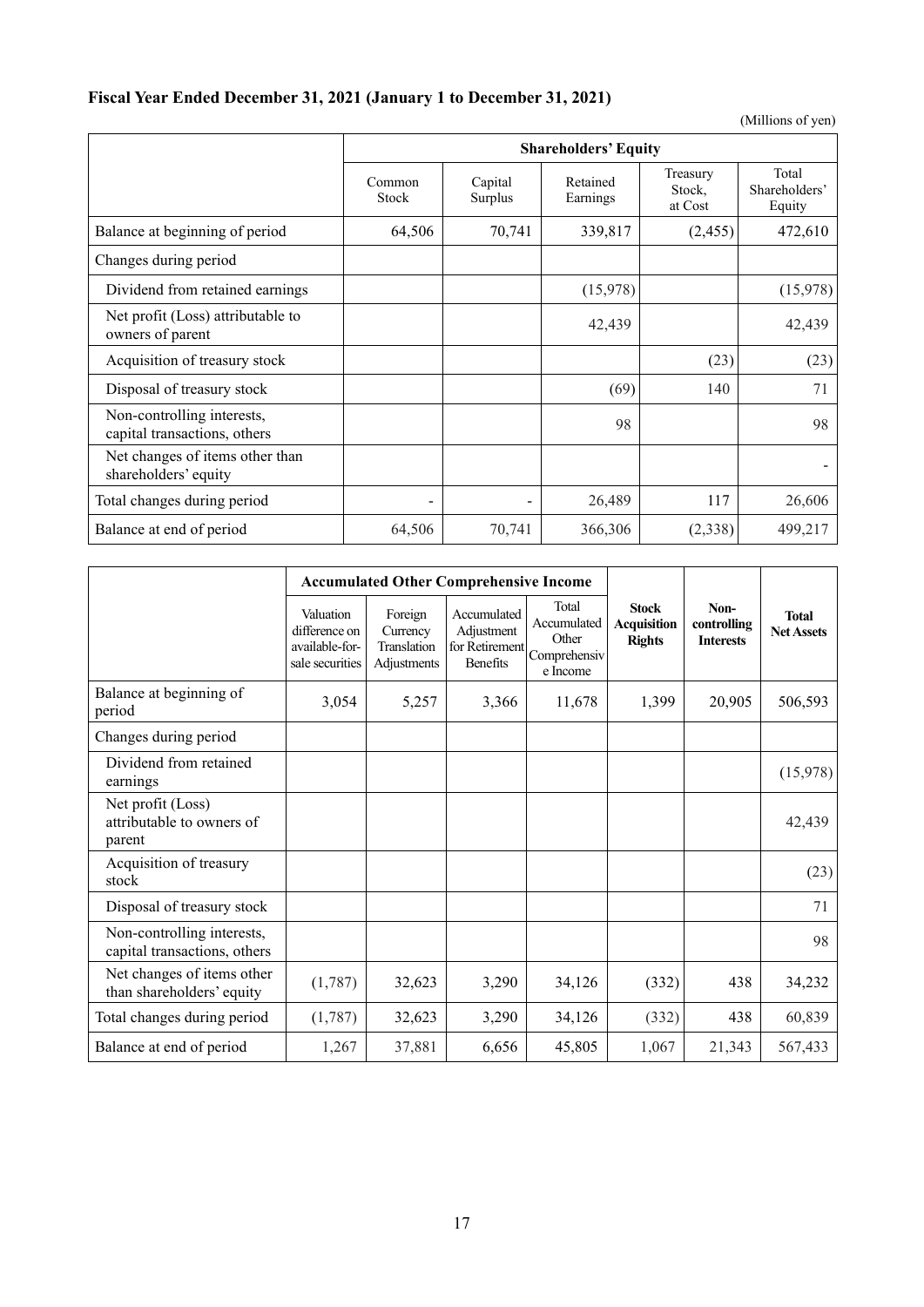# <span id="page-21-0"></span>**(4) Consolidated Statements of Cash Flows**

|                                                                  |                                                         | (Millions of yen)                                              |
|------------------------------------------------------------------|---------------------------------------------------------|----------------------------------------------------------------|
|                                                                  | Fiscal Year Ended<br>December 31, 2020<br>(January 1 to | <b>Fiscal Year Ended</b><br>December 31, 2021<br>(January 1 to |
|                                                                  | December 31, 2020)                                      | December 31, 2021)                                             |
| Cash Flows from Operating Activities:                            |                                                         |                                                                |
| Profit (Loss) before income taxes                                | (2,040)                                                 | 73,256                                                         |
| Depreciation and amortization                                    | 60,384                                                  | 62,987                                                         |
| Amortization of goodwill                                         | 7,064                                                   | 6,861                                                          |
| Impairment loss                                                  | 944                                                     | 26,463                                                         |
| (Gain) Loss on disposal of fixed assets                          | (6,051)                                                 | 1,930                                                          |
| (Gain) Loss on sales of investment securities                    | (814)                                                   | (2,666)                                                        |
| Grant income                                                     | (6,018)                                                 | (1,965)                                                        |
| Loss on COVID-19                                                 | 18,696                                                  | 4,507                                                          |
| Structural reform expenses                                       | 3,196                                                   | 31,110                                                         |
| Gain on transfer of business                                     |                                                         | (73, 954)                                                      |
| (Gain) Loss on change in equity                                  |                                                         | (13,520)                                                       |
| Gain on reversal of share acquisition rights                     |                                                         | (331)                                                          |
| Increase (Decrease) in allowance for doubtful accounts           | 960                                                     | 86                                                             |
| Increase (Decrease) in reserve for sales returns                 | 896                                                     | (1,967)                                                        |
| Increase (Decrease) in refund liabilities                        | 926                                                     | 2,067                                                          |
| Increase (Decrease) in accrued bonuses for employees             | (9,942)                                                 | 13,659                                                         |
| Increase (Decrease) in accrued bonuses for directors             | 64                                                      |                                                                |
| Increase (Decrease) in provision for liabilities and charges     | 183                                                     | (267)                                                          |
| Increase (Decrease) in provision for loss on business withdrawal | 607                                                     | (635)                                                          |
| Increase (Decrease) in liability for retirement benefits         | (5,139)                                                 | (3,799)                                                        |
| Interest and dividend income                                     | (916)                                                   | (1, 486)                                                       |
| Interest expense                                                 | 2,226                                                   | 1,881                                                          |
| Other interest on debt                                           | 1,332                                                   | 529                                                            |
| Equity in (earnings) losses of affiliates                        | (269)                                                   | 1,090                                                          |
| (Increase) Decrease in notes and accounts receivable             | 28,545                                                  | (1,586)                                                        |
| (Increase) Decrease in inventories                               | 10,758                                                  | 10,853                                                         |
| Increase (Decrease) in notes and accounts payable                | (39, 678)                                               | 34,000                                                         |
| Other                                                            | 10,164                                                  | 2,174                                                          |
| Subtotal                                                         | 76,081                                                  | 171,284                                                        |
| Interest and dividends received                                  | 1,107                                                   | 1,601                                                          |
| Interest paid                                                    | (2,396)                                                 | (1,929)                                                        |
| Interest paid on other debt                                      | (1,218)                                                 | (493)                                                          |
| Grant received                                                   | 5,900                                                   | 2,083                                                          |
| Loss paid on COVID-19                                            | (17, 156)                                               | (3,794)                                                        |
| Structural reform expenses paid                                  | (269)                                                   | (21, 974)                                                      |
| Income tax refund (paid)                                         | 1,997                                                   | (23, 889)                                                      |
| Net cash provided by (used in) operating activities              | 64,045                                                  | 122,887                                                        |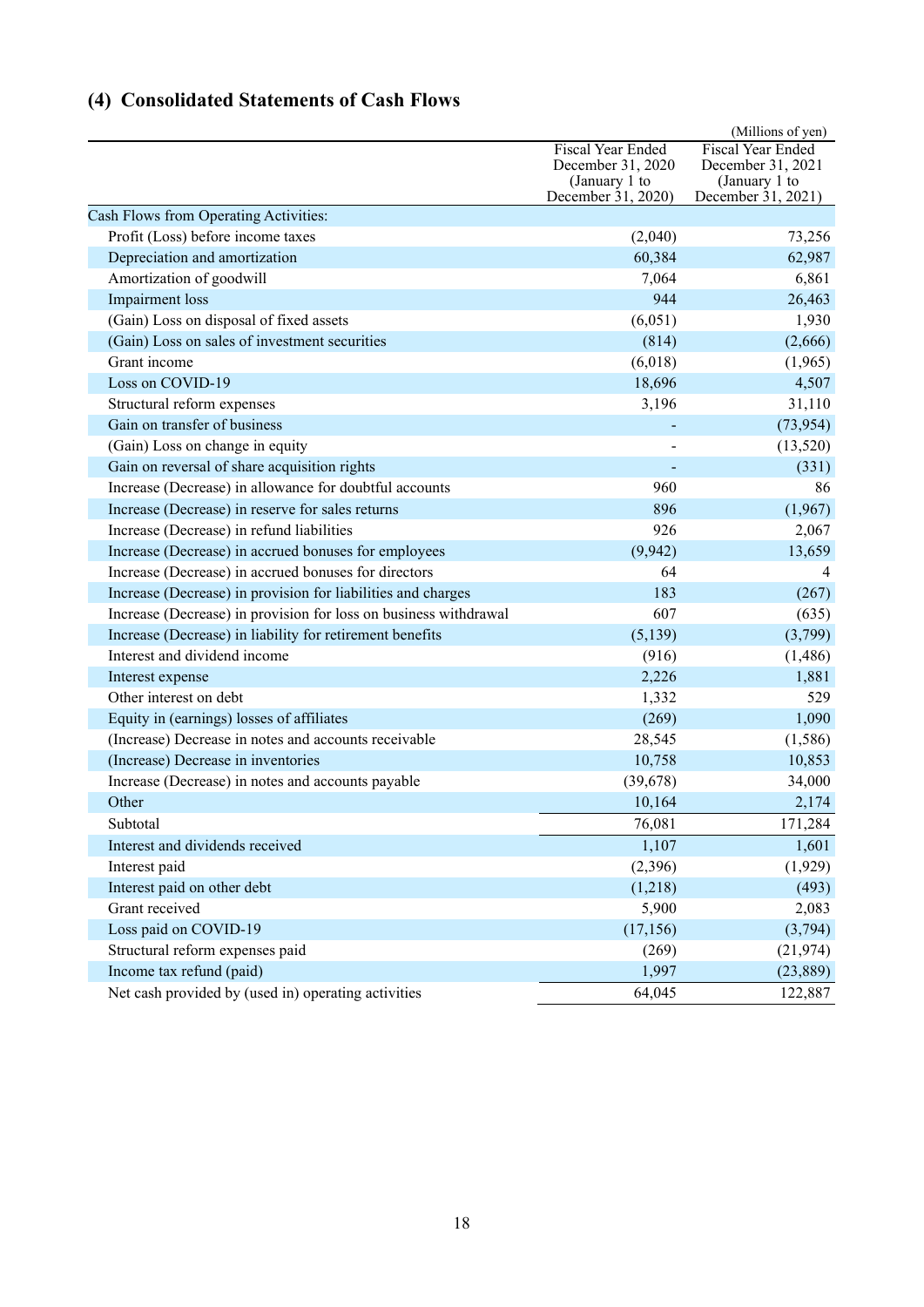|                                                                               |                                     | (Millions of yen)                   |
|-------------------------------------------------------------------------------|-------------------------------------|-------------------------------------|
|                                                                               | <b>Fiscal Year Ended</b>            | <b>Fiscal Year Ended</b>            |
|                                                                               | December 31, 2020                   | December 31, 2021                   |
|                                                                               | (January 1 to<br>December 31, 2020) | (January 1 to<br>December 31, 2021) |
| Cash Flows from Investing Activities:                                         |                                     |                                     |
| Transfers to time deposits                                                    | (12, 778)                           | (23, 693)                           |
| Proceeds from maturity of time deposits                                       | 11,221                              | 24,706                              |
| Acquisition of investment securities                                          | (11)                                | (10)                                |
| Proceeds from sale of investment securities                                   | 1,062                               | 3,529                               |
| Proceeds from transfer of business                                            |                                     | 149,936                             |
| Acquisition of property, plant and equipment                                  | (56, 359)                           | (72, 525)                           |
| Proceeds from sales of property, plant and equipment and intangible<br>assets | 10,441                              | 1,520                               |
| Acquisition of intangible assets                                              | (17, 130)                           | (19, 927)                           |
| Payments of long-term prepaid expenses                                        | (6,425)                             | (4,241)                             |
| Proceeds from sale of investment property                                     |                                     | 7,916                               |
| Other                                                                         | (105)                               | (3, 471)                            |
| Net cash provided by (used in) investing activities                           | (70,084)                            | 63,739                              |
| Cash Flows from Financing Activities:                                         |                                     |                                     |
| Net increase (decrease) in short-term debt and commercial papers              | (63, 464)                           | (57, 885)                           |
| Proceeds from long-term debt                                                  | 110,000                             | 10,000                              |
| Repayment of long-term debt                                                   | (730)                               | (94, 714)                           |
| Proceeds from issuance of bonds                                               | 50,000                              |                                     |
| Redemption of bonds                                                           | (15,000)                            |                                     |
| Repayment of lease obligations                                                | (9, 443)                            | (10, 451)                           |
| Repayment of long-term accounts payable                                       | (1,981)                             | (3, 437)                            |
| Acquisition of treasury stock                                                 | (12)                                | (23)                                |
| Disposal of treasury stock                                                    | 71                                  | 71                                  |
| Cash dividends paid                                                           | (19,967)                            | (15,987)                            |
| Cash dividends paid to non-controlling interests                              | (2,888)                             | (3,677)                             |
| Other                                                                         | 296                                 | (117)                               |
| Net cash provided by (used in) financing activities                           | 46,880                              | (176, 222)                          |
| Effect of Exchange Rate Changes on Cash and Cash Equivalents                  | (1,959)                             | 9,751                               |
| Net Change in Cash and Cash Equivalents (Decrease)                            | 38,881                              | 20,155                              |
| Cash and Cash Equivalents at Beginning of Period                              | 97,466                              | 136,347                             |
| Cash and Cash Equivalents at End of Period                                    | 136,347                             | 156,503                             |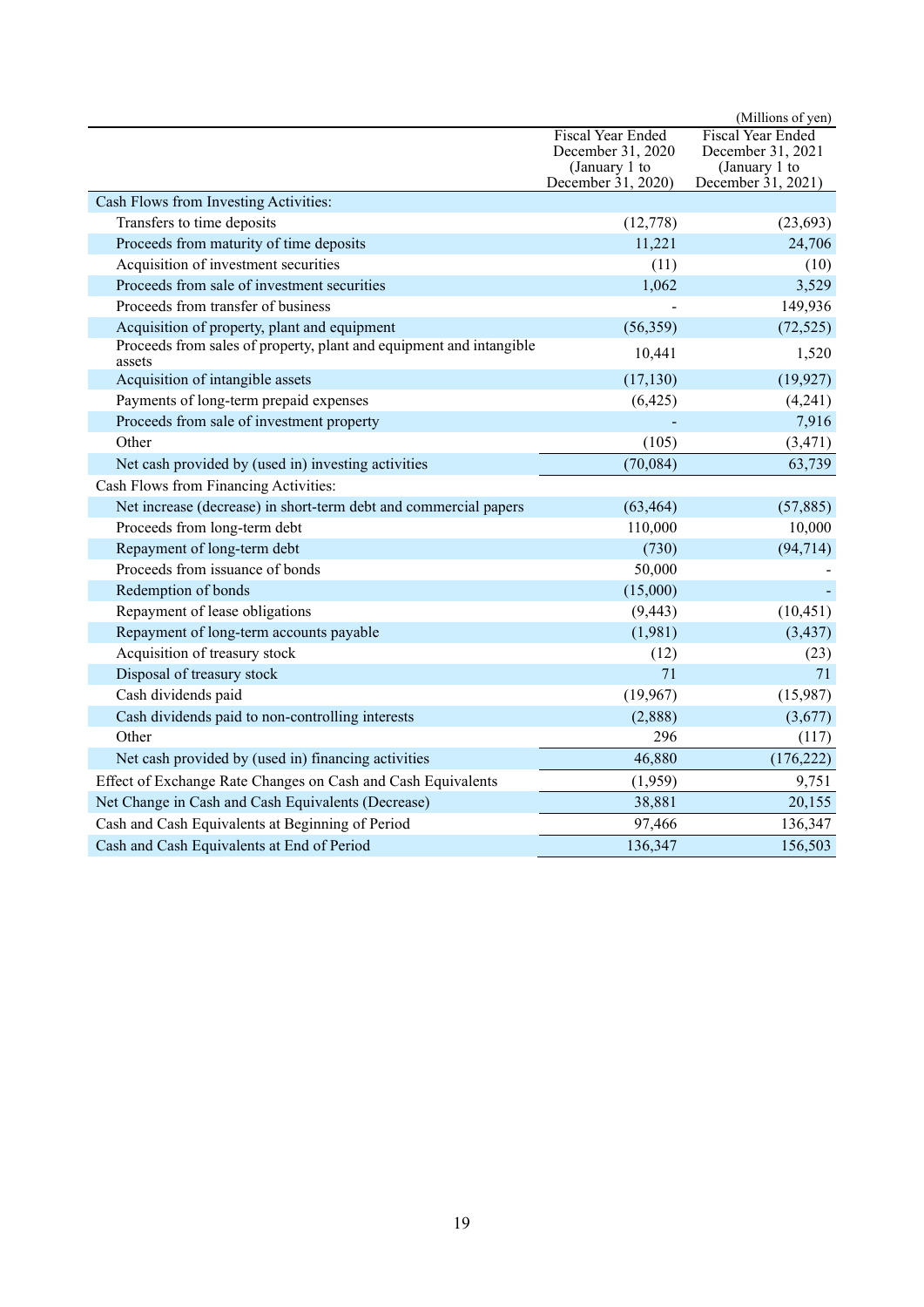## <span id="page-23-0"></span>**(5) Notes Concerning Consolidated Financial Statements**

### <span id="page-23-1"></span>**(Note on Assumptions of a Going Concern)**

Not applicable.

## <span id="page-23-2"></span>**(Significant Accounting Estimates)**

Accounting estimates calculate the reasonable amount based on available information at the time that the consolidated financial statements are prepared. Among the amounts recorded based on accounting estimates in the consolidated financial statements for the fiscal year 2021, items which may have risk of significantly affecting the consolidated financial statements for the following fiscal year, are as follows:

1. Valuation of Goodwill related to Shiseido Americas Corporation ("SAC") reporting unit.

(1) The amount recorded in Consolidated Financial Statements for the fiscal year 2021 and ratio of total assets Goodwill related to SAC reporting unit is ¥20,941 million. A risk of significant estimates for this valuation of goodwill has been identified.

| Account  | Segments                      | Amounts (Millions of yen) | Ratio of total assets |
|----------|-------------------------------|---------------------------|-----------------------|
|          | Japan Business                | 1,544                     | 0.1%                  |
|          | China Business                | 5,693                     | 0.5%                  |
|          | Asia Pacific Business         | 3,631                     | 0.3%                  |
| Goodwill | <b>Americas Business</b>      | 20,941                    | 1.8%                  |
|          | <b>EMEA Business</b>          | 5,124                     | 0.4%                  |
|          | <b>Travel Retail Business</b> | 5,647                     | 0.5%                  |
|          | Other                         | 1,575                     | 0.1%                  |
|          |                               | 44,159                    | 3.7%                  |

(2) Other information that contributes to the understanding of users of the consolidated financial statements regarding the accounting estimates

Goodwill related to SAC reporting unit is recorded in SAC which is a subsidiary applying generally accepted accounting principles in the United States ("U.S. GAAP"). The goodwill is amortized on a straight-line basis according to the accounting alternative for private company under U.S. GAAP. U.S. GAAP requires that the amortizable goodwill be allocated to reporting units and be subject to impairment test when indication of impairment is identified. Valuation by outside specialists is utilized for goodwill fair value estimation and impairment test. Estimates of the fair value is calculated by the discounted cash flow method, which uses many estimates and assumptions such as discount rates, long-term market growth rate, and future cash flow which considers future projections, past performance, current and expected economic conditions, and market data. These estimates and assumptions may significantly affect the result of impartment test and impairment loss.

In the fiscal year 2021, indication of impairment was identified due to transfer of the three prestige makeup brands, and impairment test was performed, but since the fair value of SAC reporting unit exceeded its carrying value, the impairment loss of goodwill related to SAC reporting unit had not been recognized. Future cash flow used to calculate the fair value is estimated based on the future business plan in SAC reporting unit and long-term market growth rate of 3%, and incorporates the long-term market growth rate of the cosmetics market in the United States and an increase in sales through sales expansion plan as primary assumptions. In addition, discount rate of 11% which considers the company-specific risk premium and risk-free rate in the United States is used. Management determined that the estimates for the fair value on this test is reasonable, but it is possible that the fair value declines and impairment loss occurs due to unexpectable changes in the future business assumptions. Additionally, regarding the goodwill related to the three transferred brands, the book value of the assets group related to the business is reduced to the recoverable amount, and the reduction is recorded as an extraordinary loss. For details, please refer to "(5) Notes to Consolidated Financial Statements (Consolidated Statements of Income)."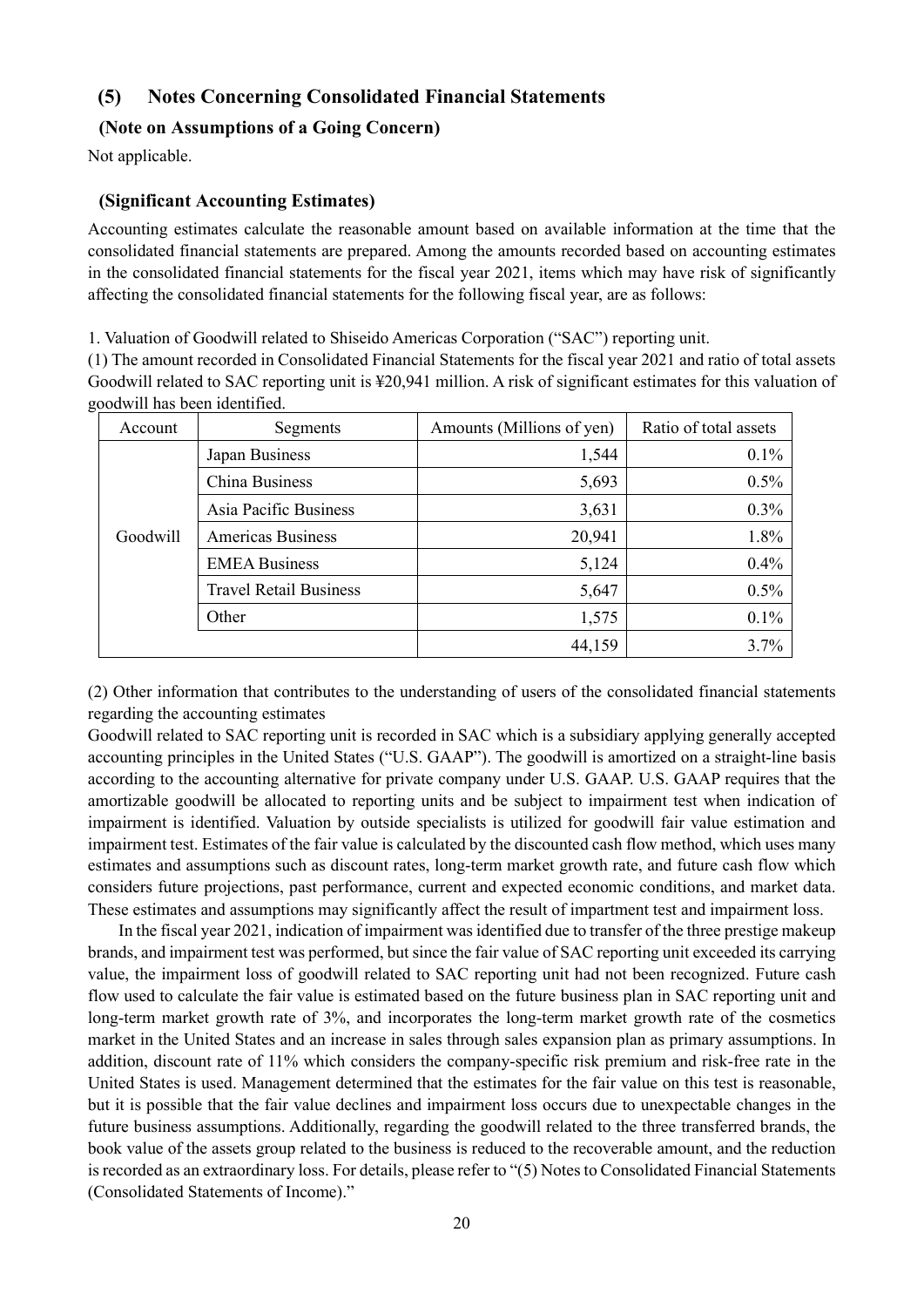Regarding impact of COVID-19 pandemic, although recovery is delayed in some categories, the Company has made certain assumptions that it would recover in earnest in 2023. The above assumption used for the estimates includes many uncertainties, and if the impact to the economic environment from COVID-19 changes, impairment loss may occur, which may affect the company's financial position and operating results.

## <span id="page-24-0"></span>**(Additional Information)**

### **Conclusion of Agreement related to manufacturing and distribution**

The company and its subsidiary Beauté Prestige International entered into agreement to manufacture and distribute "DOLCE&GABBANA" related products until the end of 2022 with Dolce&Gabbana S.r.l. and Dolce&Gabbana Trademark S.r.l. on December 15, 2021.

## <span id="page-24-1"></span>**(Consolidated Statements of Income)**

### **Gain on transfer of business**

Fiscal year 2021 (From January 1 to December 31, 2021)

These are related to the transfer of the Personal Care business and the three prestige makeup brands. For details, please refer to "(5) Notes to Consolidated Financial Statements (Business Combinations and Other Related Events)."

### **Gain on change in equity**

Fiscal year 2021 (From January 1 to December 31, 2021)

These are related to the transfer of the Personal Care business. For details, please refer to "(5) Notes to Consolidated Financial Statements (Business Combinations and Other Related Events)."

### **Grant Income**

Fiscal year 2021 (From January 1 to December 31, 2021)

Income mainly from grants and subsidies provided by governments and local municipalities for the employment maintenance and compensation of employees in relation to COVID-19.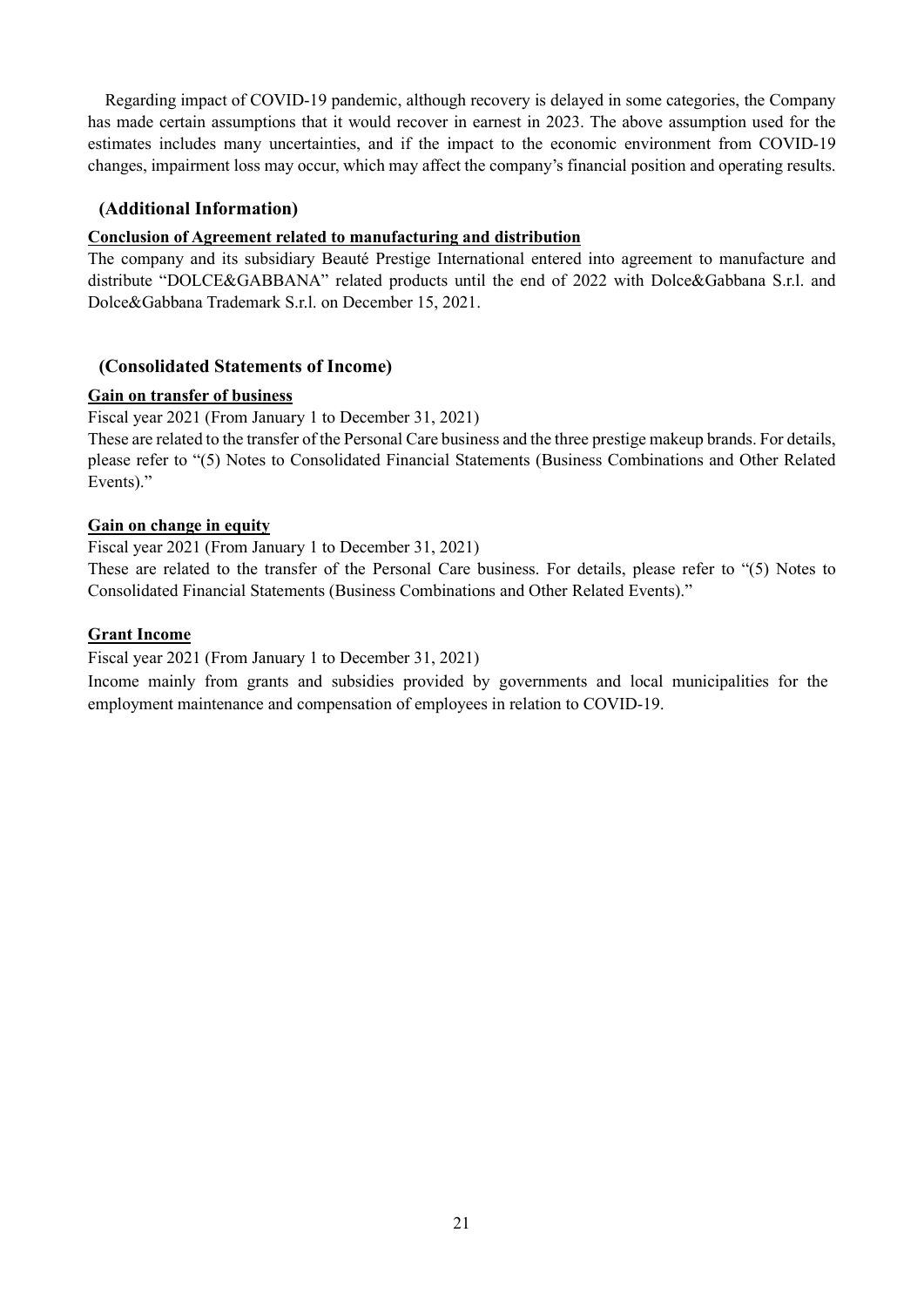## **Impairment Loss**

Fiscal year 2021 (From January 1 to December 31, 2021)

The Group recognizes an impairment loss on the following asset groups.

The Group organizes its business-use assets into groups according to minimum independent cash-generating units, based on business classifications. Store assets among business-use assets are grouped by each of the stores.

| Use                     | Location                            | Type                        | Impairment loss<br>(Millions of yen) |
|-------------------------|-------------------------------------|-----------------------------|--------------------------------------|
|                         | Paris, France<br>(Note 1)           | Trademark rights            | 15,582                               |
|                         | Madrid, Spain<br>(Note 1)           | Other                       | 18                                   |
|                         | Subtotal                            |                             | 15,600                               |
|                         | Delaware, United<br>States (Note 2) | Goodwill                    | 7,427                                |
|                         | Subtotal                            |                             | 7,427                                |
| Assets for business use | Kakegawa-shi,                       | Buildings and<br>structures | 1,829                                |
|                         | Shizuoka Pref.,<br>Japan (Note 3)   | Machinery and<br>equipment  | 1,445                                |
|                         |                                     | Other                       | 51                                   |
|                         | Subtotal                            |                             | 3,326                                |
|                         | Tokyo, Japan                        | Buildings and<br>structures | 92                                   |
|                         | (Note 4)                            | Other                       | 16                                   |
|                         | Subtotal                            |                             | 109                                  |
| Total                   |                                     | 26,463                      |                                      |

Notes:

- 1. The Company's subsidiary Beauté Prestige International S.A.S. and Dolce&Gabbana S.r.l. have agreed to terminate an exclusive global license agreement which had been recorded as business-use assets. Subsequently, the profitability of the trademark rights, etc. has declined and the Company no longer expects to recover its investment. The book value after the deduction of related liability is therefore reduced to the recoverable amount, and the reduction is recorded as an extraordinary loss. The recoverable amount is determined by value in use after the deduction of related liability and is estimated at zero.
- 2. With the conclusion of agreements to transfer the related assets for the three prestige makeup brands, the carrying amount of the asset group related to the applicable business has been reduced to the recoverable amount, and the amount of the reduction has been recorded as an extraordinary loss. The recoverable amount is determined by its net realizable value and is calculated based on the transfer price under the agreement.
- 3. Following the decision to discontinue production of hyaluronic acid, the book value of factory asset groups related to the hyaluronic acid business was reduced to the recoverable amount, and the amount of the reduction is recorded as an extraordinary loss. The recoverable amount is determined by value in use and is estimated at zero.
- 4. In the Japan subsidiary, the book value of the assets group for the stores whose profit and loss arising from operating activities is continuously negative, is reduced to the recoverable amount, and the reduction is recorded as an extraordinary loss. The recoverable amount is determined by value in use which is calculated based on 6.2% as discount rate.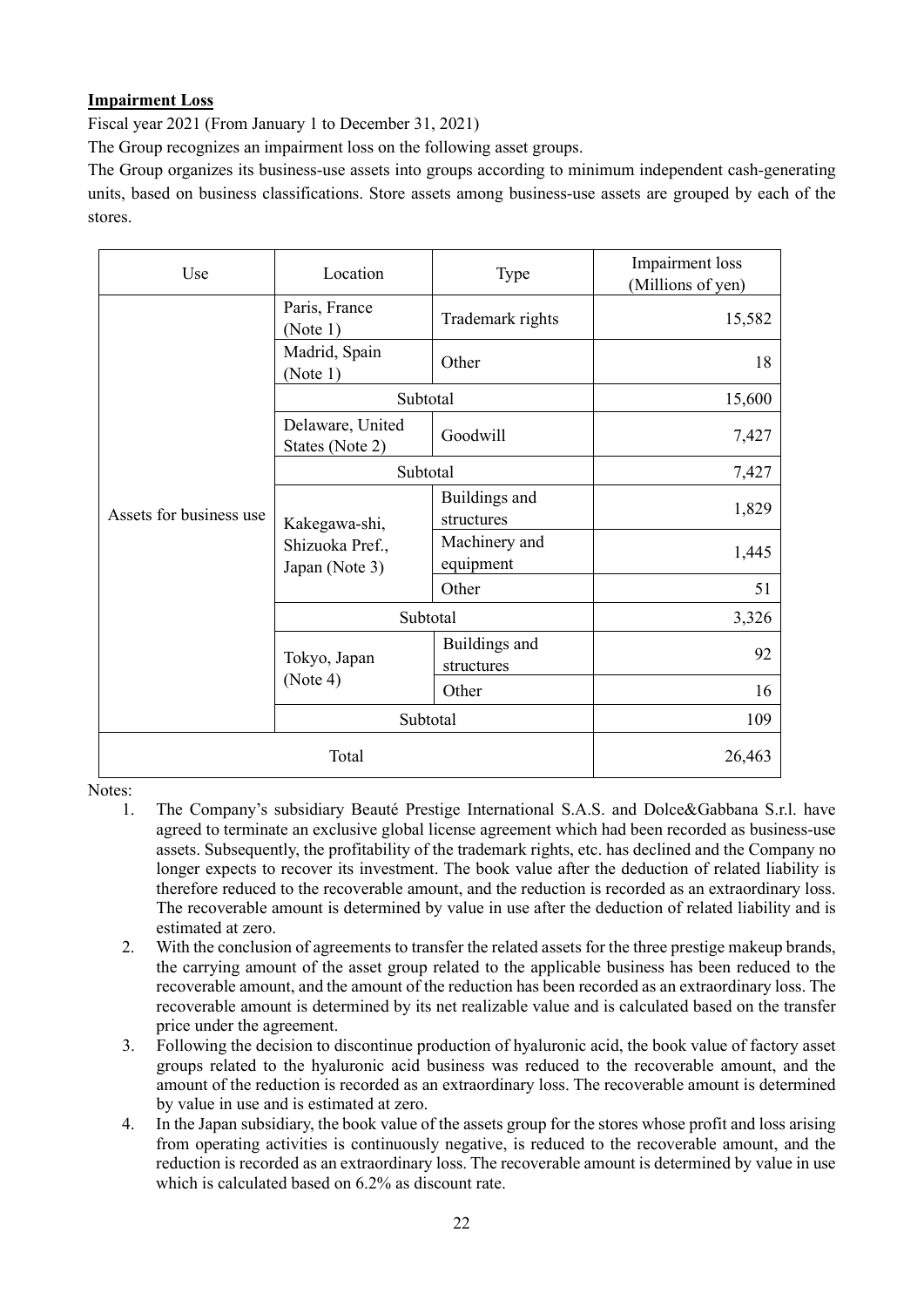### **Structural Reform Expenses**

Fiscal year 2021 (From January 1 to December 31, 2021)

Mainly expenses related to termination of an exclusive global license agreement with Dolce&Gabbana S.r.l. and related retirement premiums, etc. of ¥20,930 million; retirement premiums, etc. of ¥2,279 million related to organizational reform in Europe; advisory fees, etc. of ¥1,688 million related to transfer of the three prestige makeup brands and partial office and store closing expenses, etc. of ¥2,926 million; retirement premiums, etc. of ¥1,463 million related to brands transfer of *Za* and *PURE&MILD* ; and transfer incentive, etc. of ¥1,324 million related to transfer of the Personal Care business.

#### **Loss on COVID-19**

Fiscal year 2021 (From January 1 to December 31, 2021)

Loss mainly from fixed costs etc. due to the suspension of in-store employee dispatchment and the low operation of factories, at the request of various governments to prevent the spread of COVID-19. The breakdown is as follows.

| Salaries and allowances for employees | $43,756$ million         |
|---------------------------------------|--------------------------|
| Fixed costs for factories and stores  | $\text{\#}750$ million   |
| Total                                 | $\text{\#4,507}$ million |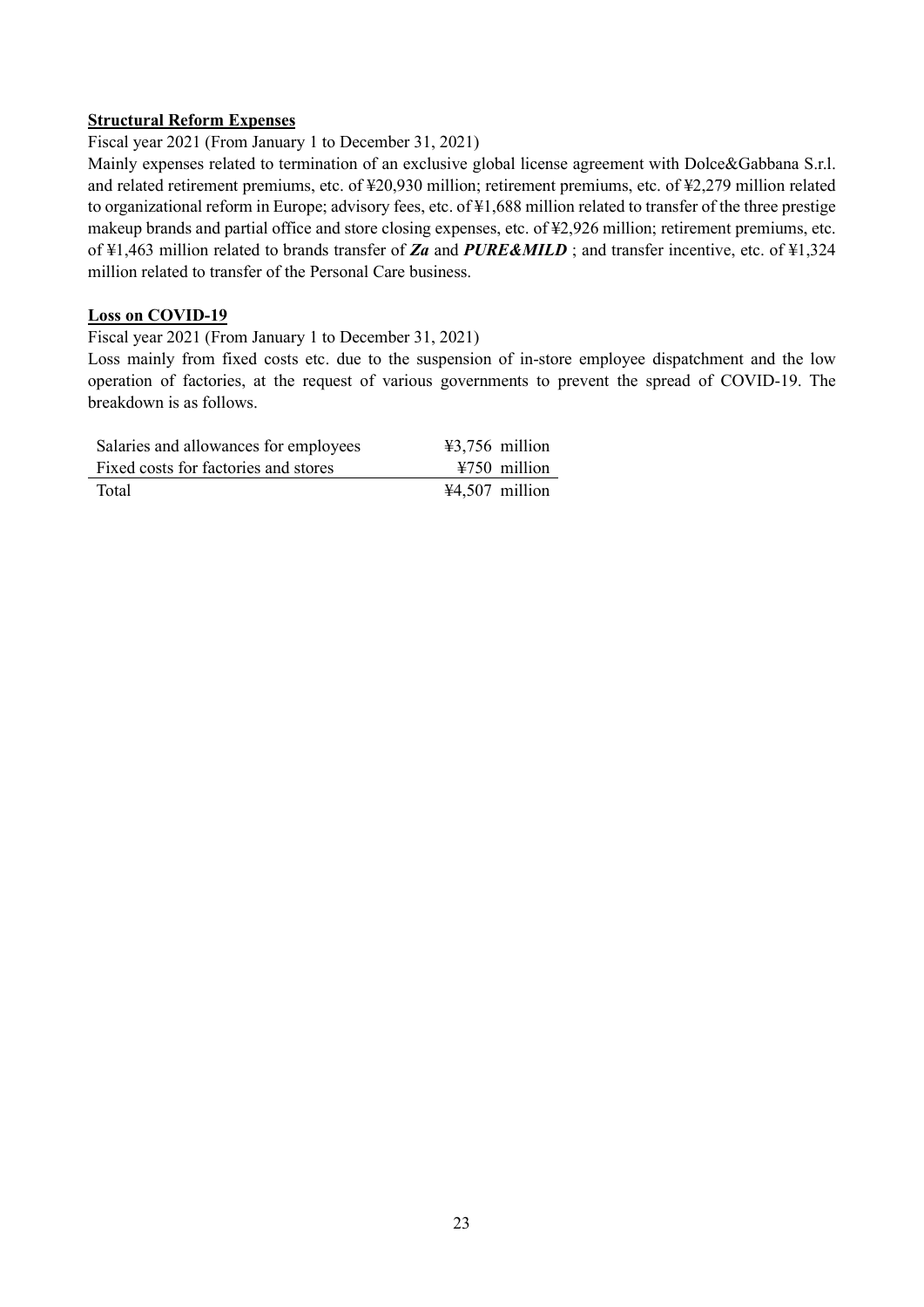#### <span id="page-27-0"></span>**(Business Combinations and Other Related Events)**

#### **The Transfer of the Personal Care business**

On July 1, 2021, the Personal Care business (the "Business") and its subsidiaries in Japan (Shiseido Japan Co., Ltd. ("SJ") and FT Shiseido Co., Ltd. (the "Former FTS") were succeeded by Fine Today Shiseido Co., Ltd. (the "New FTS") through a company split from the Company, and all of the outstanding shares of the New FTS were transferred to Oriental Beauty Holding Co., Ltd. ("OBH"). Additionally, on July 1, 2021, the Company acquired 35% of the shares of K.K. Asian Personal Care Holding, the wholly owning parent company of OBH, through a contribution in kind. As of October 1, 2021, a merger was carried out with OBH as the surviving company and the New FTS as the disappearing company, and the trade name of OBH after the merger was changed to Fine Today Shiseido Co., Ltd.

In addition, on July 1, 2021, two of the Company's Chinese subsidiaries, Shiseido China Co., Ltd. and Shiseido Cosmetics Manufacturing Co., Ltd., and on September 1, 2021, one of its Chinese subsidiaries, Shiseido Hong Kong Ltd., and two Asia Pacific subsidiaries, Shiseido Singapore Co., (Pte.) Ltd. and Shiseido Korea Co., Ltd., transferred their assets of the Business to affiliates of OBH.

In addition to the above transactions, the total consideration for the transfer of shares and assets, adjusted for the decrease in net working capital, etc., is ¥143,153 million.

Excluding the above noted subsidiaries, seven of the Company's subsidiaries that operate the Business in Asia Pacific (Taiwan Shiseido Co., Ltd. ("TS"), FLELIS International Inc. ("FI"), Shiseido Thailand Co., Ltd., Shiseido Malaysia Sdn. Bhd., Shiseido Philippines Corporation, PT. Shiseido Cosmetics Indonesia, and Shiseido Cosmetics Vietnam Co., Ltd.) are planning to transfer assets of the Business in 2022 and thereafter.

All operations of the company split, share transfer, asset transfer and contribution in kind of share purchase are pursuant to the Purchase Agreement between the Company and OBH.

The following section details the company split and share transfer of the Business in Japan executed in the fiscal year 2021 and asset transfer related to the Business of three Chinese subsidiaries and two Asia Pacific subsidiaries.

1. Overview of business divestiture

(1) Name of divestee and company to which shares are transferred

- a. Name of company to which the Business in Japan is divested through company split: Fine Today Shiseido Co., Ltd.
- b. Name of company to which shares are transferred: Fine Today Shiseido Co., Ltd. (former Oriental Beauty Holding Co., Ltd.)
- c. Name of company to which assets related to the Business of Shiseido China Co., Ltd. and Shiseido Cosmetics Manufacturing Co., Ltd. are transferred: Shanghai FTS Cosmetics Co., Ltd.
- d. Name of company to which assets related to the Business of Shiseido Hong Kong Ltd. are transferred: Oriental Beauty (HK) Ltd.
- e. Name of company to which assets related to the Business of Shiseido Singapore Co., (Pte.) Ltd. are transferred:

Fine Today Singapore Pte. Ltd.

f. Name of company to which assets related to the Business of Shiseido Korea Co., Ltd. are transferred: Fine Today Korea Co., Ltd.

(2) Details of divested business Personal Care business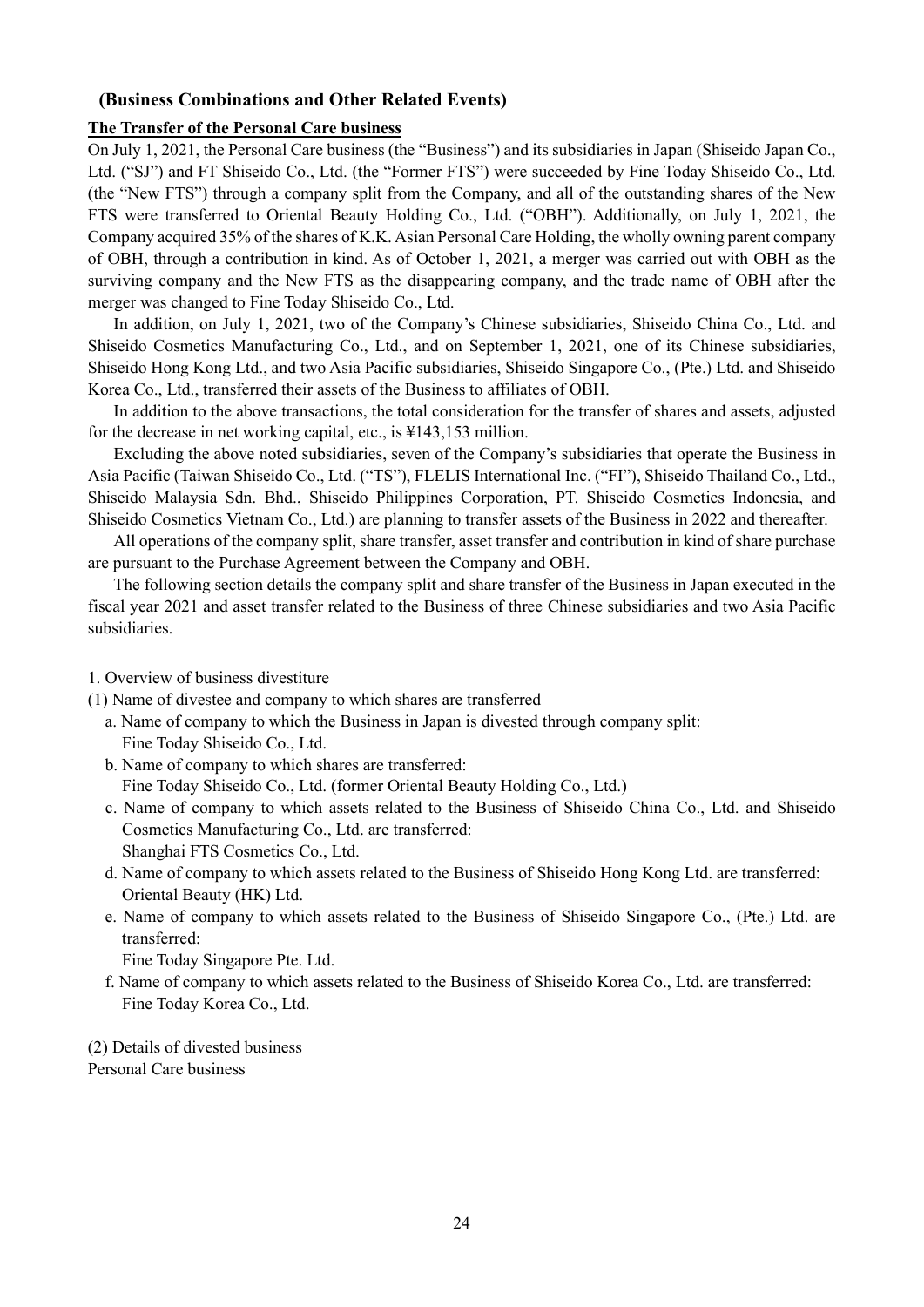(3) Reasons for business divestiture and objectives of share transfer

The Company has positioned skin beauty as its core business. In view of this strategy, the Company has considered various strategic options for further growth and development of the Business, and as a result determined that a transfer of the Business will promote further development of its brands and employees and bolster investment in its growth, resulting in flexible strategies and rapid decision-making attuned to the mass business segment, nurturing of human resources exceptional in value creation, and benefits for consumers and business partners.

(4) Date of Company split, share transfer, and asset transfer

a. Company split and share transfer of the Business in Japan Effective date of company split July 1, 2021 Date of share transfer<br>July 1, 2021

b. Asset transfers related to the Business of Shiseido China Co., Ltd. and Shiseido Cosmetics Manufacturing Co., Ltd.

Date of asset transfers July 1, 2021

c. Asset transfers related to the Business of Shiseido Hong Kong Ltd., Shiseido Singapore Co., (Pte.) Ltd., and Shiseido Korea Co., Ltd.

## Date of asset transfers September 1, 2021

### (5) Outline of other transactions including legal formality

| Company split of the Business in                                                                                 | The Company, SJ, and the Former FTS are the splitting  |
|------------------------------------------------------------------------------------------------------------------|--------------------------------------------------------|
| Japan                                                                                                            | companies, and the New FTS is the succeeding company   |
|                                                                                                                  | that assumes the rights and obligations related to the |
|                                                                                                                  | Business in Japan.                                     |
| Share transfer of the succeeding                                                                                 | Share transfer of the succeeding company with          |
| company                                                                                                          | consideration received as property such as cash        |
| Asset transfers related to the<br>Business of three Chinese<br>subsidiaries and two Asia Pacific<br>subsidiaries | Transfer of assets related to the Business             |

#### 2. Overview of accounting treatment

| (1) Amount of gain on transfer |  |
|--------------------------------|--|
|--------------------------------|--|

| Gain on transfer of business | $473,058$ million |
|------------------------------|-------------------|
| Gain on change in equity     | $413,520$ million |

(2) Appropriate book value of assets and liabilities related to transferred business and its breakdown

| <b>Current Assets:</b>      | $\text{\textsterling}22,273$ million |
|-----------------------------|--------------------------------------|
| Fixed Assets:               | ¥484 million                         |
| <b>Total Assets</b>         | $\text{\textsterling}22,757$ million |
| <b>Current Liabilities:</b> | $¥11,420$ million                    |
| Long-Term Liabilities:      | $\frac{12366}{120}$ million          |
| <b>Total Liabilities</b>    | $\text{\#}11,787$ million            |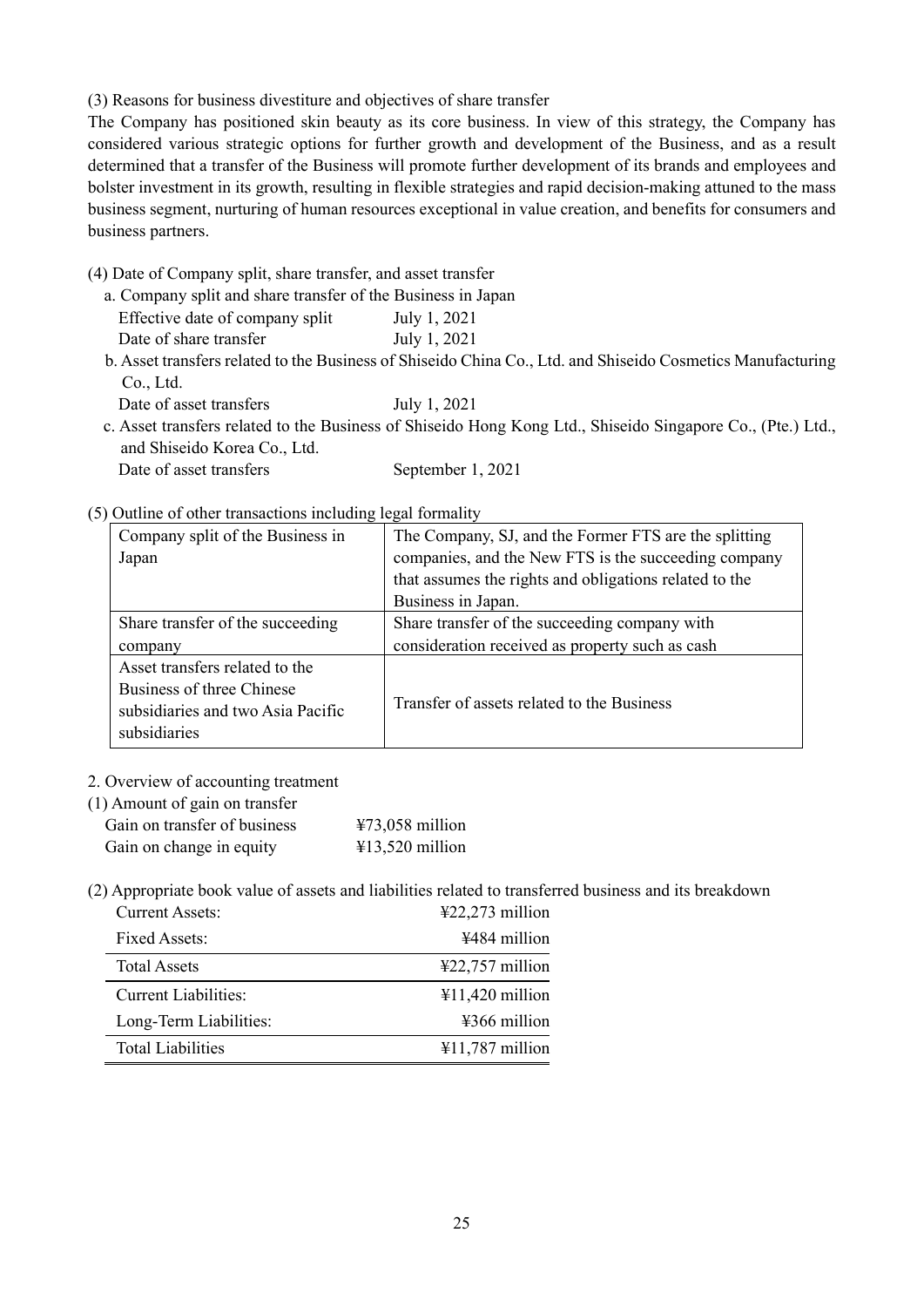### (3) Accounting treatment

Regarding accounting treatment of the transferred business in the consolidated financial statements, as the Company continues to invest a substantial 35%, any gain on transfer of business which is recognized in the non-consolidated financial statements is accounted for through the elimination of unrealized gains and losses in accordance with ASBJ Statement No. 16, "Accounting Standard for Equity Method of Accounting for Investments." In addition, any difference between the increase in the equity of the divesting company related to the affiliated company and decrease in the equity of the divesting company related to the transferred business is accounted for as a gain on change in equity.

3. Reportable segments included in business divestiture Japan Business, China Business, and Asia Pacific Business

4. Approximate profit or loss related to the Business recorded in Consolidated Statements of Income for the fiscal year 2021

| Net Sales               | $\text{\#55,152}$ million |
|-------------------------|---------------------------|
| <b>Operating Profit</b> | ¥4,201 million            |

5. Overview of continuing involvement

The Company has entered into manufacturing agreements and product procurement agreements for the products related to the Personal Care business.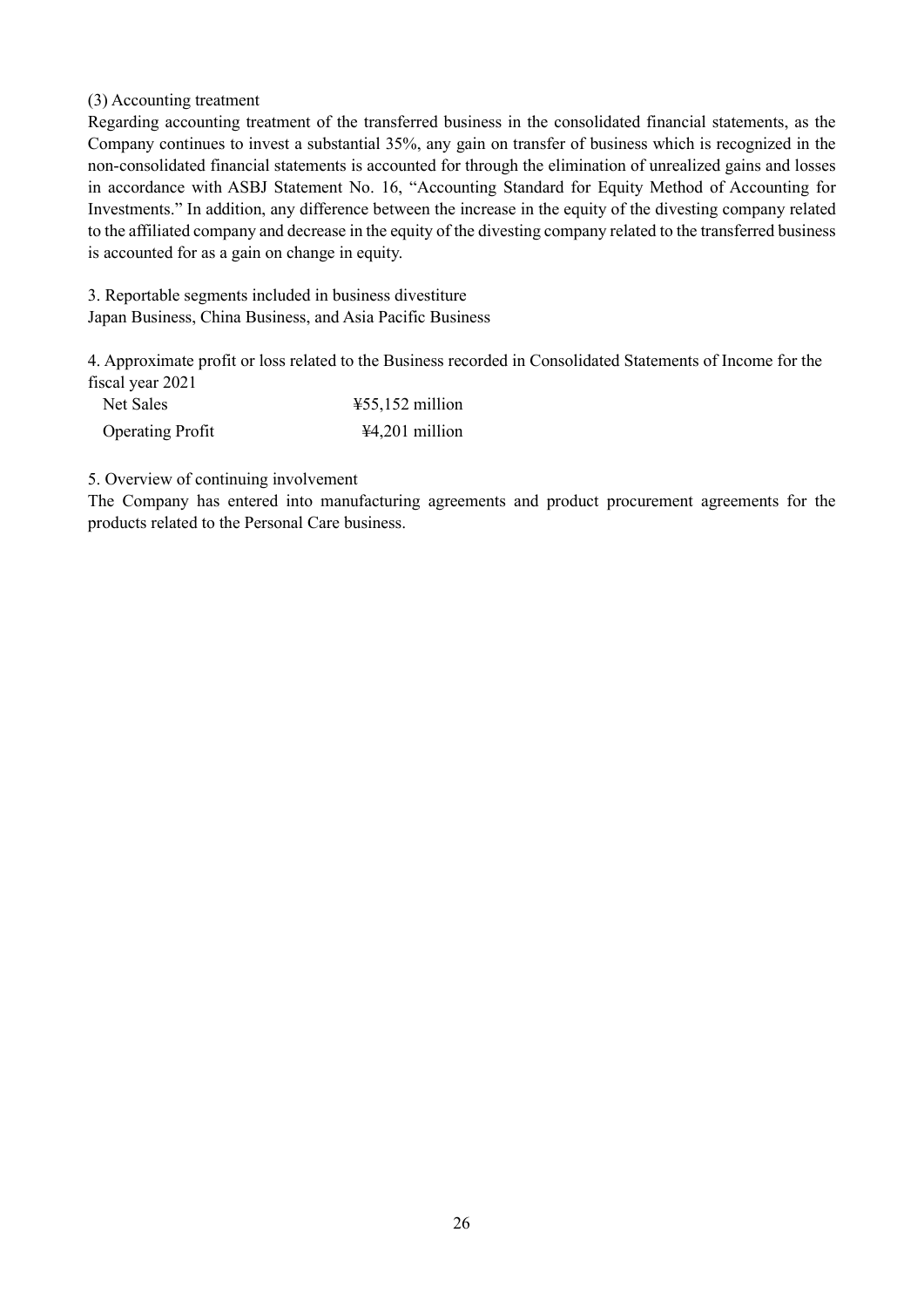## **Transfer of Prestige Makeup Brands** *bareMinerals***,** *BUXOM***, and** *Laura Mercier*

The Company announced that Shiseido Americas Corporation, the Company's regional headquarters for the Americas and its subsidiary (registered in Delaware, United States; "SAC") transferred the related assets of prestige makeup brands *bareMinerals*, *BUXOM*, and *Laura Mercier* (including shares of a SAC's subsidiary) to an entity owned by independent private equity partnership Advent International (registered in Massachusetts, United States; "Advent") on December 6, 2021.

- 1. Overview of business divestiture
- (1) Name of divestee
- AI Beauty Holdings Ltd. (an entity owned by Advent)

### (2) Details of divested business

Business of makeup brands *bareMinerals*, *BUXOM*, and *Laura Mercier*, including all shares of Bare Escentuals K.K. (Japan), a wholly owned subsidiary of SAC and the operating company of *bareMinerals* in Japan

### (3) Reasons for business divestiture

Under its medium-to-long-term business strategy "WIN 2023 and Beyond," the Shiseido Group is shifting to a new business structure, with skin beauty positioned as its core category. To that end, we have launched a fundamental business transformation and aim to become a global leader in skin beauty by 2030. Amid an extremely volatile business environment, mostly impacted by the spread of COVID-19, we are making steady progress in shifting from a focus on growth through sales expansion to profitability and cash-flow management in the three years from 2021 to 2023, in order to solidify the business foundation required for a global Skin Beauty Company.

As we are taking steps to prioritize our brands, optimize our portfolio, and strengthen our competitive advantages under this strategy, we have decided to transfer the business of three of the Company's makeup brands—*bareMinerals* and *BUXOM*, acquired in 2010, and *Laura Mercier*, acquired in 2016—to an external party. The transfer of the brands' employees to the new owner along with the businesses is an important consideration and factor in this transaction.

(4) Date of business divestiture December 6, 2021

(5) Outline of other transactions including legal formality

The transfer price of the assets related to the brands shall be 700 million US dollars(¥80,577 million), of which 350 million US dollars (¥40,288 million) shall be paid in cash upon closing, and the remainder—as deferred payment in the form of a seller note\* payable on the seventh anniversary of the closing. Relating to the above asset transfer, the Company shall also contribute 118 million US dollars (¥13,582 million) to the transferee, AI Beauty Holdings Ltd., mainly as working capital adjustments and initial funds.

\* A type of debt financing in which the seller partially extends credit to the buyer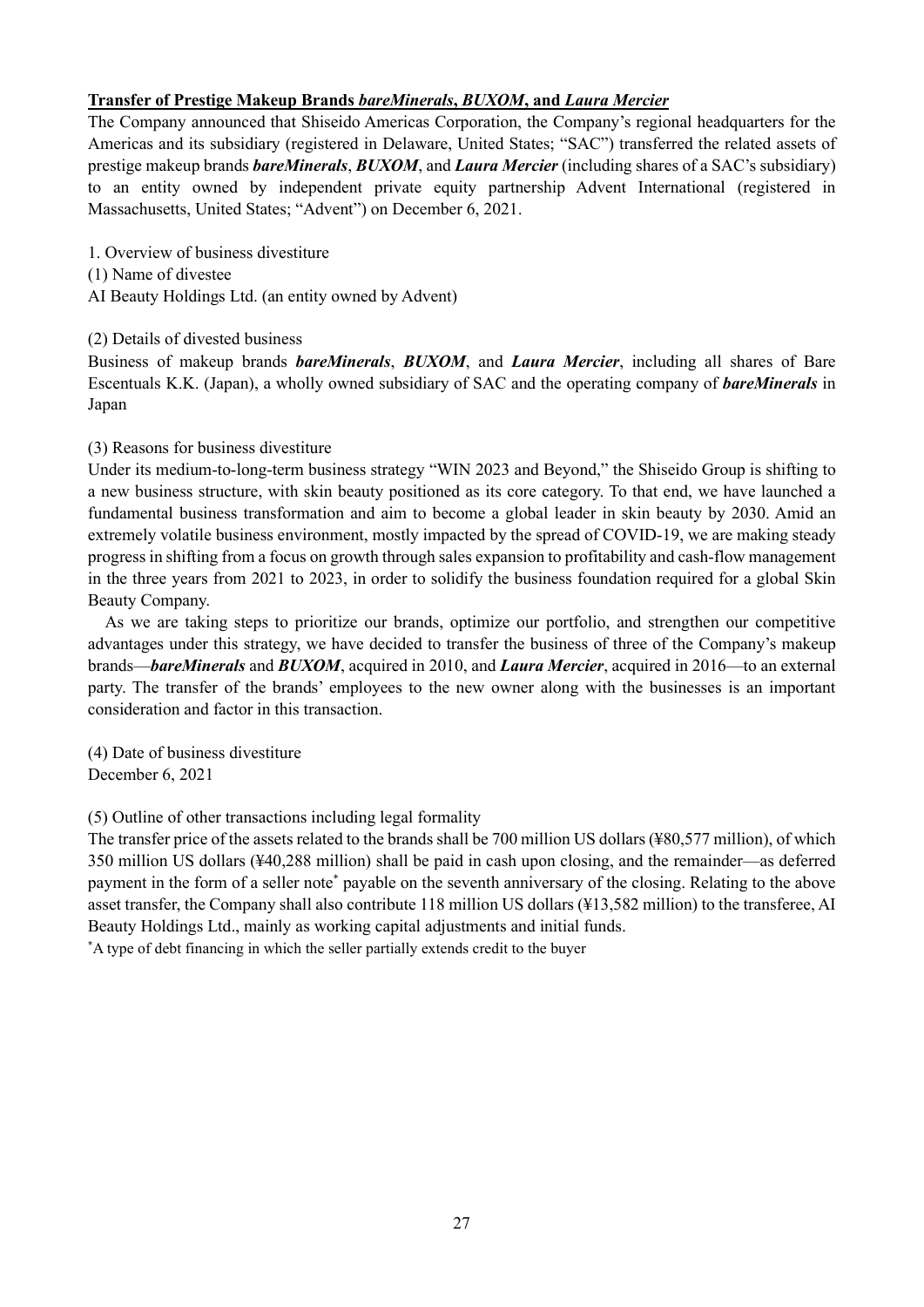2. Overview of accounting treatment

(1) Amount of gain on transfer

| $\sqrt{2}$ |                              |  |                             |
|------------|------------------------------|--|-----------------------------|
|            | Gain on transfer of business |  | $\frac{12895}{100}$ million |
|            | Impairment loss              |  | $47,427$ million            |

(2) Appropriate book value of assets and liabilities related to transferred business and its breakdown Current Assets: ¥11,822 million

| $\sim$ $\alpha$ , $\sim$ $\alpha$ , $\alpha$ , $\sim$ $\alpha$ , $\alpha$ | 111,022 minon                   |
|---------------------------------------------------------------------------|---------------------------------|
| Fixed Assets:                                                             | $452,277$ million               |
| <b>Total Assets</b>                                                       | $\frac{1564,099}{1000}$ million |
| Current Liabilities:                                                      | ¥856 million                    |
| Long-Term Liabilities:                                                    | $\frac{1}{2}16$ million         |
| <b>Total Liabilities</b>                                                  | $4872$ million                  |

(3) Accounting treatment

On the date of business divestiture, accounting treatment will be applied based on the "ASC 805 Business Combinations." With the conclusion of this agreement, gain on transfer of business is recorded as extraordinary gains, and impairment losses and structural reform expenses are recorded as extraordinary losses for the fiscal year 2021. For details, please refer to "(5) Notes to Consolidated Financial Statements (Consolidated Statements of Income)."

3. Reporting segments included in business divestiture

Japan Business, China Business, Asia Pacific Business, Americas Business, EMEA Business, and Travel Retail Business

4. Approximate profit or loss related to the Business recorded in Consolidated Statements of Income for the fiscal year 2021

| Net Sales             | $\text{\#52,327}$ million    |
|-----------------------|------------------------------|
| <b>Operating Loss</b> | $\frac{1}{2}(7,332)$ million |

5. Overview of continuing involvement

The Company has entered into manufacturing agreements and product procurement agreements for the products related to prestige makeup brands *bareMinerals*, *BUXOM*, and *Laura Mercier*.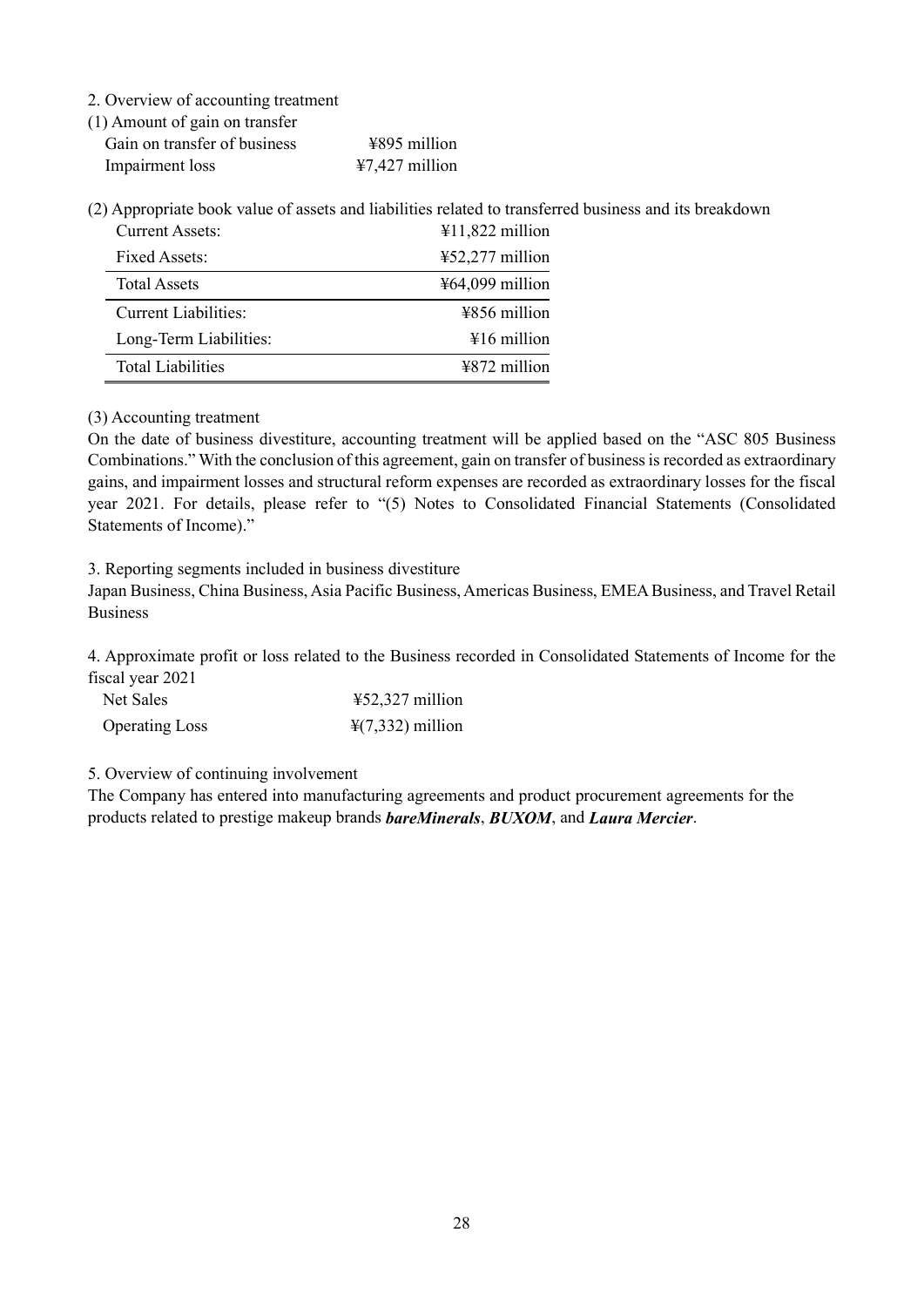### <span id="page-32-0"></span>**(Segment Information, etc.)**

#### **1. Overview of Reportable Segments**

With respect to its reportable segments, the Company is able to obtain delineated financial data from its structural units through co-administration. Accordingly, its segments are subject to regular examination in order to assist decision-making on allocation of managerial resources and evaluation of business performance by the Board of Directors.

Shiseido's main business is the production and sale of cosmetics. The Company engages in business activities under a matrix organization encompassing five brand categories based on consumer purchasing style (Prestige, Fragrance, Cosmetics, Personal Care and Professional) and six regions (Japan, China, Asia Pacific, the Americas, EMEA and Travel Retail). This matrix organization gives the leader in each region broad authority as well as responsibility for sales and profits to ensure flexible decision-making. In specific terms, the Company's seven reportable segments, which mainly refer to regions, are the "Japan Business," "China Business," "Asia Pacific Business," "Americas Business," "EMEA Business," "Travel Retail Business" and "Professional Business."

The Japan Business mainly comprises domestic business by brand category (Prestige, Fragrance, Premium, Lifestyle, etc.) and the healthcare business (sale of health & beauty foods as well as over-the-counter drugs).

The China Business covers business in China by brand category (Prestige, Fragrance, Cosmetics, etc.).

The Asia Pacific Business covers business in the Asia and Oceania regions excluding Japan and China by brand category (Prestige, Fragrance, Cosmetics, Personal Care, etc.).

The Americas Business covers business in the Americas region by brand category (Prestige, Fragrance, etc.).

The EMEA Business covers business in Europe, the Middle East and African regions by brand category (Prestige, Fragrance, etc.).

The Travel Retail Business covers the operation of worldwide duty-free stores by brand category (Prestige, Fragrance, Cosmetics, etc.).

The Professional Business encompasses the sale of hair and beauty salon products in Japan, China, and other countries and regions in Asia.

Other includes head office administration departments, IPSA Co., Ltd., Shiseido Beauty Salon Co., Ltd., manufacturing operations and the Restaurant business, etc.

#### **2. Method of Computing Sales, Profit (Loss), and Other Items by Reportable Segment**

The accounting treatment method for the Company's reported business segments is generally the same as described in "Basis of Presenting Consolidated Financial Statements" of the Company's most recent Securities Report (filed on March 25, 2021). Segment profit is based on operating profit. Pricing on intersegment transactions and transfers is determined based on market conditions.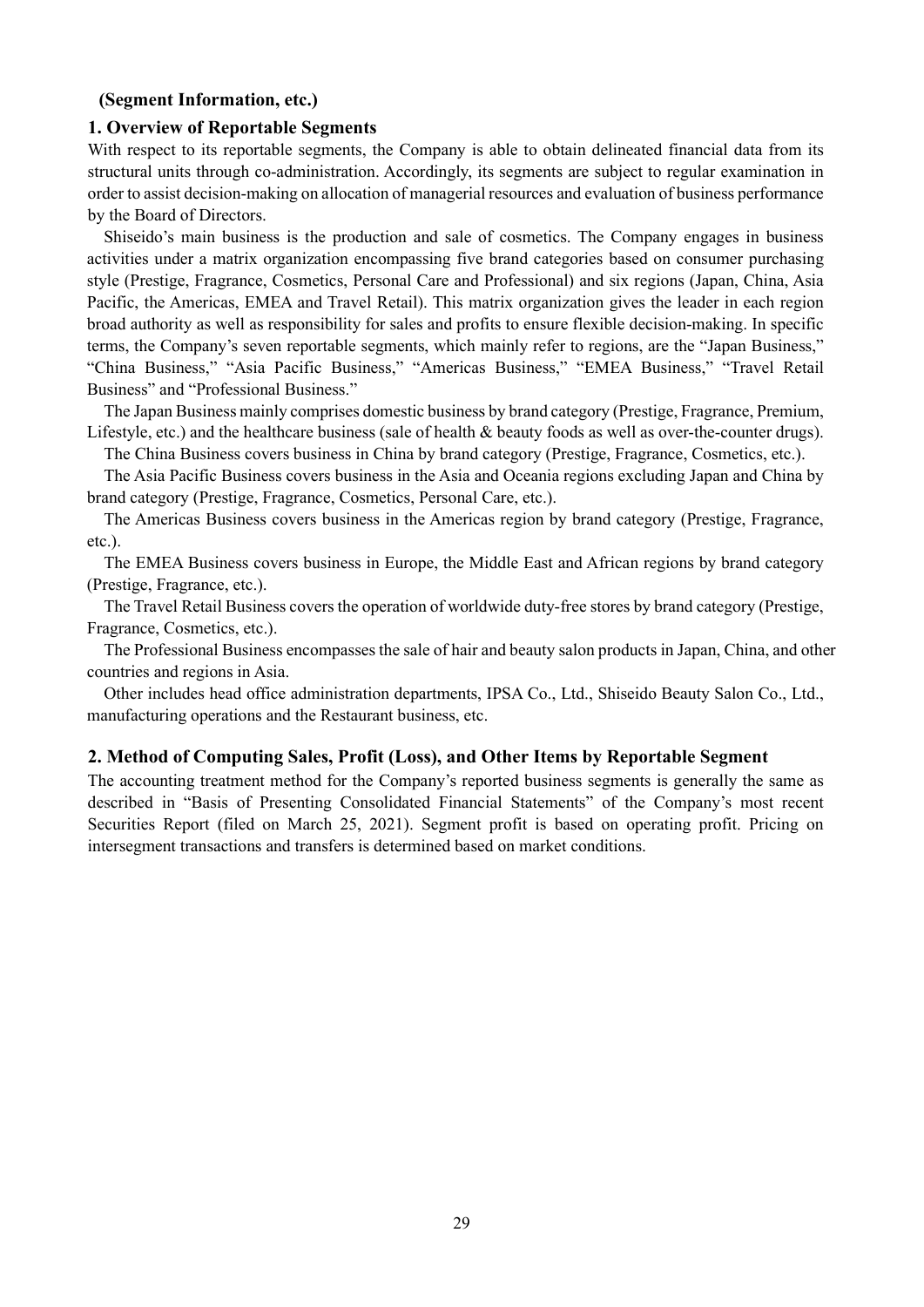## **3. Sales, Profit (Loss), and Other Items by Reportable Segment Fiscal Year Ended December 31, 2021 (From January 1 to December 31, 2021)**

(Millions of yen)

|                                           | Reportable Segment                   |                                      |                                                |                             |                                            |                                         |
|-------------------------------------------|--------------------------------------|--------------------------------------|------------------------------------------------|-----------------------------|--------------------------------------------|-----------------------------------------|
|                                           | Japan<br><b>Business</b><br>(Note 1) | China<br><b>Business</b><br>(Note 1) | Asia<br>Pacific<br><b>Business</b><br>(Note 1) | Americas<br><b>Business</b> | <b>EMEA</b><br><b>Business</b><br>(Note 2) | <b>Travel Retail</b><br><b>Business</b> |
| Net Sales                                 |                                      |                                      |                                                |                             |                                            |                                         |
| Sales to Outside<br><b>Customers</b>      | 276,173                              | 274,721                              | 65,003                                         | 121,369                     | 117,040                                    | 120,460                                 |
| Intersegment Sales or<br><b>Transfers</b> | 24,764                               | 1,108                                | 2,162                                          | 26,480                      | 9,898                                      | 154                                     |
| Total                                     | 300,938                              | 275,830                              | 67,166                                         | 147,849                     | 126,939                                    | 120,615                                 |
| Segment Profit (Loss)                     | 9,579                                | 1,177                                | 3,737                                          | (13,207)                    | 2,461                                      | 21,950                                  |
| Other Items                               |                                      |                                      |                                                |                             |                                            |                                         |
| Depreciation and<br>Amortization          | 8,048                                | 9,237                                | 3,841                                          | 7,751                       | 8,259                                      | 1,365                                   |
| Amortization of<br>Goodwill               | 325                                  | 873                                  | 442                                            | 3,654                       | 624                                        | 688                                     |

|                                    | Reportable<br>Segment<br>Professional<br><b>Business</b> | Other<br>(Note $1, 3$ ) | Total     | Adjustments<br>(Note 4) | Total Shown in<br>Consolidated<br>Financial<br><b>Statements</b><br>(Note 5) |
|------------------------------------|----------------------------------------------------------|-------------------------|-----------|-------------------------|------------------------------------------------------------------------------|
| Net Sales                          |                                                          |                         |           |                         |                                                                              |
| Sales to Outside<br>Customers      | 15,866                                                   | 44,528                  | 1,035,165 |                         | 1,035,165                                                                    |
| Intersegment Sales or<br>Transfers | 607                                                      | 188,839                 | 254,016   | (254, 016)              |                                                                              |
| Total                              | 16,474                                                   | 233,367                 | 1,289,182 | (254, 016)              | 1,035,165                                                                    |
| Segment Profit (Loss)              | 757                                                      | 30,977                  | 57,434    | (15, 847)               | 41,586                                                                       |
| Other Items                        |                                                          |                         |           |                         |                                                                              |
| Depreciation and<br>Amortization   | 33                                                       | 24,450                  | 62,987    |                         | 62,987                                                                       |
| Amortization of<br>Goodwill        |                                                          | 250                     | 6,861     |                         | 6,861                                                                        |

Notes:

- 2. The EMEA Business includes the Middle East and African regions.
- 3. The Other segment includes head office administration departments, IPSA Co., Ltd., Shiseido Beauty Salon Co., Ltd., manufacturing operations, and the Restaurant business, etc.
- 4. Segment profit (loss) adjustment is mainly intersegment transaction eliminations.
- 5. Segment profit (loss) is adjusted for operating profit described in the consolidated statements of income.
- 6. Segment assets and liabilities is not described because they are not subject to regular consideration to evaluate decisions of allocation for management resources and performance.
- 7. Depreciation and Amortization does not include depreciation of ¥576 million included in "Loss on COVID-19" recorded in extraordinary losses.

#### **4. Items Related to Changes in Reportable Segments**

#### **(Changes in the Method of Classifying Reportable Segments)**

The Group has revised its reportable segment classifications from the fiscal year 2021. The business results of global service functions related to digital strategy, which had been included in the "Americas Business", are now included in the "Other" segment, and expenses related mainly to the supply network functions, which had been included in the "Other" segment, are now partially included in the "Japan Business".

<sup>1.</sup> Net sales from regional sales subsidiaries related to the Personal Care business, previously recorded in Japan, China, and Asia Pacific Businesses, are no longer recorded with some exceptions from July 1, 2021 due to the transfer of said business and resulting changes in product distribution. Meanwhile, Personal Care products sales from the Company and its manufacturing subsidiaries to Fine Today Shiseido Co., Ltd. and its affiliates are recorded in the Other segment effective from the same date.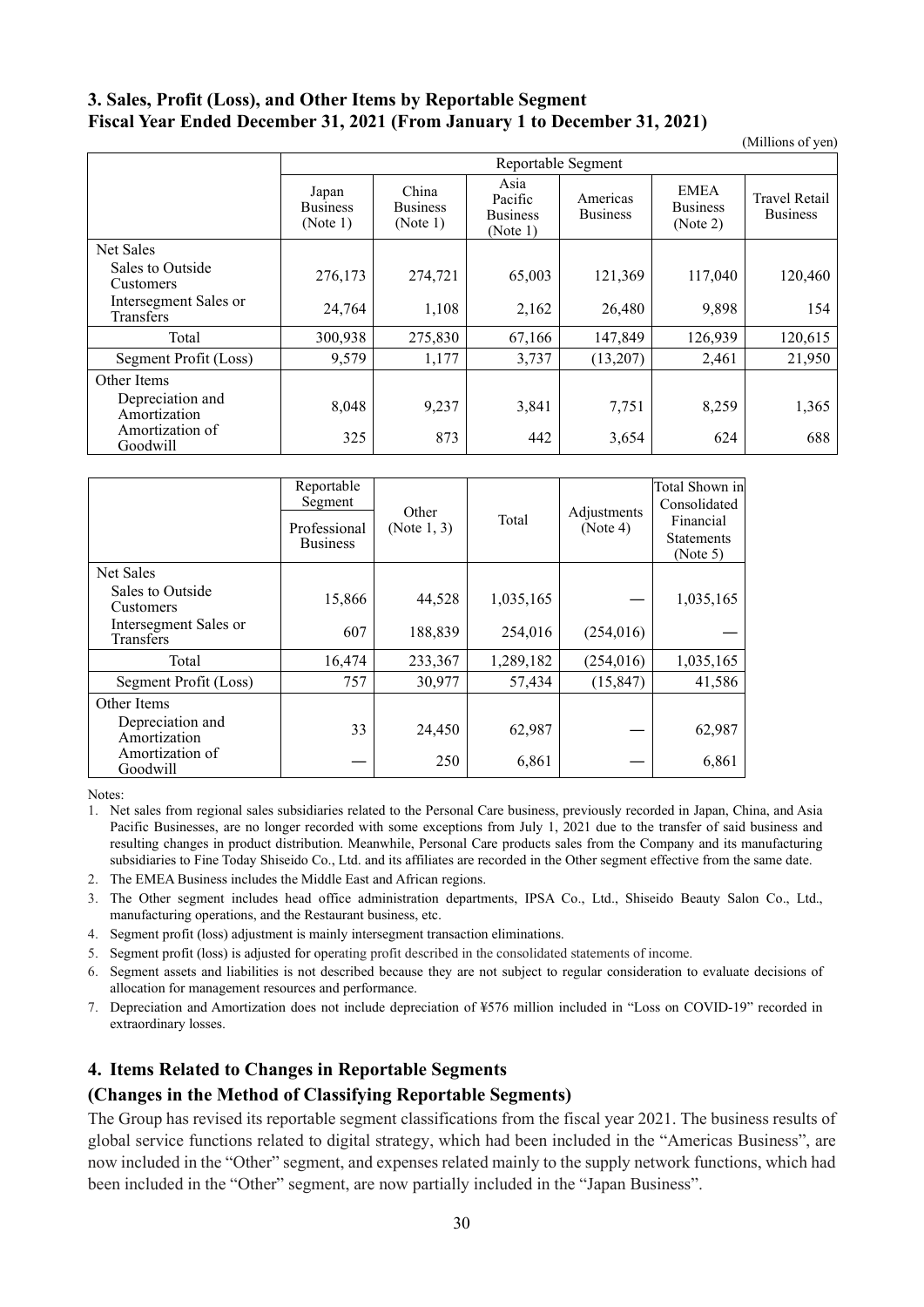## <span id="page-34-0"></span>**(Per-Share Data)**

|                                                                         | (Yen)    |  |  |
|-------------------------------------------------------------------------|----------|--|--|
| Fiscal Year Ended December 31, 2021<br>(January 1 to December 31, 2021) |          |  |  |
|                                                                         |          |  |  |
| Net assets per share                                                    | 1,364.28 |  |  |
| Net profit per share                                                    | 106.24   |  |  |
| Net profit per share (fully diluted)                                    | 106.15   |  |  |

### 1. The basis for calculating net assets per share is shown below.

|                                                                                             | As of<br>December 31, 2021 |
|---------------------------------------------------------------------------------------------|----------------------------|
| Total net assets (millions of yen)                                                          | 567,433                    |
| Amount deducted from total net assets (millions of yen)                                     | 22,411                     |
| [Incl. Stock acquisition rights (millions of yen)]                                          | 1,067                      |
| [Incl. Non-controlling interests (millions of yen)]                                         | 21,343                     |
| Net assets at term-end related to common stock<br>(millions of yen)                         | 545,022                    |
| Common stock at term-end used to calculate net assets per<br>share $(1,000 \text{ shares})$ | 399,493                    |

#### 2. The basis for calculating net profit (loss) per share and fully diluted net profit per share is shown below.

|                                                                                                                | Fiscal Year Ended<br>December 31, 2021<br>(January 1 to |
|----------------------------------------------------------------------------------------------------------------|---------------------------------------------------------|
|                                                                                                                | December 31, 2021)                                      |
| Net profit (loss) per share                                                                                    |                                                         |
| Net profit attributable to owners of parent<br>(millions of yen)                                               | 42,439                                                  |
| Amount not belonging to common stockholders<br>(millions of yen)                                               |                                                         |
| Net profit attributable to owners of parent related to<br>common stock (millions of yen)                       | 42,439                                                  |
| Average shares outstanding (thousands of shares)                                                               | 399,480                                                 |
| Net profit per share (fully diluted)                                                                           |                                                         |
| Net profit attributable to owners of parent adjustment<br>(millions of yen)                                    |                                                         |
| Increase in common stock (thousands of shares)                                                                 | 335                                                     |
| [Incl. Stock options made available through new share<br>subscription rights (thousands of shares)]            | (335)                                                   |
| Latent shares not included in fully diluted net profit per<br>share calculation due to lack of dilution effect |                                                         |